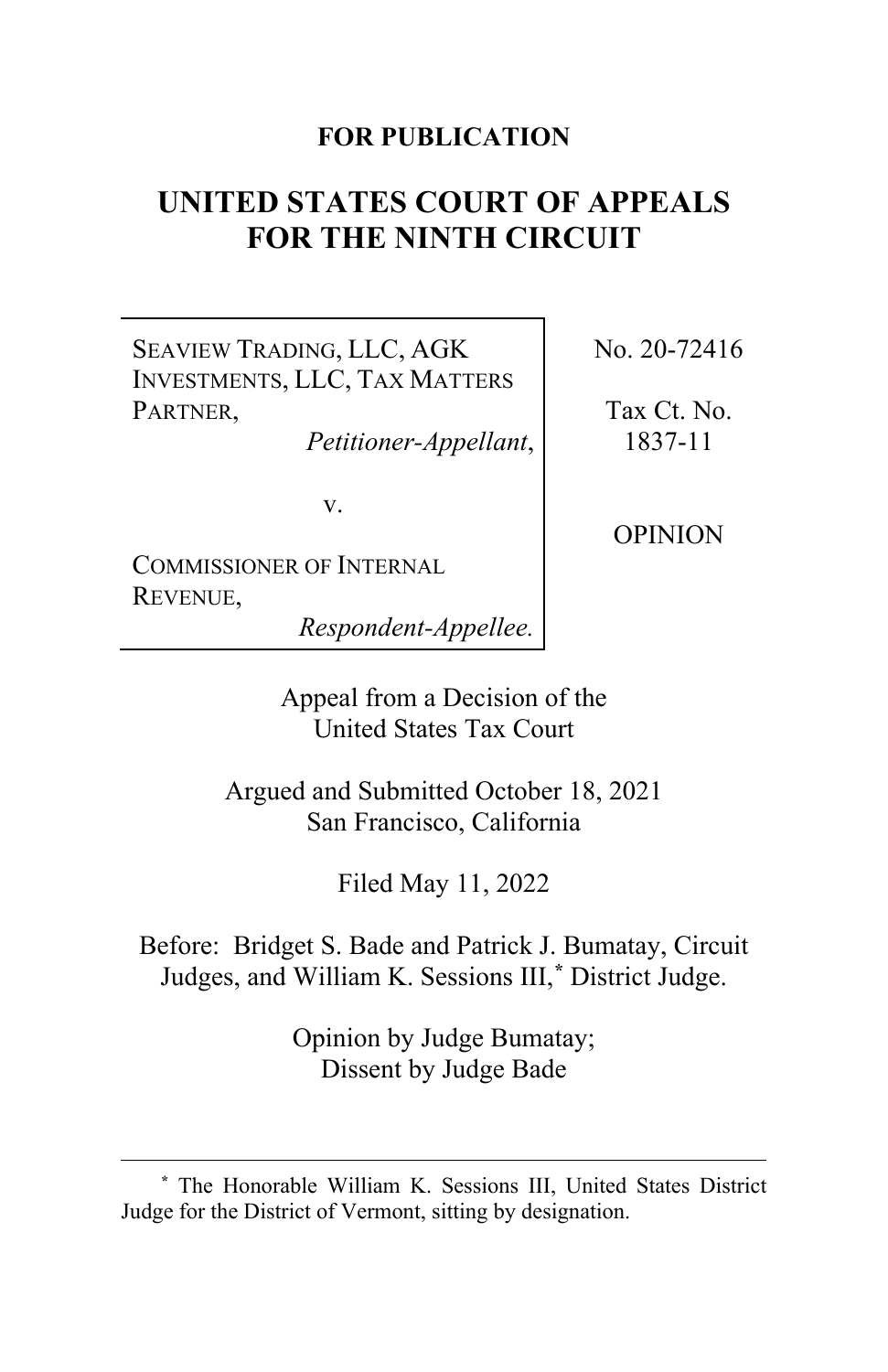# **SUMMARY[\\*\\*](#page-1-0)**

## **Tax**

The panel reversed the Tax Court's summary judgment in favor of the government, in a petition challenging a Final Partnership Administrative Adjustment and involving whether the three-year limitations period for adjustment of partnership losses under 26 U.S.C. § 6229(a) had begun to run, and remanded for further proceedings.

Taxpayer Seaview Trading, LLC, a California-based limited liability company, is classified as a partnership for federal tax purposes. Seaview believed it filed its 2001 partnership tax return (Form 1065) in July 2002, but the Internal Revenue Service has no record of receiving it. In 2005, in response to a letter from an IRS revenue agent notifying it that the IRS had not received its 2001 federal income return, Seaview faxed the agent a signed copy of Form 1065. The next month, the same IRS agent informed Seaview that its 2001 return had been selected for examination and requested further information, including all copies of the signed Form 1065. In 2006, during an interview of Seaview's accountant, the IRS noted that the accountant had previously provided a signed tax return and introduced Form 1065 as an exhibit. In 2007, Seaview's counsel mailed another signed copy of the 2001 Form 1065 to an IRS attorney.

In 2010, the IRS issued Seaview a Final Partnership Administrative Adjustment (FPAA) for 2001. In that notice,

<span id="page-1-0"></span>**<sup>\*\*</sup>** This summary constitutes no part of the opinion of the court. It has been prepared by court staff for the convenience of the reader.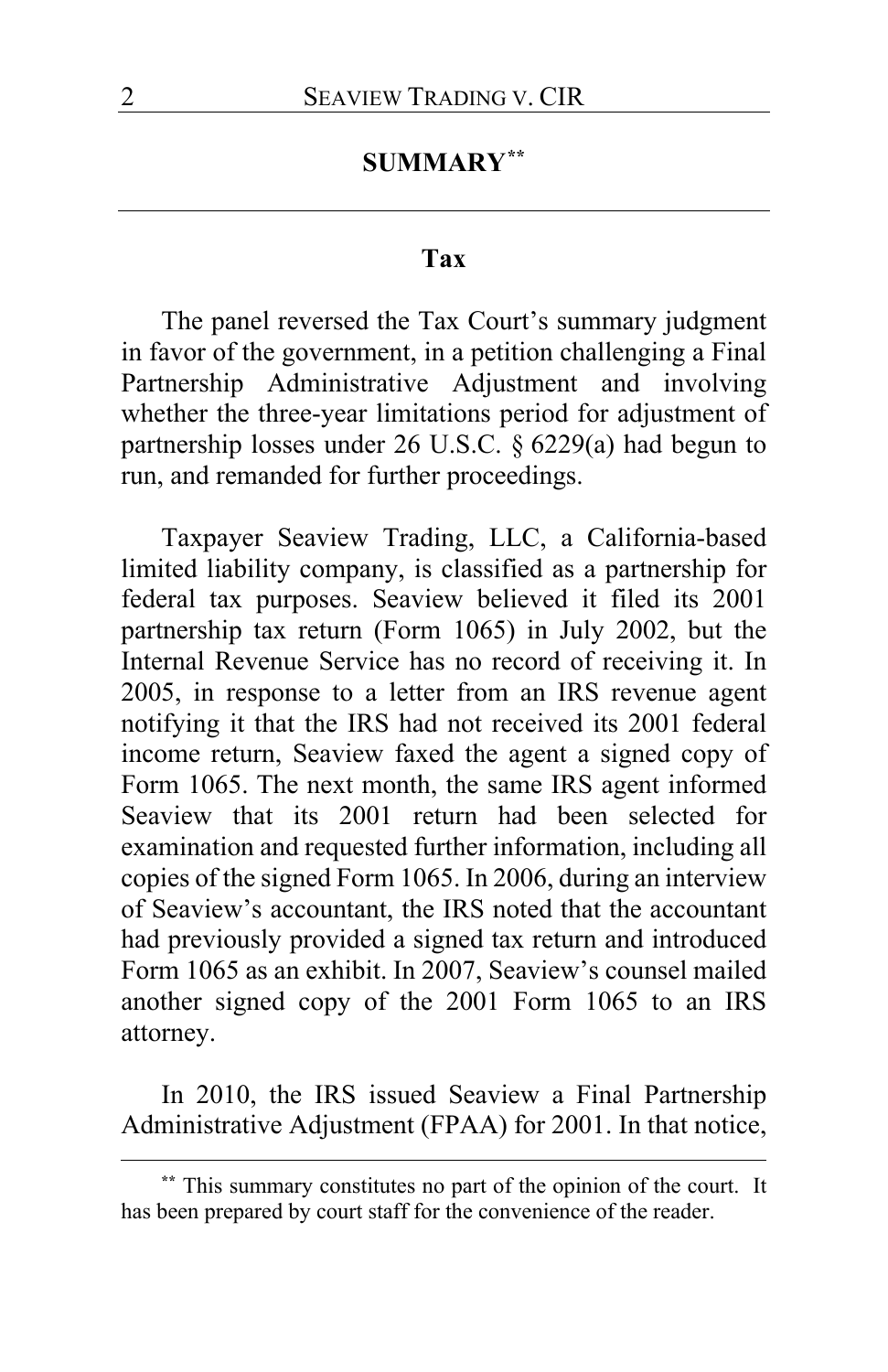the IRS stated that it had no record of a tax return filed by Seaview for 2001, but that the partnership had provided a copy of the return it claimed to have filed. The notice also indicated that none of the income/loss/expense amounts in the 2001 return were allowable. Seaview filed a petition in the Tax Court challenging the adjustment of losses.

The Tax Court held that Seaview did not "file" a tax return when it faxed a copy to the IRS agent or mailed a copy to the IRS counsel and, in any case, the copies of the 2001 Form 1065 sent to the IRS in 2005 and 2007 were not "returns." Seaview and the IRS then settled all their disputes but reserved Seaview's right to appeal the Tax Court's decision.

The panel first addressed whether the limitations period for adjustment of partnership losses under 26 U.S.C. § 6229(a) had begun to run. This issue turns on whether Seaview's tax return was ever "filed." The panel held that when (1) an IRS official authorized to obtain and receive delinquent tax returns informs a partnership that a tax return is missing and requests that tax return,  $(2)$  the partnership responds by giving the IRS official the tax return in the manner requested, and (3) the IRS official receives the tax return, then the partnership has "filed" a tax return for purposes of § 6229(a). Accordingly, the panel concluded that Seaview's 2001 tax return was filed when the IRS agent requested the missing return, Seaview delivered it, and the IRS acknowledged receipt during the auditing process in connection with the FPAA. Because the return was filed in 2005, the IRS's notice of FPAA in 2010 was untimely.

The panel next addressed whether Seaview's belated submission of its Form 1065 qualified as a "return." The panel applied the test under *Beard v. Commissioner*, 82 T.C.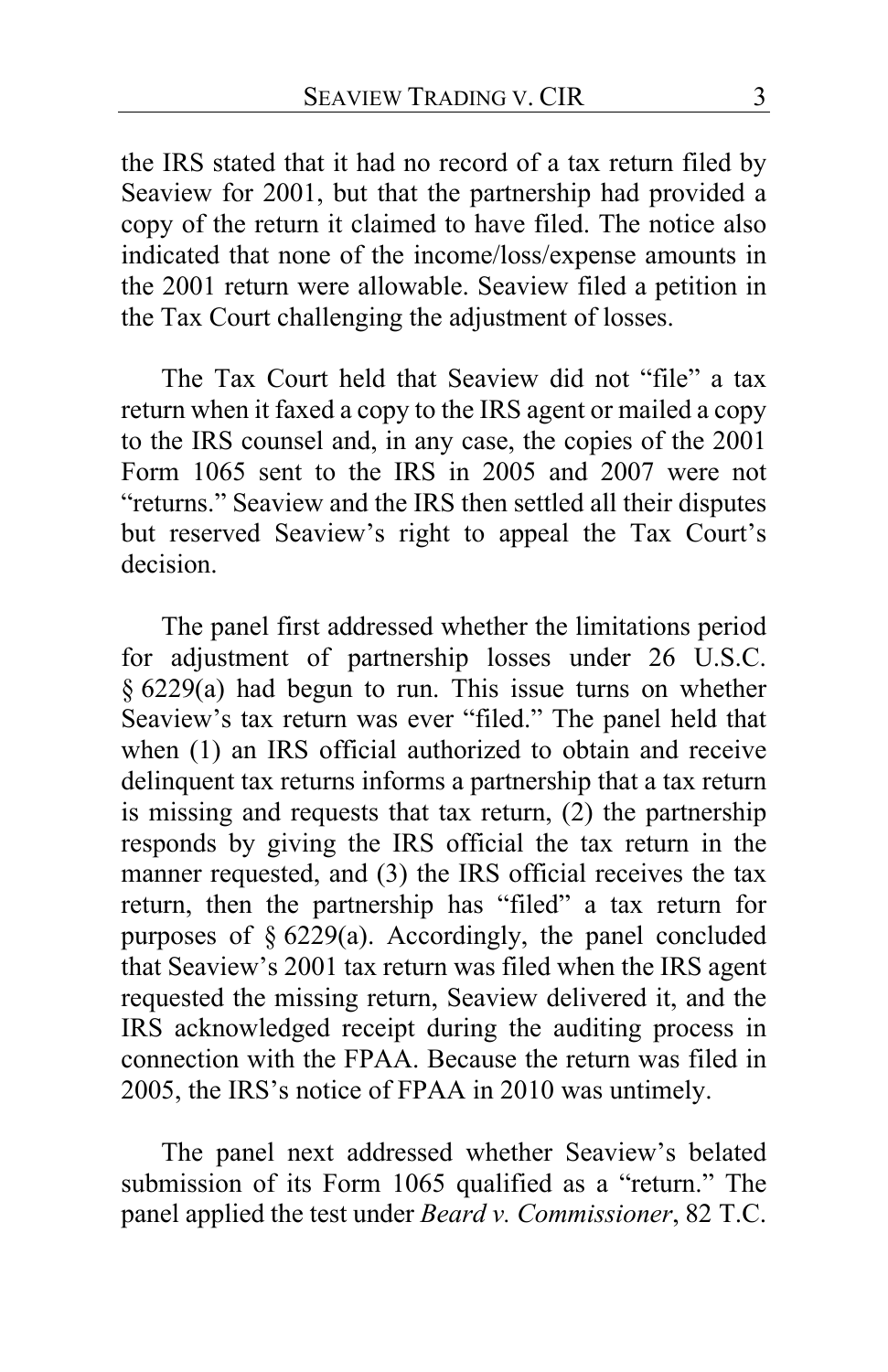766, 777 (1984): (1) the document must purport to be a return, (2) it must be executed under penalty of perjury, (3) it must contain sufficient data to allow calculation of tax, and (4) it must represent an honest and reasonable attempt to satisfy the requirements of the tax law. Applying those factors, the panel concluded that the Form 1065 was a "return."

Dissenting, Judge Bade wrote that because it is undisputed that Seaview failed to file its return to the correct location in Ogden, Utah, in the manner prescribed in the applicable statute and regulations, either on time or belatedly, that conclusion should end the inquiry and the panel should affirm the Tax Court.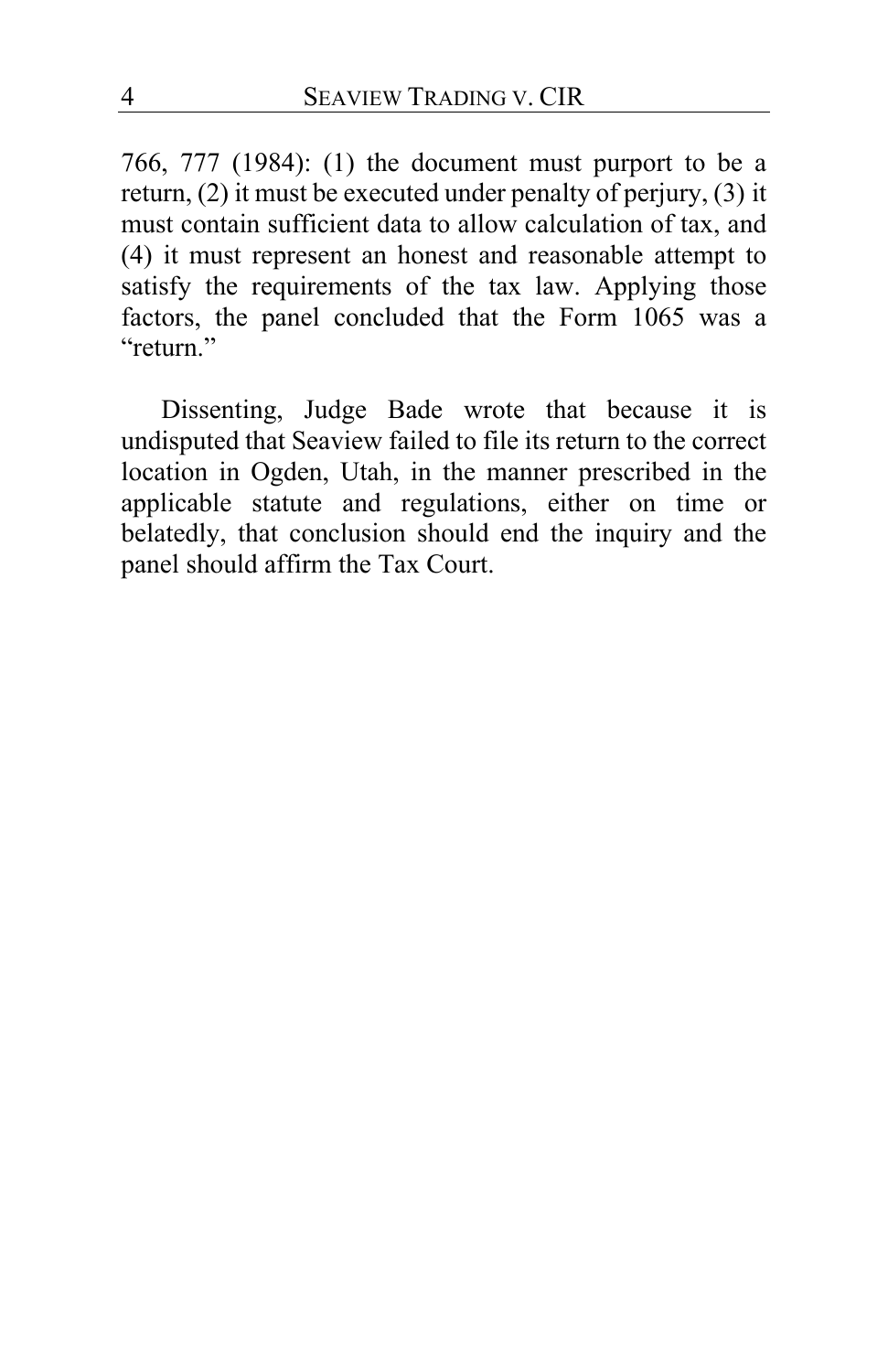## **COUNSEL**

Lisa S. Blatt (argued), Sarah M. Harris, J. Matthew Rice, and Kimberly Broecker, Williams & Connolly LLP, Washington, D.C.; David W. Foster and Armando Gomez, Skadden Arps Slate Meagher & Flom LLP, Washington, D.C.; for Petitioner-Appellant.

Anthony T. Sheehan (argued) and Arthur T. Catterall, Attorneys; David A. Hubbert, Acting Assistant Attorney General; Tax Division, United States Department of Justice, Washington, D.C.; for Respondent-Appellee.

Professor T. Keith Fogg, Director; Janice Rovner Feldman, Volunteer Attorney; Tax Clinic at the Legal Services Center of Harvard Law School, Jamaica Plain, Massachusetts; for Amici Curiae Center for Taxpayer Rights and Federal Tax Clinic at the Legal Services Center of Harvard Law School.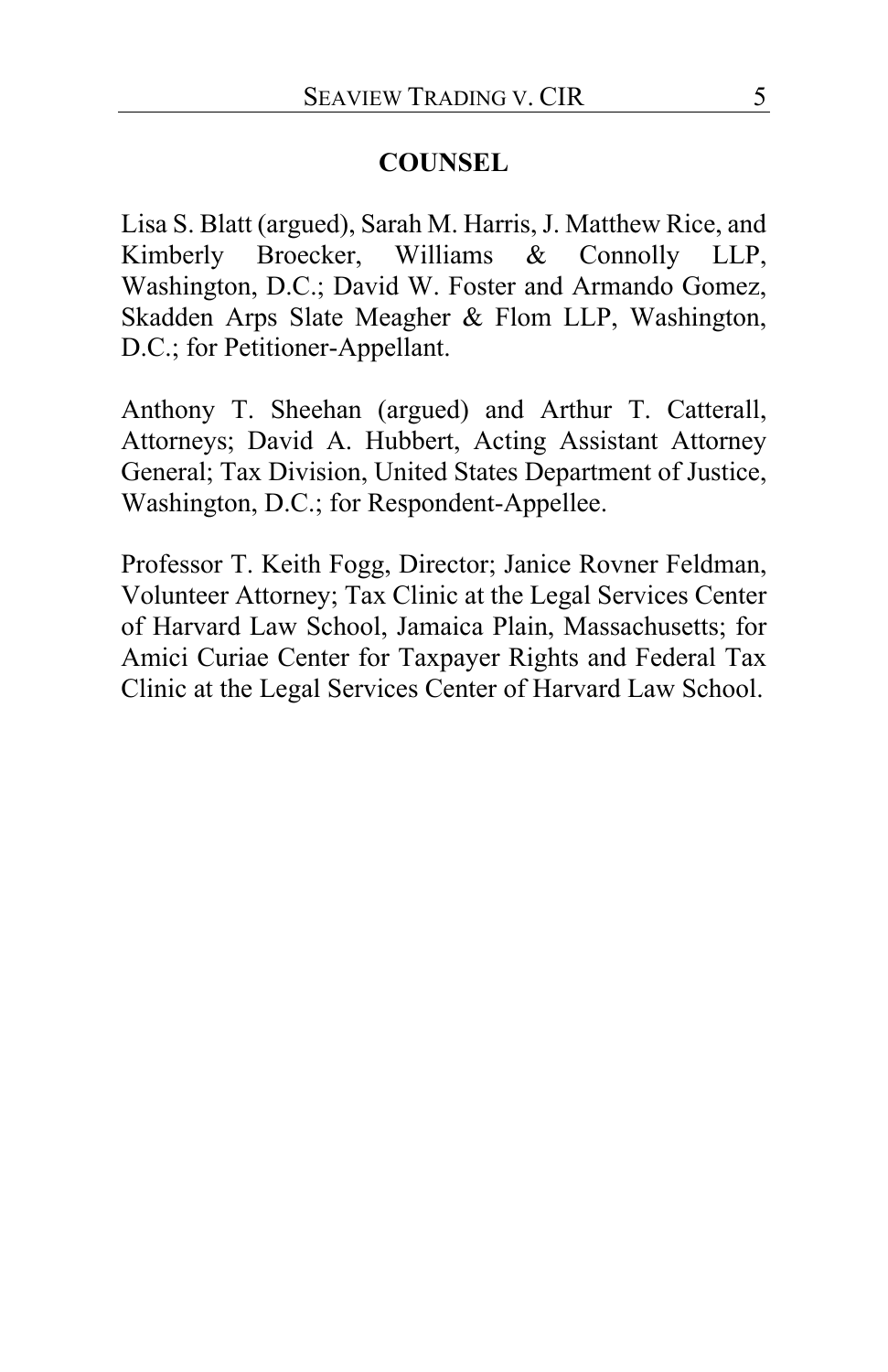#### **OPINION**

BUMATAY, Circuit Judge:

<span id="page-5-1"></span>Imagine you get a letter from an Internal Revenue Service official saying that the IRS never received the tax return you thought you filed four years ago. In response, you fax a copy of your return to the IRS official. Two years go by, you then talk with an IRS lawyer, who again asks you for the same return. After that conversation, you send another copy of the return.

Three more years pass. You then get a notice that the IRS has decided to adjust your tax liability. The result: you owe the IRS a lot more money.

How can this be?—you ask. The IRS normally has only three years to adjust your taxes after you've filed your return. Not so fast, says the IRS. The two times you sent copies of the return to its officials didn't count. You never mailed a return to an IRS *service center*; so, the return was never "filed." And since you never "filed" a return, the IRS explains that it can still come after you at any time.

But that's not what the IRS has said elsewhere. The IRS has alerted taxpayers many times that they can properly "file" their returns by sending late returns to IRS officials who ask for them. In fact, the IRS has said doing so is the preferred way to send late returns.

<span id="page-5-0"></span>That is exactly what happened here. Seaview Trading, LLC twice responded to inquiries from IRS officials about the whereabouts of its 2001 partnership tax return. And both times, Seaview promptly delivered the return to the officials. Rather than consider the return "filed," the IRS claims Seaview never filed a return. This logic defies the statutory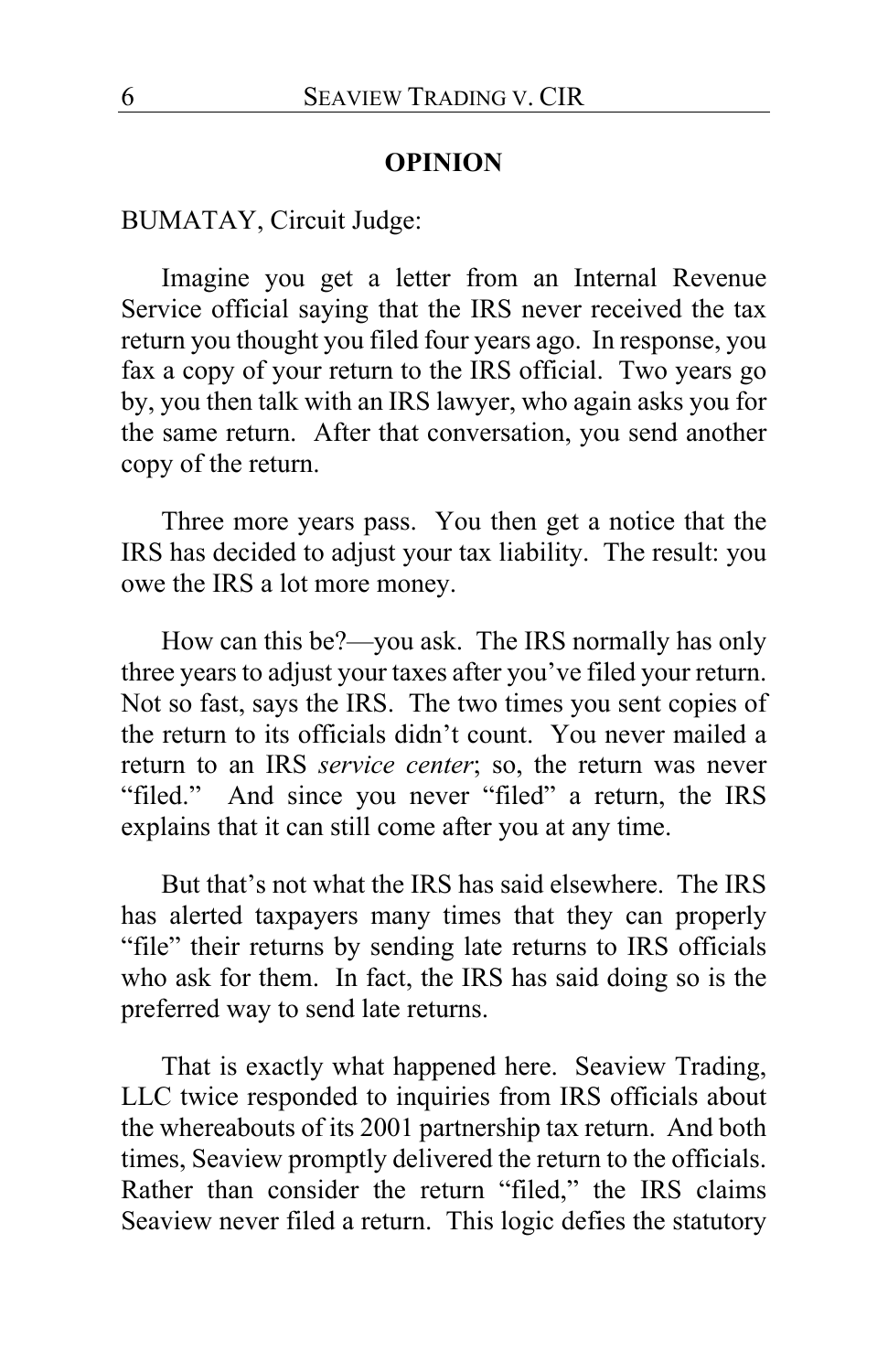<span id="page-6-0"></span>text, applicable regulations, IRS policies and practices, and common sense. For those reasons, we reverse.

#### <span id="page-6-2"></span>**I.**

<span id="page-6-1"></span>Seaview Trading, LLC, a California-based limited liability company, is classified as a partnership for federal tax purposes. In 2001, Robert Kotick was Seaview's majority partner, owning over 99% of the company. Robert's father, Charles, was the minority partner. Seaview believed it filed its partnership tax return—also known as a Form 1065—for the 2001 tax year back in July 2002. In its Form 1065 for 2001, Seaview reported a \$35,459,542 loss from a tax-shelter transaction. Seaview claims it mailed the return to the IRS service center in Ogden, Utah—the correct place to send timely returns. But the IRS has no record of receiving such a filing. Even though Seaview has produced a certified mail receipt for the return's mailing, it concedes that it cannot prove that the IRS received its 2001 return in 2002.

In March 2004, the IRS began auditing Robert Kotick's individual taxes for 2001 and 2002. As part of that audit, Kotick provided the IRS an unsigned copy of Seaview's 2001 Form 1065. The IRS did not audit Seaview as part of Kotick's review since partnerships require a separate audit.

In July 2005, an IRS revenue agent sent Seaview a letter notifying the partnership that the IRS had not received its 2001 federal income tax return. Attached to that letter was a request to "[p]lease produce the following information and documents":

> 1. Did Seaview Trading file a Form 1065 (U.S. Return of Partnership Income) or other Federal Income tax return for its taxable year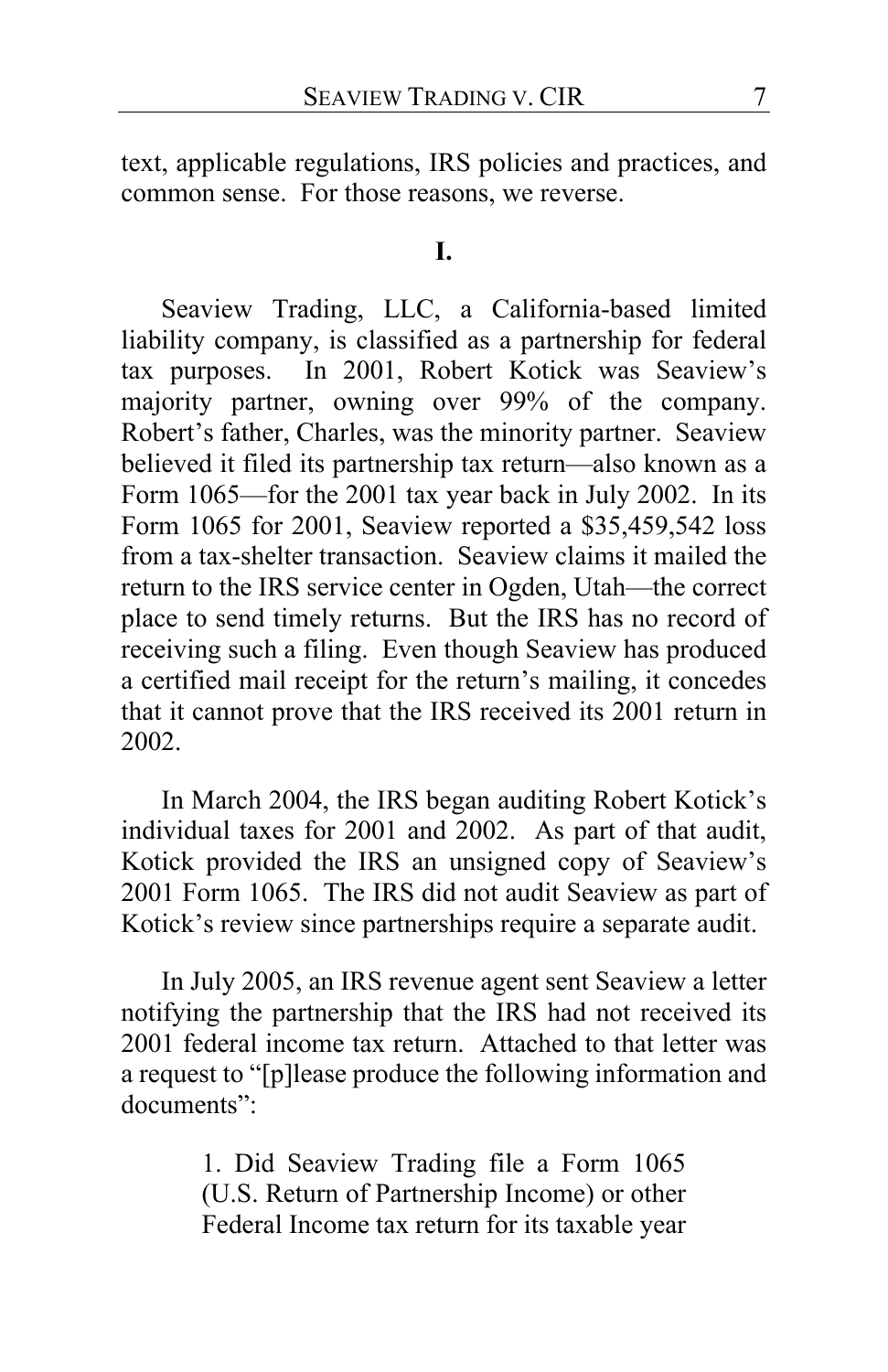2001? If so, what type of form did it file, what service center was the return filed with, and when was the return filed?

2. Provide copies of all retained copies of the return referred to in paragraph 1, above.

3. Provide copies of all receipts and other proof of mailing of the return referred to in paragraph 1, above.

In response, in September 2005, Seaview's accountant faxed the IRS revenue agent a signed copy of Seaview's 2001 Form 1065 return, along with the certified mail receipt purporting to show its delivery to the IRS. In the cover letter to the IRS revenue agent, Seaview's accountant stated: "As we discussed, I have attached the 2001 tax return for Seaview Trading LLC as well as the certified mailing."

A month later, the same IRS revenue agent informed Seaview that its 2001 return had been selected for examination and requested further information. Once again, the IRS letter requested "[a]ll retained copies of the signed 2001 Form 1065 Federal income tax return of Sea View [sic] Trading and any amendments thereto." The IRS also requested documents related to specific entries on Seaview's 2001 Form 1065.

As part of its examination, the IRS interviewed Seaview's accountant in January 2006.During the interview, the IRS noted that the accountant had "previously provided" Seaview's signed 2001 tax return and introduced the Form 1065 as an exhibit. In June 2007, the IRS also interviewed Robert Kotick. Again, the IRS acknowledged that it "obtained from [Seaview's accountant] a Form 1065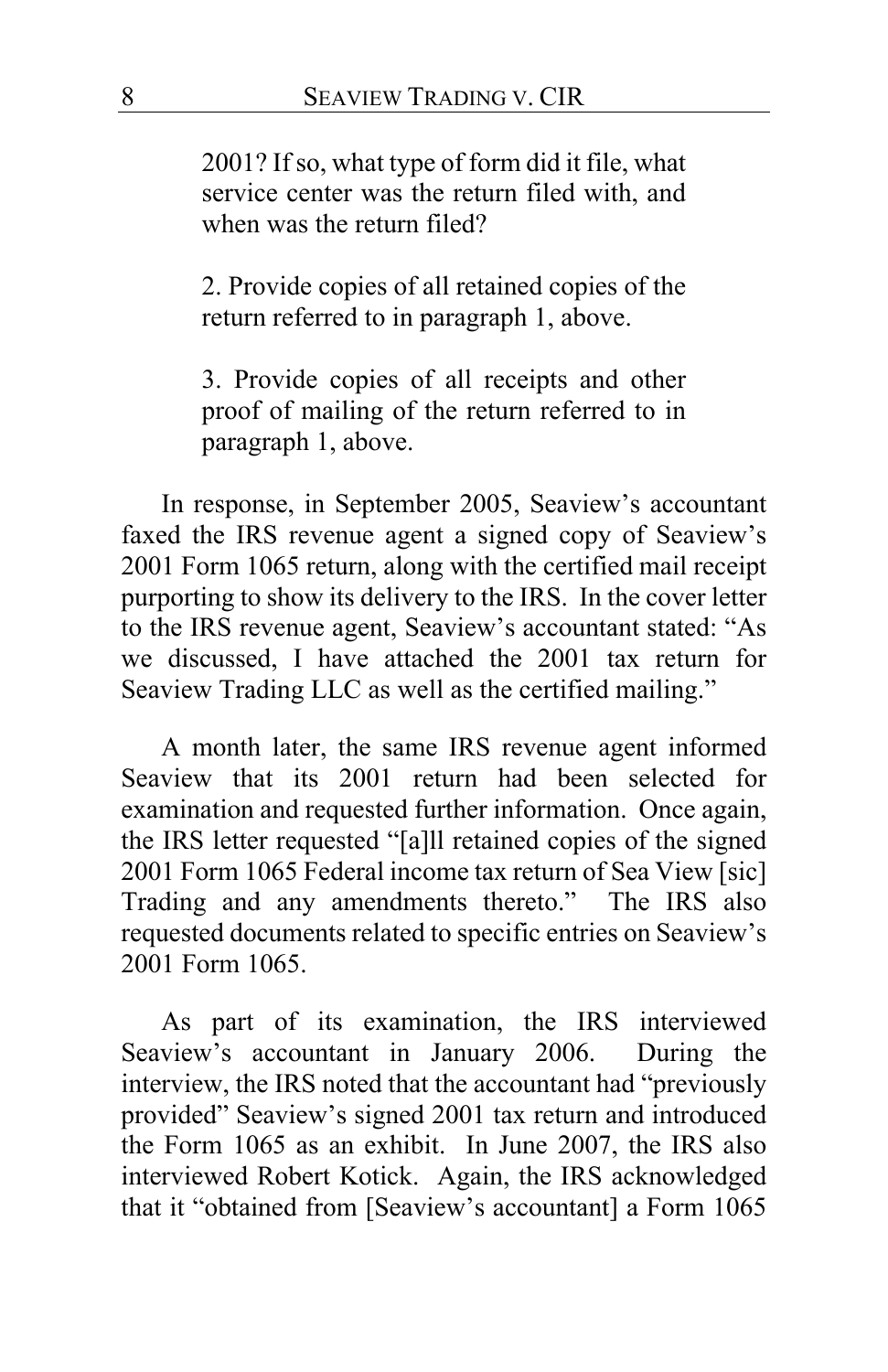prepared for Seaview Trading, LLC, for its tax year 2001." The IRS also entered the Form 1065 as an exhibit for the interview. In July 2007, Seaview's counsel mailed another signed copy of the 2001 tax return to an IRS attorney "[p]ursuant to [their] prior conversation."

More than three years later, in October 2010, the IRS issued Seaview a Final Partnership Administrative Adjustment for the 2001 tax year. In that notice, the IRS stated that "[p]er Internal Revenue Service records, no tax return was filed by [Seaview] for 2001," but said, "[d]uring the examination," the partnership provided "a copy of a 2001 tax return which taxpayer claimed to have filed." The IRS then determined that "none of the income/loss/expense amounts reflected on the 2001 unfiled tax return provided by [Seaview was] allowable." It then informed Seaview that it would adjust its 2001 reported loss from over \$35 million to zero dollars.

<span id="page-8-0"></span>In March 2011, Seaview petitioned the Tax Court to challenge the adjustment of its partnership losses. Seaview moved for summary judgment asserting that the 2010 tax adjustment was time-barred under the three-year statute of limitations. *See* 26 U.S.C. § 6229(a) (2000), *repealed by*  Bipartisan Budget Act of 2015, Pub. L. No. 114-74, 129 Stat. 584, 625, § 1101(a). The Tax Court disagreed.It held that (1) Seaview did not "file" the tax return by faxing a copy to the IRS revenue agent or by mailing a copy to the IRS counsel, and (2) in any case, the copies of the 2001 Form 1065 sent to the IRS in 2005 and 2007 were not "returns." Seaview and the IRS then settled all their disputes but preserved Seaview's right to appeal the Tax Court's denial of summary judgment.

Seaview now appeals. We review the Tax Court's resolution of a summary judgment motion and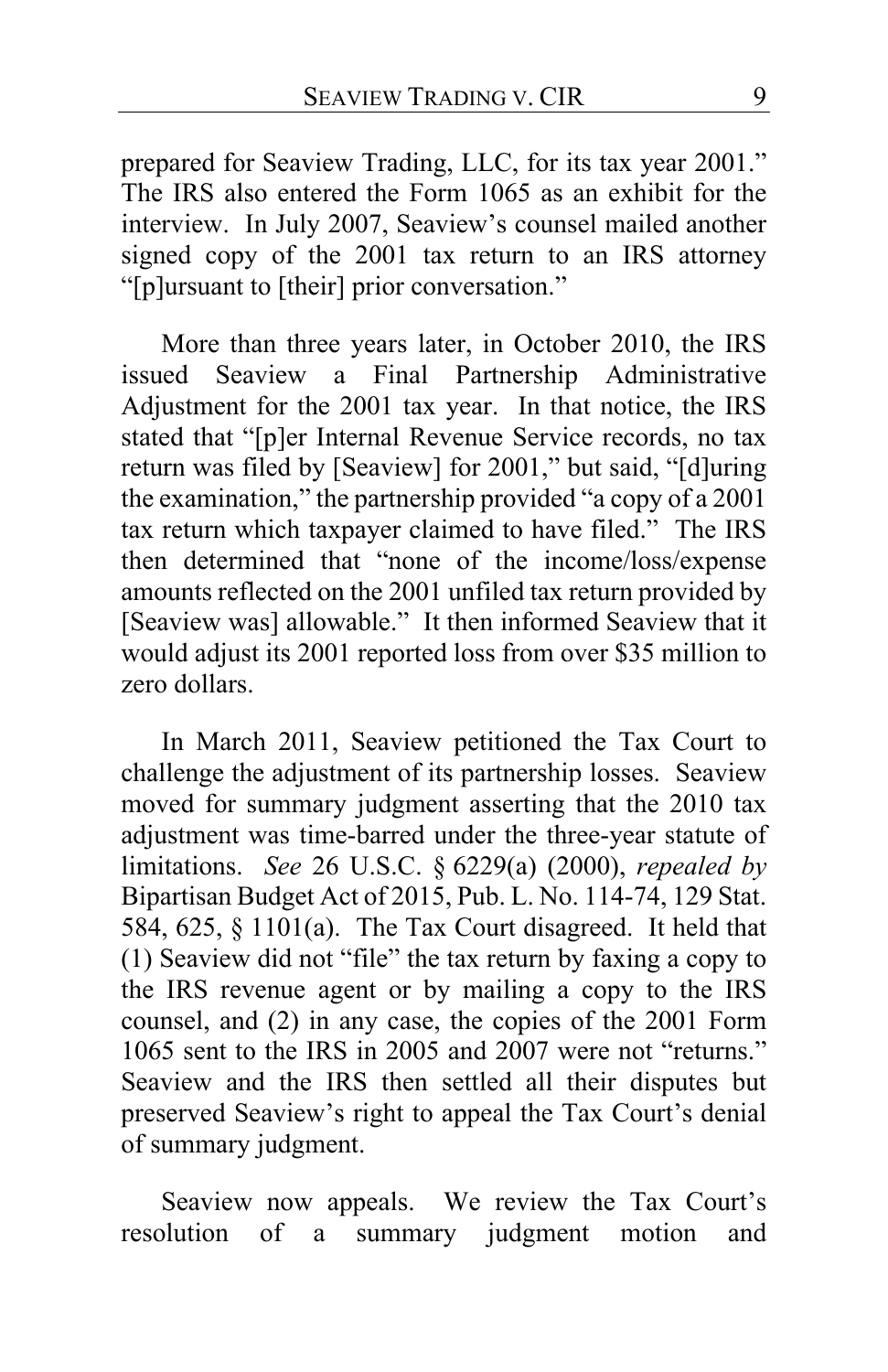interpretations of the Tax Code de novo. *Sollberger v. Comm'r*, 691 F.3d 1119, 1123 (9th Cir. 2012); *Meruelo v. Comm'r*, 691 F.3d 1108, 1114 (9th Cir. 2012).

## <span id="page-9-1"></span>**II.**

Seaview challenges the IRS's adjustment of its partnership losses, which it says came too late. Seaview contends that a tax return is "filed" when it is delivered to and received by an IRS official who requests it. So the limitations clock began, it argues, when Seaview delivered its return to an IRS revenue agent in September 2005. If so, the three-year limitations period long expired by the time the IRS adjusted Seaview's losses in October 2010. *See* 26 U.S.C. § 6229(a) (2000). The IRS, on the other hand, insists that Seaview never filed its 2001 tax return and so the statute of limitations never started running. *See id.*  $§ 6229(c)(3).$ 

So the question in this case: What counts as a tax return "filing" for statute of limitations purposes under the Tax Code? We hold that when (1) an IRS official authorized to obtain and receive delinquent returns informs a partnership that a tax return is missing and requests that tax return, (2) the partnership responds by giving the IRS official the tax return in the manner requested, and (3) the IRS official receives the tax return, the partnership has "filed" a tax return for § 6229(a) purposes.

#### **A.**

<span id="page-9-0"></span>A partnership must file a return of partnership income every year. 26 U.S.C. § 6031. The Tax Equity and Fiscal Responsibility Act of 1982 ("TEFRA"), Pub. L. No. 97-248, §§ 401–407, 96 Stat. 324, 648–71, established special audit and litigation procedures for certain partnerships. *See*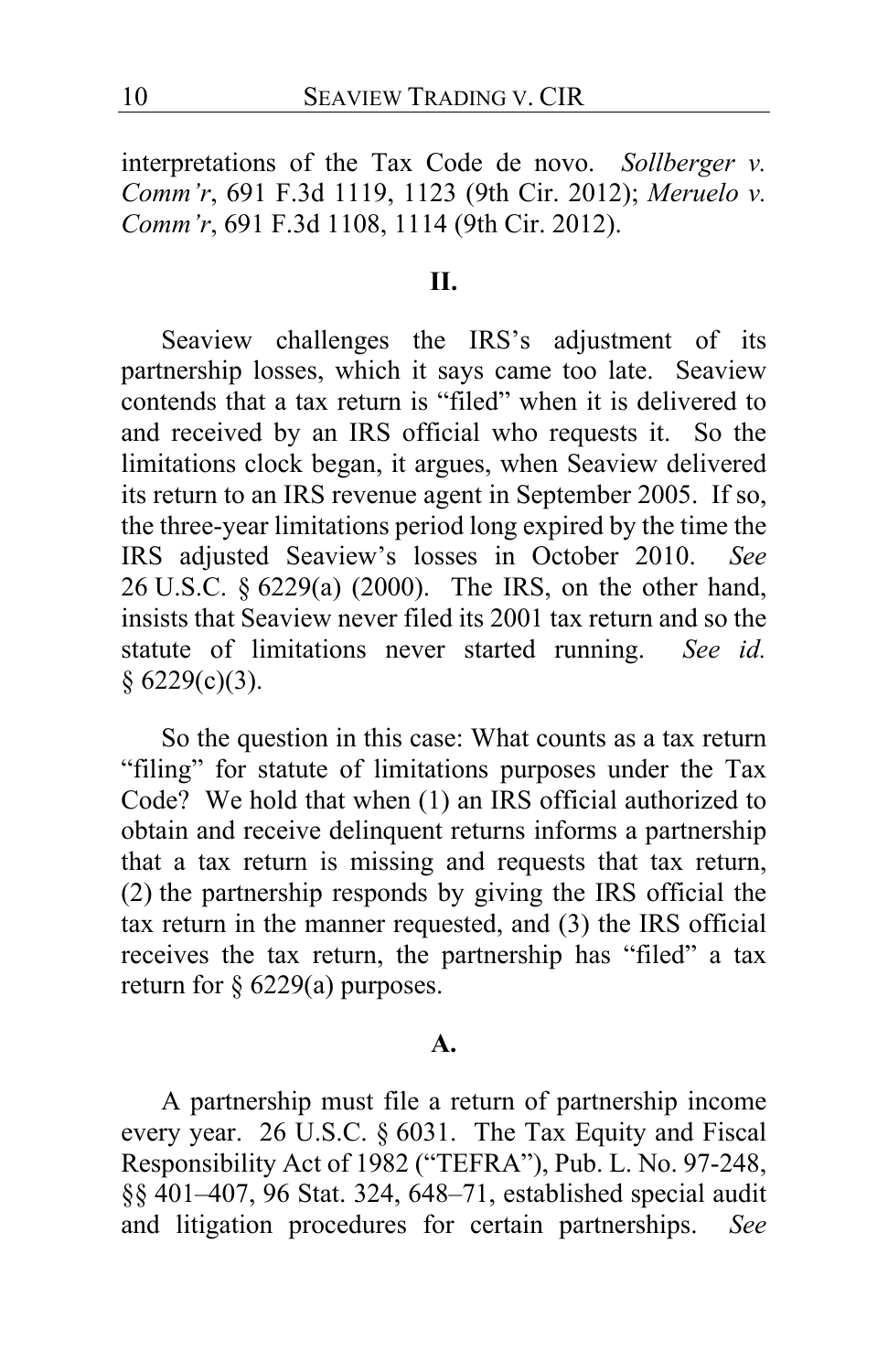26 U.S.C. §§ 6221–6234 (2000); *see also Seaview Trading, LLC v. Comm'r*, 858 F.3d 1281, 1284 (9th Cir. 2017).**[1](#page-10-0)** For partnerships subject to TEFRA, the IRS has three years to adjust a partnership's income:

> [T]he period for assessing any tax imposed . . . for a partnership taxable year shall not expire before the date which is 3 years after the later of—

- (1) the date on which the partnership return for such taxable year was filed, or
- (2) the last day for filing such return for such year[.]

26 U.S.C. § 6229(a) (2000). But if a taxpayer never files a return, the clock never begins to run. Instead, "in the case of a failure by a partnership to file a return for any taxable year, any tax attributable to a partnership item . . . may be assessed at any time." *Id.*  $\S 6229(c)(3)$ . So whether an IRS's tax assessment is timely depends on when a partnership's tax return is "filed."

<span id="page-10-1"></span>Yet the Tax Code doesn't define when a tax return is "filed." *See Coffey v. Comm'r*, 987 F.3d 808, 812 (8th Cir. 2021) ("The Internal Revenue Code and the IRS regulations do not define the terms 'file' or 'filed*.*'"). Rather, the Tax

<span id="page-10-0"></span>**<sup>1</sup>** The Bipartisan Budget Act of 2015 repealed TEFRA's partnership procedures. *See* Pub. L. No. 114-74, 129 Stat. 584, 625, § 1101(a). But those amendments generally became effective for "partnership taxable years beginning after December 31, 2017." *Id.* at 638; *see also 15 W. 17th St. LLC v. Comm'r*, 147 T.C. 557, 580 (2016).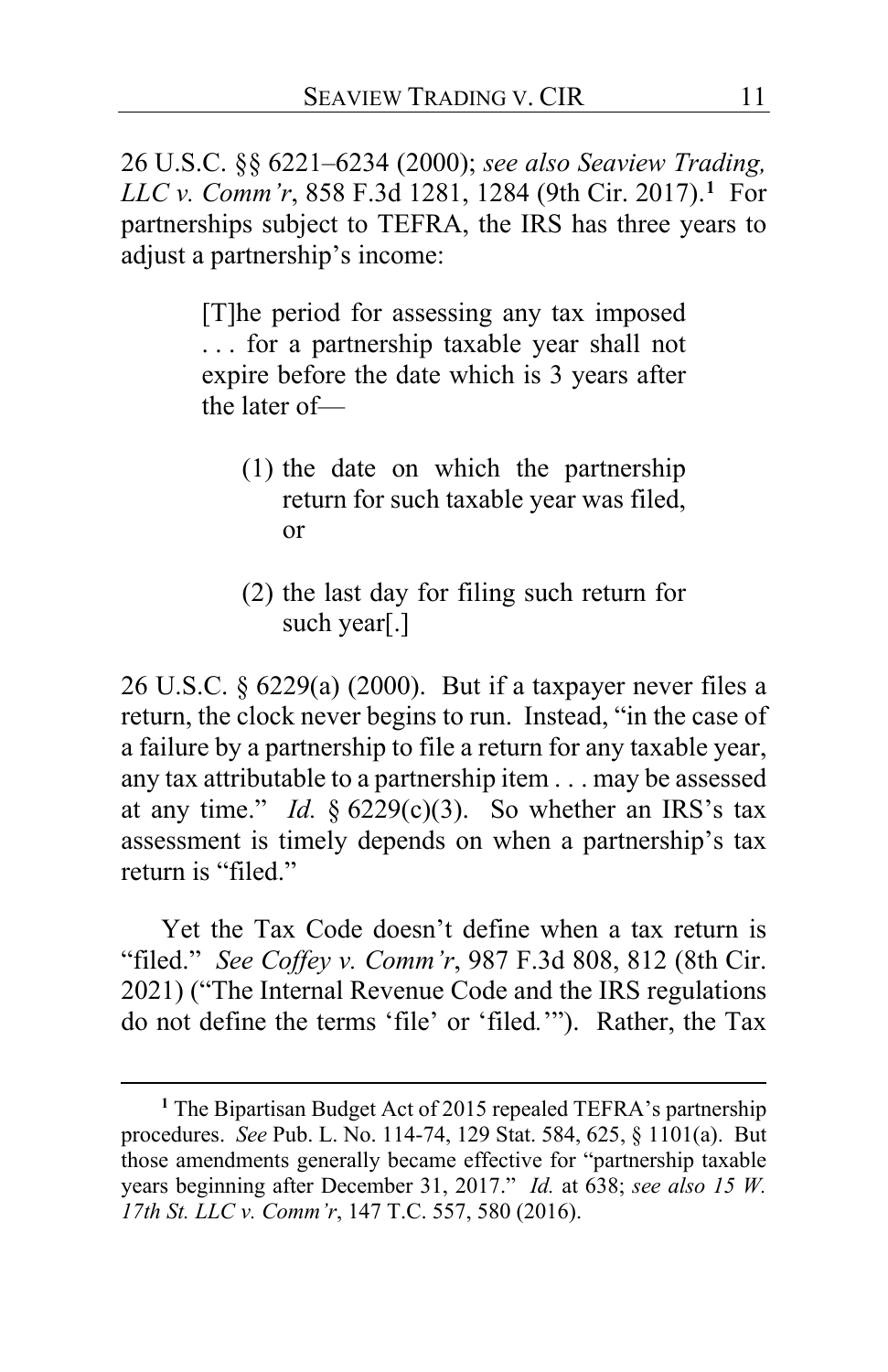Code states that each partnership return "shall be filed or made at such time, in such manner, and at such place as may be prescribed in regulations."  $26$  U.S.C.  $\S$  6230(i) (2000).

IRS regulations, in turn, specify the time, manner, and place of filing partnership returns:

- (e) **Procedural requirements**
	- (1) **Place for filing**. The return of a partnership must be filed with the service center prescribed in the relevant IRS revenue procedure, publication, form, or instructions to the form (see  $\S 601.601(d)(2)$ ).
	- (2) **Time for filing**. The return of a partnership must be filed on or before the fifteenth day of the fourth month following the close of the taxable year of the partnership.
	- (3) **Magnetic media filing.** For magnetic media filing requirements with respect to partnerships, see section  $6011(e)(2)$  and the regulations thereunder.

26 C.F.R. § 1.6031(a)-1(e) (2001); *see also id.* § 1.6091-1(b) (2001) (cross-referencing  $\S 1.6031(a)-1(e)(1)$  for the "place for filing returns of partnership income"). The regulations also establish the "consequences" for failing to file a partnership return. *Id.* § 1.6031(a)-1(a)(4) (crossreferencing the penalties of 26 U.S.C. §§ 6229(a), 6231(f), 6698, and 7203). The Tax Code penalizes the failure to file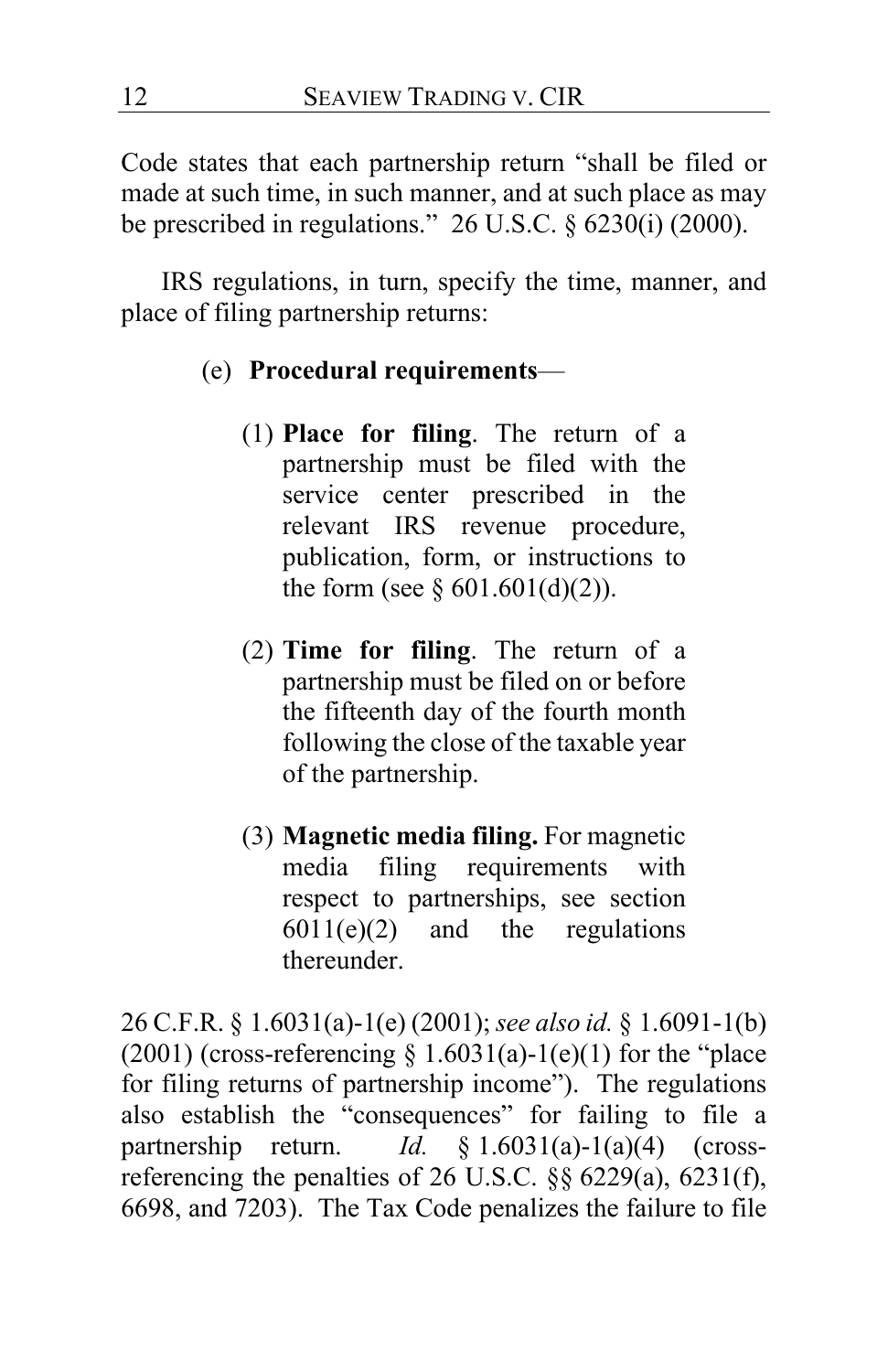a return "at the time" prescribed, but doesn't specify any penalty for filing a return at the wrong place. *See* 26 U.S.C. §§ 6698(a)(1), 7203.

<span id="page-12-5"></span><span id="page-12-2"></span><span id="page-12-1"></span><span id="page-12-0"></span>So the IRS regulations expressly govern the time and place to file timely partnership returns. They must be filed by April 15 following the tax year and, for partnerships with a principal place of business in California, sent to the IRS Service Center in Ogden, Utah. *See* Form 1065, Instructions. If Seaview was seeking to show a *timely* filing of its partnership return, it could not do so. That's because Seaview concedes that it can't prove its Form 1065 was ever received by the service center in Ogden. But that's not the question before us. The question is whether Seaview *belatedly* "filed" its tax return by following the instructions of IRS officials and delivering the returns to them. On this front, the regulations do not appear to govern.

<span id="page-12-6"></span><span id="page-12-3"></span>Section  $1.6031(a)$ -1(e) doesn't expressly establish how taxpayers are to file delinquent returns. Nothing in the text says that the time and place requirements apply to untimely returns. Indeed, by definition, if a taxpayer files a return after April 15, the taxpayer can't comply with § 1.6031(a)- 1(e) since the regulation specifies that date as when the return "must be filed." 26 C.F.R. § 1.6031(a)-1(e)(2). So, at most, the regulation is silent on filing procedures for late returns.

<span id="page-12-4"></span>And no IRS regulation prohibits the filing of untimely returns with a requesting IRS official. As the IRS itself noted, there is more than one place for a partnership to properly file a return. For example, the law permits partnerships to hand-carry returns to certain IRS offices. *See*  26 U.S.C. § 6091(b)(4) (2000) (allowing filing by handcarrying to an appropriate internal revenue district); 26 C.F.R. § 1.6091-2(d)(1) (allowing filing by hand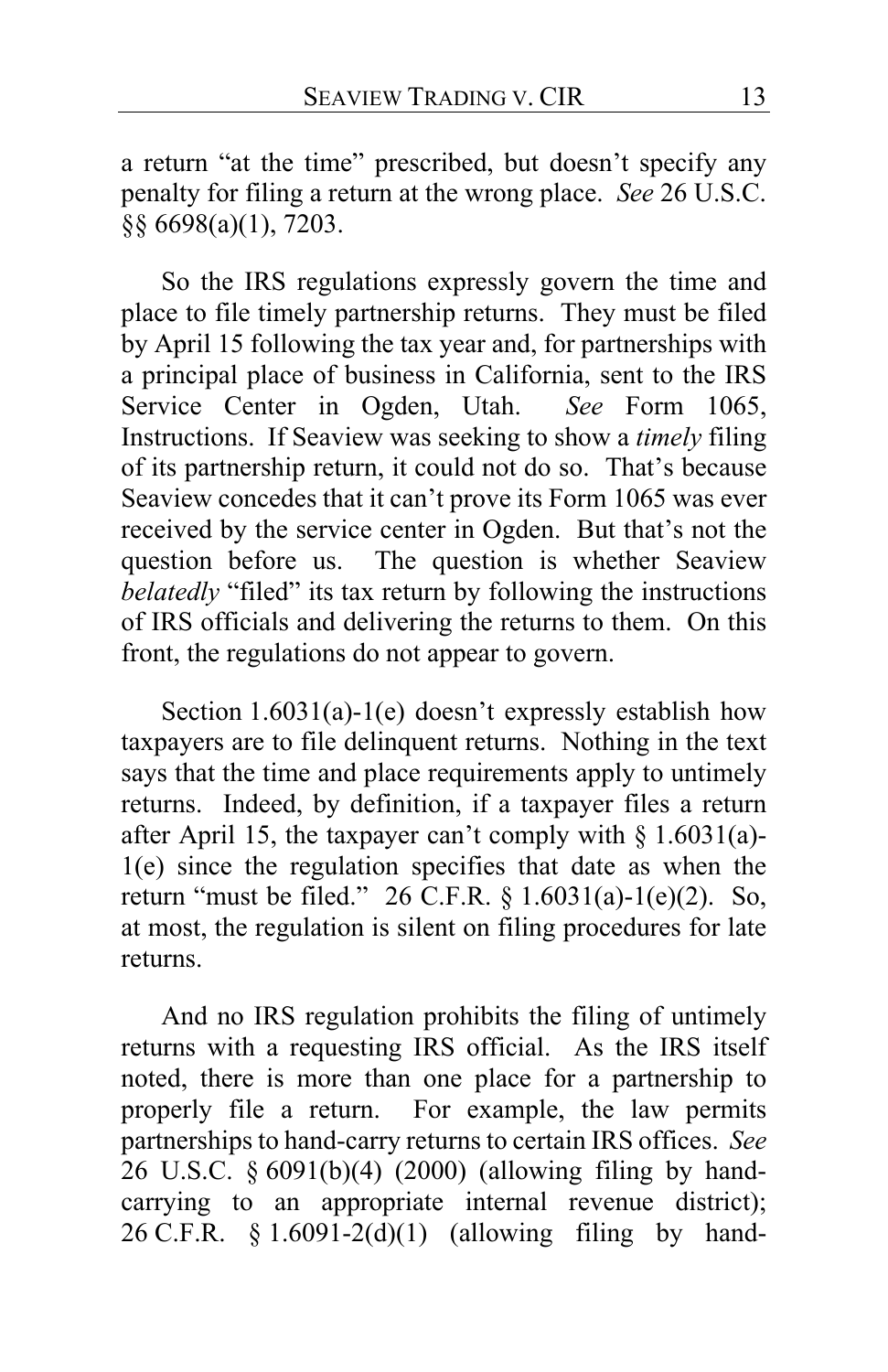carrying to "any person assigned the responsibility to receive hand-carried returns in the local Internal Revenue Service office").So an IRS service center isn't the only place a partnership can file its returns—even when timely.

Because the Tax Code and the regulations do not define when a delinquent return is "filed," we turn to the ordinary meaning of the term. *See Lang v. Comm'r,* 289 U.S. 109, 111 (1933) ("Giving the words of the [Tax Code] their natural and ordinary meaning, . . . must be done[.]"); *see also Comm'r v. Brown*, 380 U.S. 563, 571 (1965) ("Generally speaking, the language in the Revenue Act, just as in any statute, is to be given its ordinary meaning[.]" (simplified)). The Supreme Court confronted the ordinary meaning of "file" in another federal statute back in 1916:

> The word 'file' was not defined by Congress. No definition having been given, the etymology of the word must be considered and ordinary meaning applied. The word 'file' is derived from the Latin word 'filum,' and relates to the ancient practice of placing papers on a thread or wire for safe-keeping and ready reference. Filing, it must be observed, is not complete until the document is delivered and received. . . . A paper is filed when it is delivered to the proper official and by him received and filed.

*United States v. Lombardo*, 241 U.S. 73, 76 (1916); *see Hotel Equities Corp. v. Comm'r*, 65 T.C. 528, 531 (1975) (applying *Lombardo*'s definition to the Tax Code). This definition tracks modern dictionary definitions. For example, to "file" means "[t]o deliver an instrument . . . to the proper officer . . . for the purpose of being kept on file by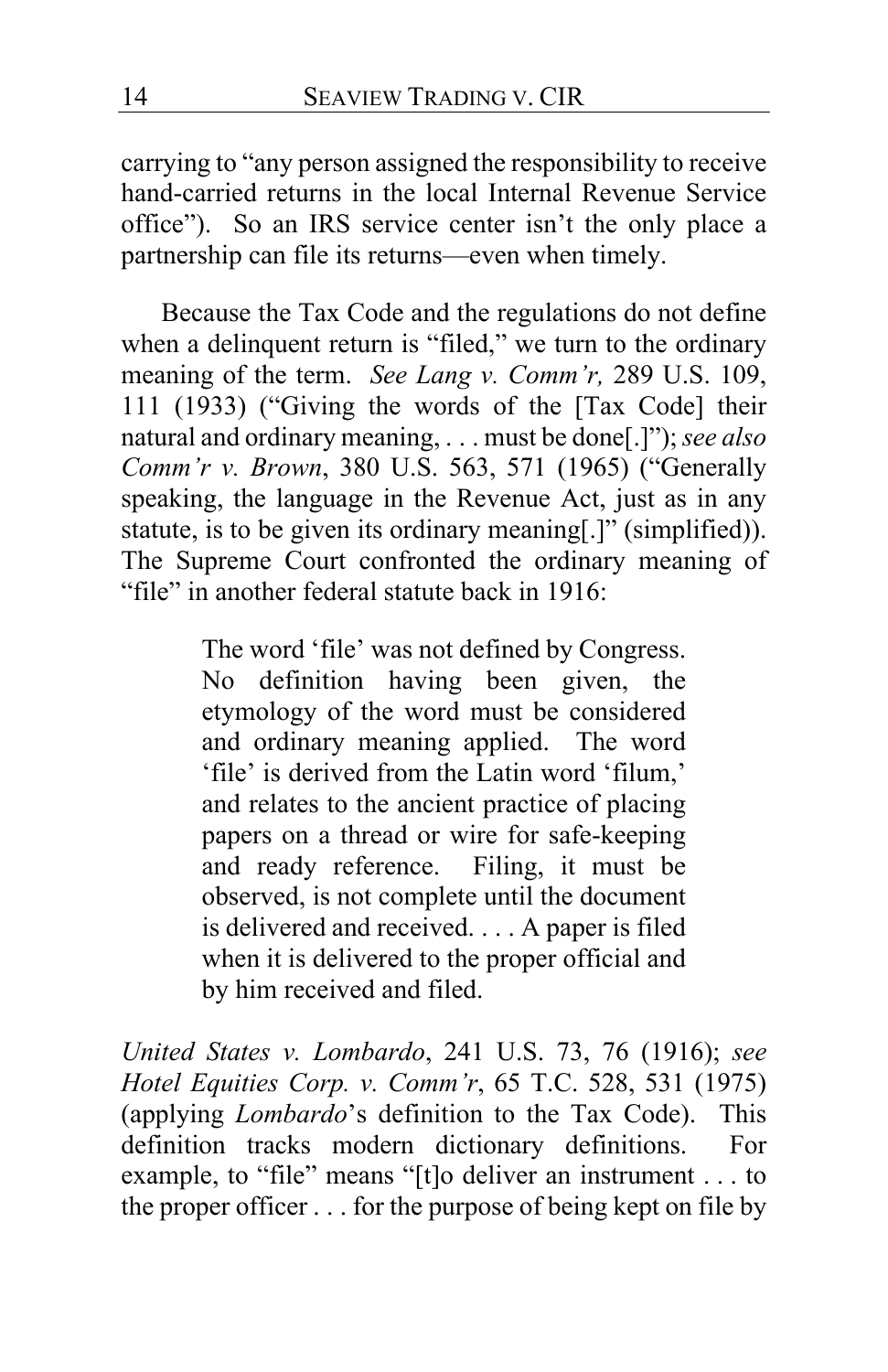him as a matter of record and reference in the proper place," *File*, *Black's Law Dictionary* (5th ed. 1979), or "to place in a file" or "to place on record, file an application," *File*, *Oxford American Dictionary* (1980).

Our court has held that "a return is 'filed' at the time it is delivered to the IRS." *United States v. Hanson*, 2 F.3d 942, 946 (9th Cir. 1993). In that case, we considered the meaning of a "filing" for a fraudulent tax return charge under 26 U.S.C.  $\frac{8}{9}$  7206. We concluded that a "filing" was accomplished when the taxpayer personally "mailed the forms" and the "IRS received them." *Id.* We held it irrelevant that the IRS "never fully processed" the return. *Id.* So, in the ordinary sense, a tax return is "filed" if delivered to a proper IRS official and the official received the return. *Accord Heard v. Comm'r*, 269 F.2d 911, 913 (3d Cir. 1959) ("[U]nless otherwise defined by statute, filing does not occur until the paper to be filed is delivered to, received and filed by the proper official.").

<span id="page-14-2"></span>Based on the ordinary meaning of "filing," we hold that a delinquent partnership return is "filed" under  $\S$  6229(a) when an IRS official authorized to obtain and process a delinquent return asks a partnership for such a return, the partnership delivers the return to the IRS official in the manner requested, and the IRS official receives the return.**[2](#page-14-0)**

<span id="page-14-1"></span><span id="page-14-0"></span>**<sup>2</sup>** The dissent posits a hypothetical traffic statute, which it claims undermines our plain-meaning interpretation of § 6229(a). Dissent [37–](#page-36-0) [39.](#page-38-0) But the hypothetical only proves our point. The dissent's hypothetical statute, unlike § 1.6031(a)–1(e), contains two *independent* commands: (1) to stop at all STOP signs, and (2) to obey posted speed limits. *Id.* at [37.](#page-36-1) Violation of either command violates the law. But here,  $§ 1.6031(a)-1(e)$  establishes two conditions necessary to comply with the filing command: the tax return must be (1) filed by April 15 and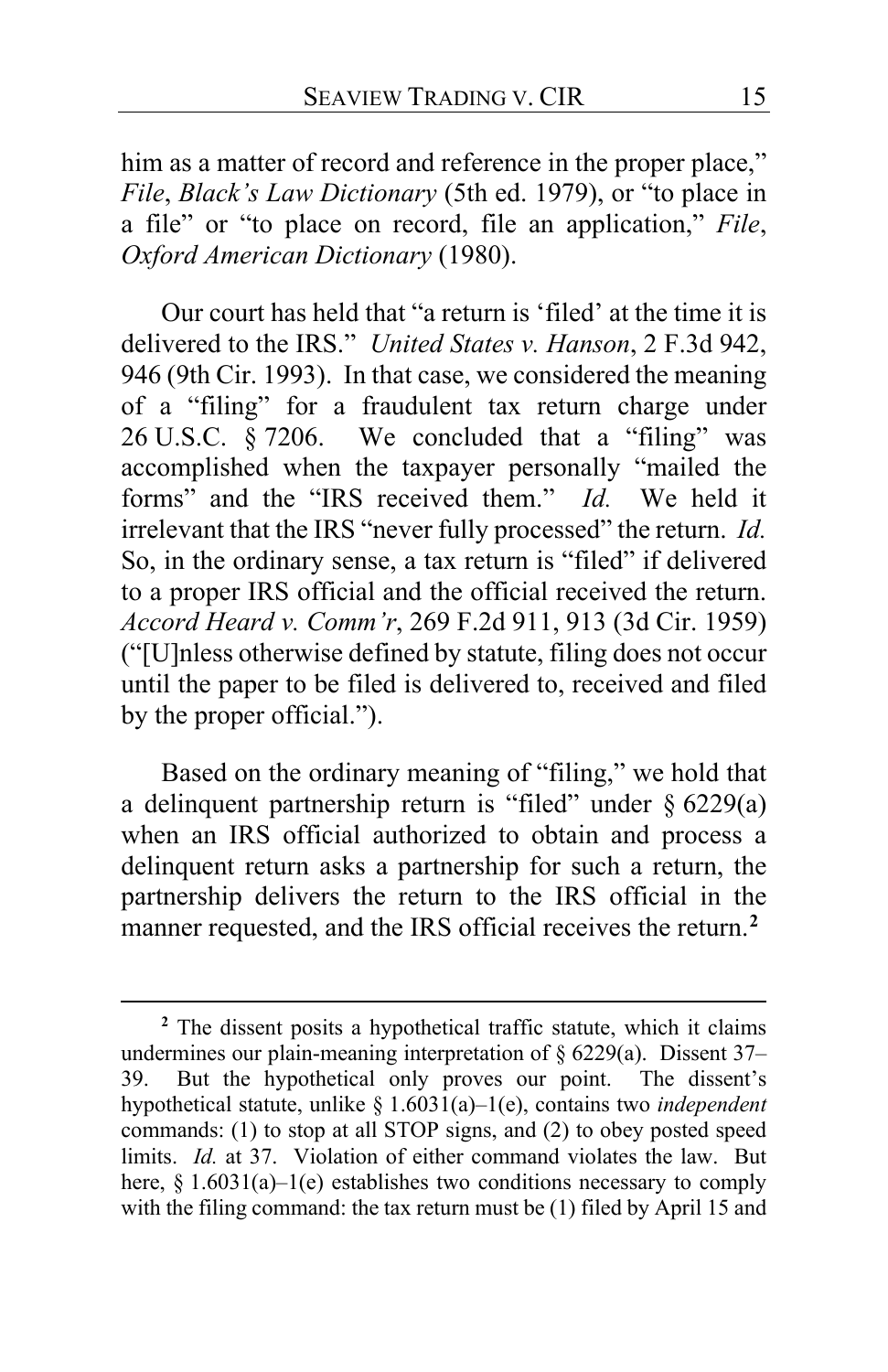#### <span id="page-15-1"></span>**B.**

<span id="page-15-0"></span>The IRS's own internal guidance verifies that delinquent returns need not be sent to an IRS service center and may be filed with authorized IRS officials. And while internal guidance, such as the IRS Manual and IRS Policy Statements, don't have the force of law and don't confer rights on a taxpayer, *Fargo v. Comm'r*, 447 F.3d 706, 713 (9th Cir. 2006), they show that the IRS agrees that no regulation governs the process of "filing" belated returns and that it too follows the term's ordinary meaning. In short, the IRS views the law one way as an internal matter and another way for litigation advantage. We decline to follow this twisted logic.

Let's start with the IRS Manual. The Manual outlines several steps that an IRS examiner must undertake when dealing with a delinquent tax return:

> First, the IRS Manual encourages its examiners to "[s]ecur[e] a valid voluntary tax return from the taxpayer." Internal Revenue Manual 4.12.1.1.3 (2005).

<sup>(2)</sup> sent to the IRS service center. Under a straightforward reading of  $§ 1.6031(a) - 1(e)$ , the only way to comply with its command is to satisfy *both* conditions. It is thus silent on what happens when only one condition—here, the filing deadline—cannot be met. Indeed, even under the dissent's hypothetical, what is a driver supposed to do if a police officer directs the driver to blow through a STOP sign? Can the driver be cited for complying with the police officer's command rather than stopping at the STOP sign? That's closer to the scenario here—the IRS directed Seaview to submit its partnership return directly to the agent and Seaview complied. But the IRS still argues that Seaview never complied with filing the return.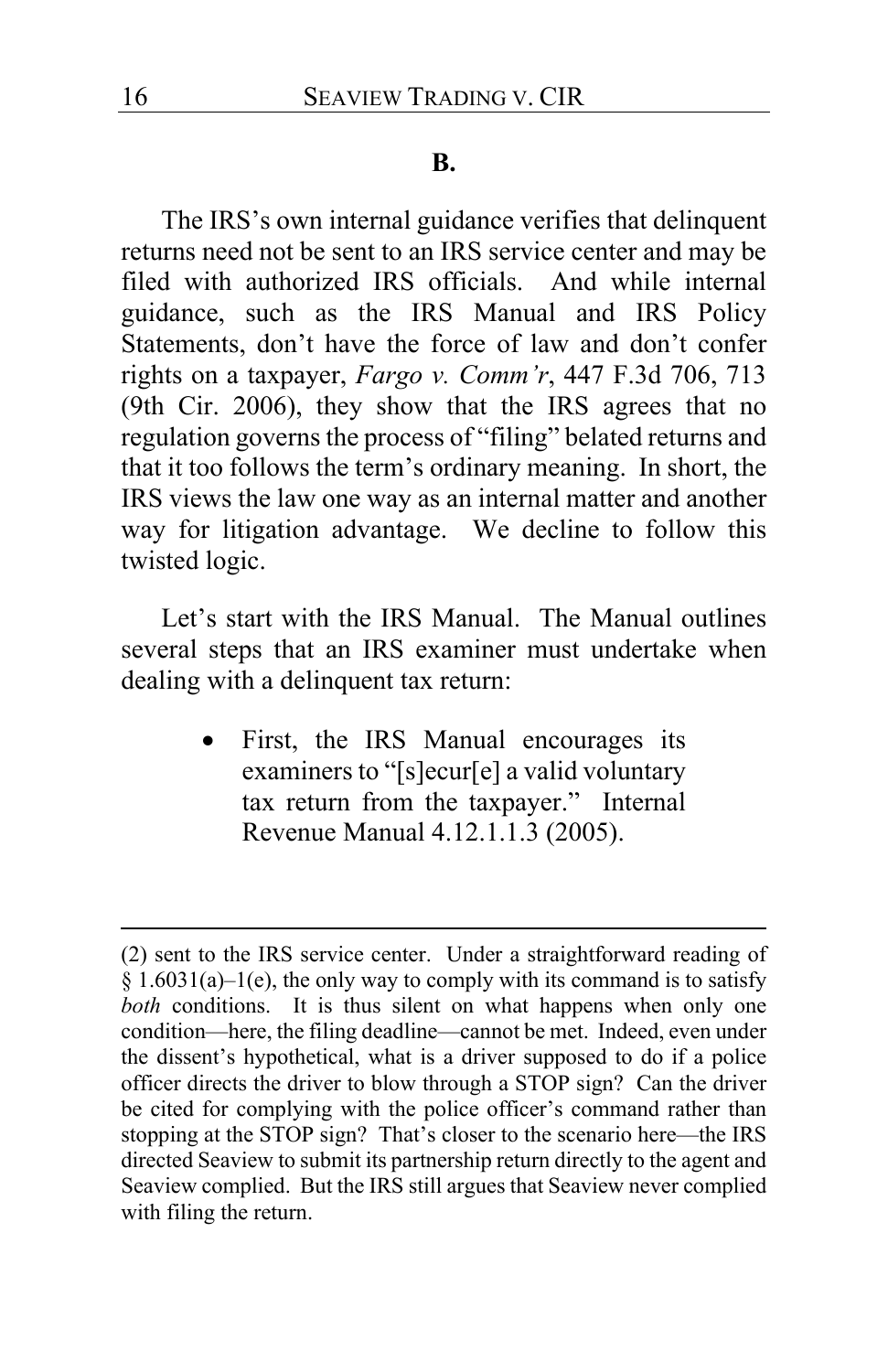- Second, the Manual instructs IRS staff to "[a]dvise the taxpayer of the requirement to *file* all delinquent returns" and "[a]dvise the taxpayer to deliver the returns promptly *to the examiner*" along with an explanation for the reason for the delay in filing. *Id.* § 4.12.1.4.2 (emphases added).
- Third, once obtained, the IRS examiner is instructed to make a copy of the delinquent return and write on the copy: "PROCESS THE COPY AS AN ORIGINAL." *Id.* § 4.4.9.5.8.
- Fourth, the examiner must immediately forward the copy of the return to the Case Processing Support unit "no later than the day after the return [wa]s received," *id.* § 4.4.9.5.14.
- Finally, the Case Processing Support unit must send the return "to the appropriate campus," i.e., the appropriate IRS service center, for processing. *Id.* § 4.4.9.7.3.

In short, the IRS Manual requires IRS officials to request, obtain, and accept delinquent returns from the taxpayer and then process them. Contrary to the IRS's position here, the IRS Manual does not take the view that a delinquent return must be sent to a service center to be considered "filed."

An IRS Policy Statement also confirms that delinquent returns need not be filed at an IRS service center. Rather, in a 2006 Policy Statement, the IRS publicly represented that it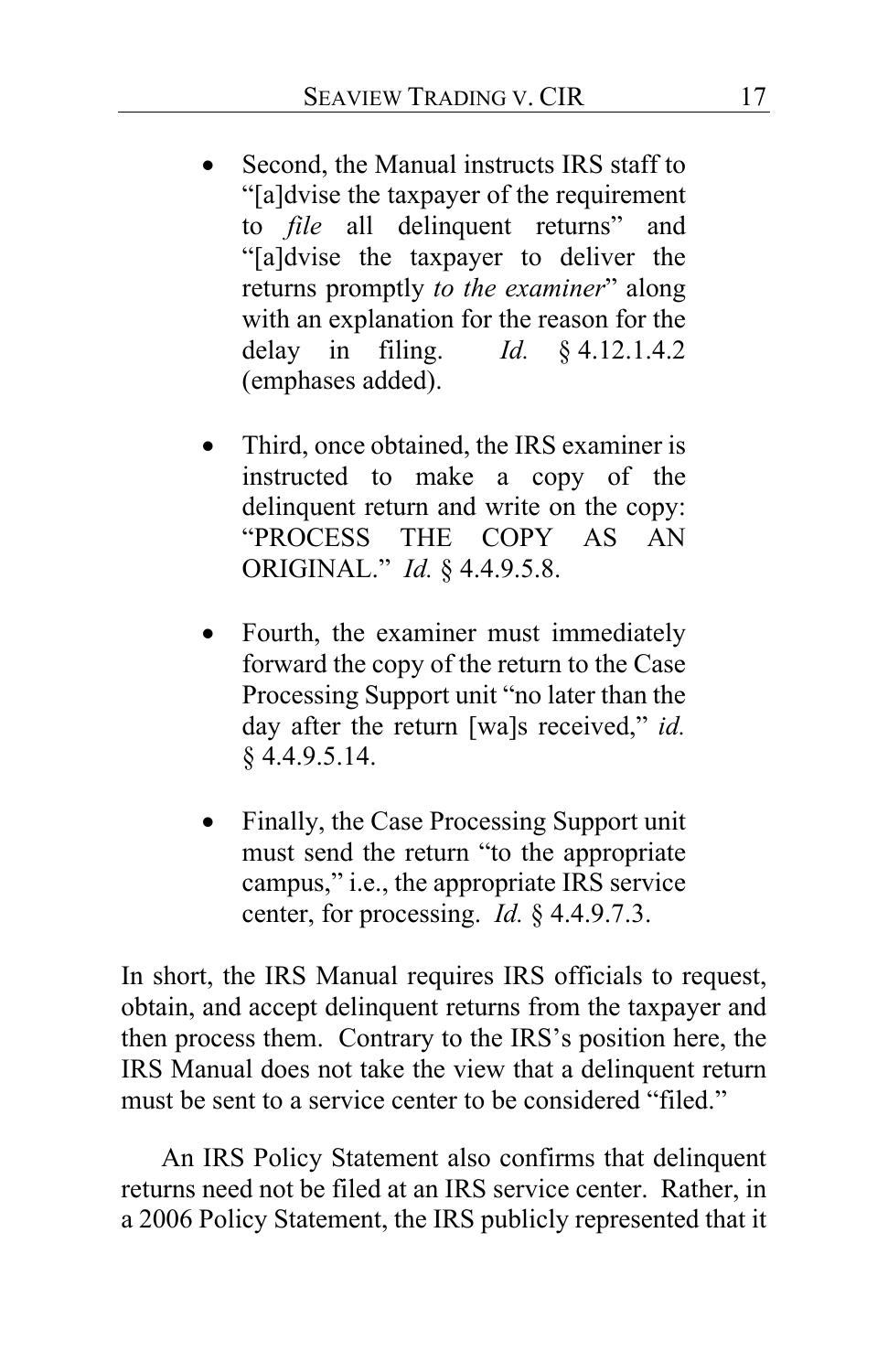will "accept[]" all delinquent returns received from taxpayers—no matter how the IRS receives the return. IRS Policy Statement 5-133 (2006). The IRS expressly stated that "[a]ll delinquent returns submitted by a taxpayer, whether upon his/her own initiative or at the request of a Service representative, will be accepted." *Id.* This statement thus makes clear that members of the public may send their returns to an IRS "representative" and trust that the return will be filed. *Id.*

If there was any lingering doubt about the IRS's internal views on the filing of delinquent returns, an IRS Office of Chief Counsel advice memorandum puts that to rest. In the memorandum, the IRS considered whether "a revenue officer can require a taxpayer to file delinquent returns directly with the revenue officer rather than mailing the returns to the appropriate Service Center." IRS Office of Chief Counsel, Chief Counsel Advice No. 199933039, *Filing Delinquent Returns Directly With Revenue Officers*  (Aug. 20, 1999), at 1.**[3](#page-17-0)** This memorandum was prompted by a local practitioner challenging the "frequent[]" practice of IRS revenue officers demanding taxpayers file delinquent returns with them, rather than mailing the returns to an IRS service center. *Id.* at 2. The IRS first observed that neither the Tax Code nor regulations "make any reference to delinquent returns." *Id.* at 3 n.1. But after surveying the applicable law, the IRS concluded that "revenue officers in the performance of their assigned duties can request that taxpayers *file* their delinquent returns with the revenue officer instead of mailing the delinquent return to the applicable Service Center." *Id.* at 4 (emphasis added).

<span id="page-17-0"></span>**<sup>3</sup>** While this Chief Counsel Advice didn't directly analyze the filing of delinquent *partnership* returns, the IRS hasn't provided any reason to apply a different analysis to such returns.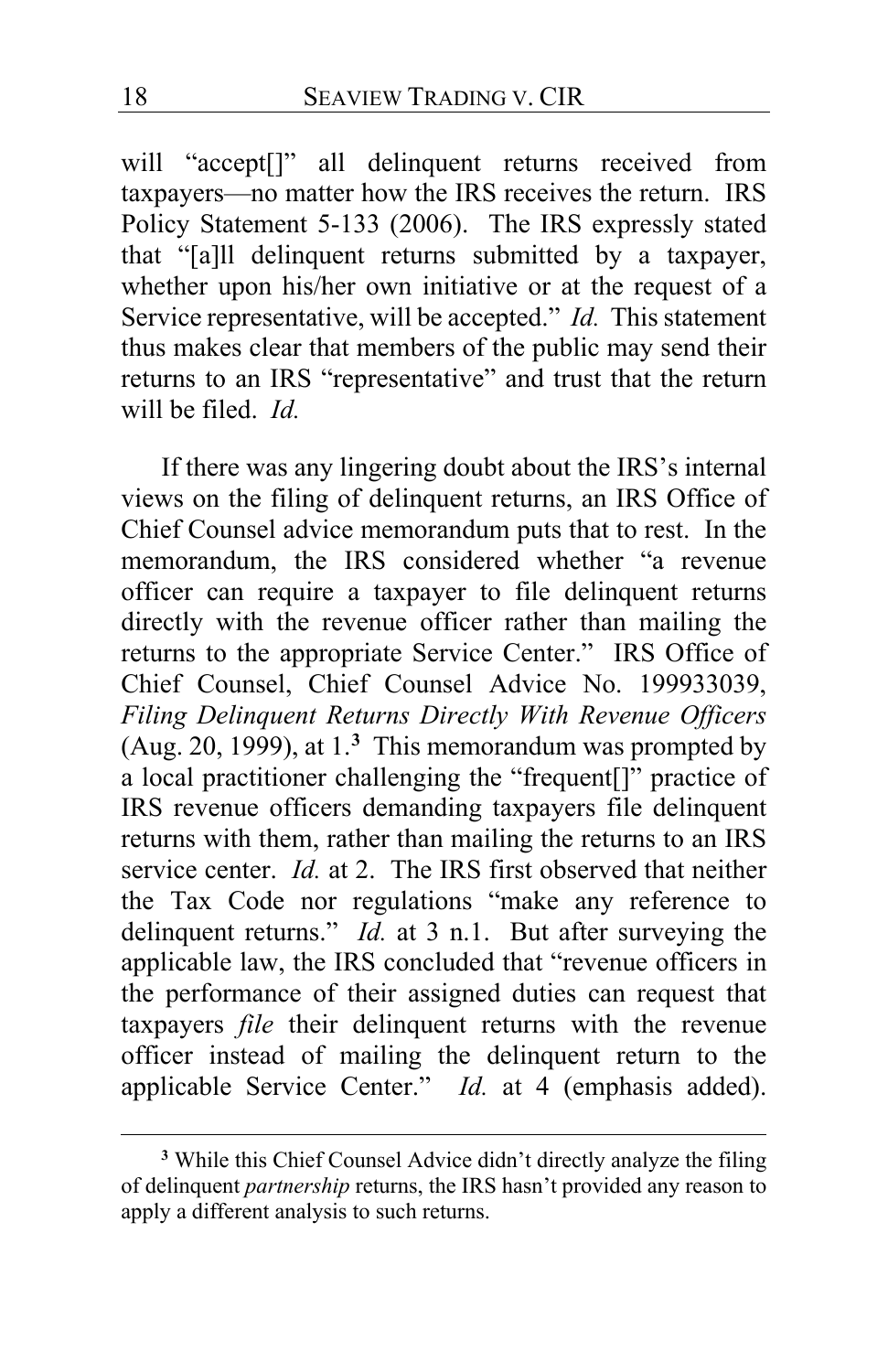What's more, the memorandum expressed a preference for delinquent returns being filed with IRS officers. Given the costs and delays with sending a return to a service center, the Chief Counsel advised that "it is generally in the taxpayer's best interest[] to *file* the delinquent return directly with the revenue officer instead of mailing it to the appropriate Service Center." *Id.* (emphasis added); *see also id.* at 4 n.2. So even the IRS Chief Counsel recognizes that taxpayers can and *should* file a late return directly with the revenue officer rather than send it to a service center.

<span id="page-18-0"></span>The IRS doesn't deny that its internal procedures conflict with its current litigation position, but only claims that its internal "procedures are primarily for the benefit of the IRS, not taxpayers." That may be so, but the point is *not* whether these internal documents benefit taxpayers. The point is that the IRS's own directives confirm the plain language of the Tax Code and IRS regulations—that taxpayers may file delinquent returns with authorized officials. And the inconsistency of the IRS's position is troubling: The IRS wants the ability to direct taxpayers to submit delinquent returns to its authorized officials, while maintaining the power to unilaterally decide whether the returns are "filed" for statute-of-limitations purposes. We reject this nonsensical position and instead follow the ordinary meaning of the Tax Code.

## **C.**

<span id="page-18-2"></span><span id="page-18-1"></span>The IRS and dissent insist that delinquent returns delivered to IRS officials cannot be considered "filed" because of caselaw requiring "meticulous compliance by the taxpayer with all named conditions" to secure the benefit of the statute of limitations. *Lucas v. Pilliod Lumber*, 281 U.S. 245, 249 (1930). But such an argument only begs the question of what the "named conditions" are for filing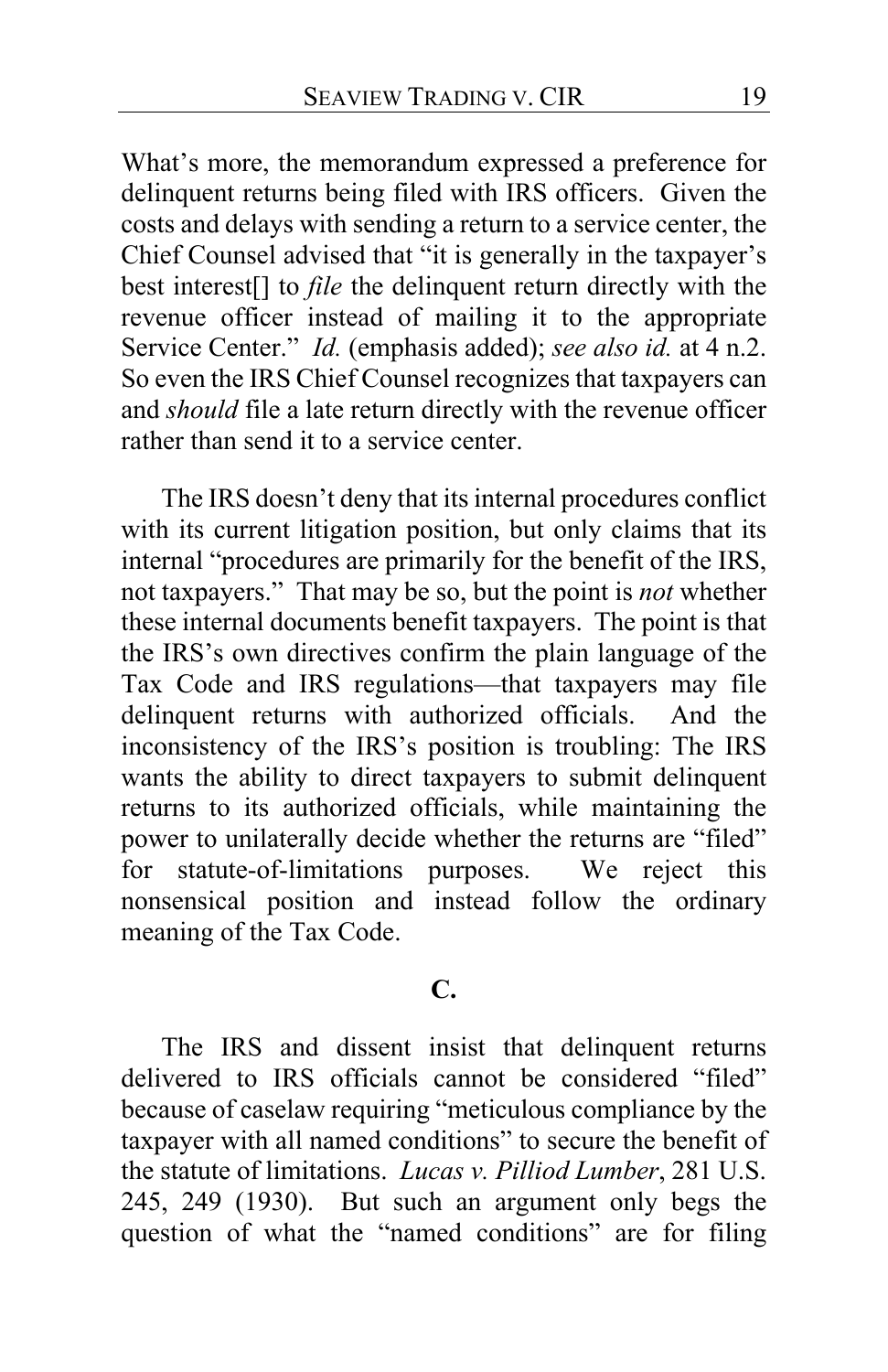<span id="page-19-1"></span>delinquent returns. As discussed above, the Tax Code and regulations are silent on the proper procedures for filing a delinquent tax return. Instead, it is the ordinary meaning of "filing" under § 6229(a) that governs delinquent returns. So when an authorized IRS official requests a missing return from a taxpayer, the taxpayer complies with the conditions of filing by delivering the return in the manner requested.

<span id="page-19-0"></span>The IRS and dissent also cite several out-of-circuit cases holding that submitting a return to IRS personnel or to the wrong place doesn't constitute a "filing." But none of those cases involve the facts here—when an IRS revenue agent authorized to obtain delinquent returns requested and received the return from a taxpayer. *See, e.g.*, *Coffey*, 987 F.3d at 813–15 (no filing when taxpayer sent return to the Virgin Islands' Bureau of Internal Revenue); *Comm'r v. Estate of Sanders*, 834 F.3d 1269, 1278–79 (11th Cir. 2016) (same); *Allnutt v. Comm'r*, 523 F.3d 406, 408–13 (4th Cir. 2008) (no filing when taxpayer hand-delivered return to an unidentified man in the IRS District Director's office); *O'Bryan Bros. v. Comm'r*, 127 F.2d 645, 647 (6th Cir. 1942) (no filing when taxpayer gave return to revenue agent under old tax system—no longer in force today—that allowed only tax "collector" to receive returns); *W.H. Hill Co. v. Comm'r*, 64 F.2d 506, 507–08 (6th Cir. 1933) (same).

To be sure, several Tax Court cases support the IRS's view in this litigation. *See, e.g.*, *Friedmann v. Comm'r*, 82 T.C.M. (CCH) 381, 2001 WL 883222, at \*6 (2001) (no filing when the taxpayer mailed the return to an auditing IRS agent because the "taxpayer [did not] meticulously comply with all conditions for application of the statute"). But we find more persuasive the Tax Court's analysis in *Dingman v. Commissioner*, 101 T.C.M. (CCH) 1562, 2011 WL 2150027 (2011). In *Dingman*, the Tax Court held that the hand-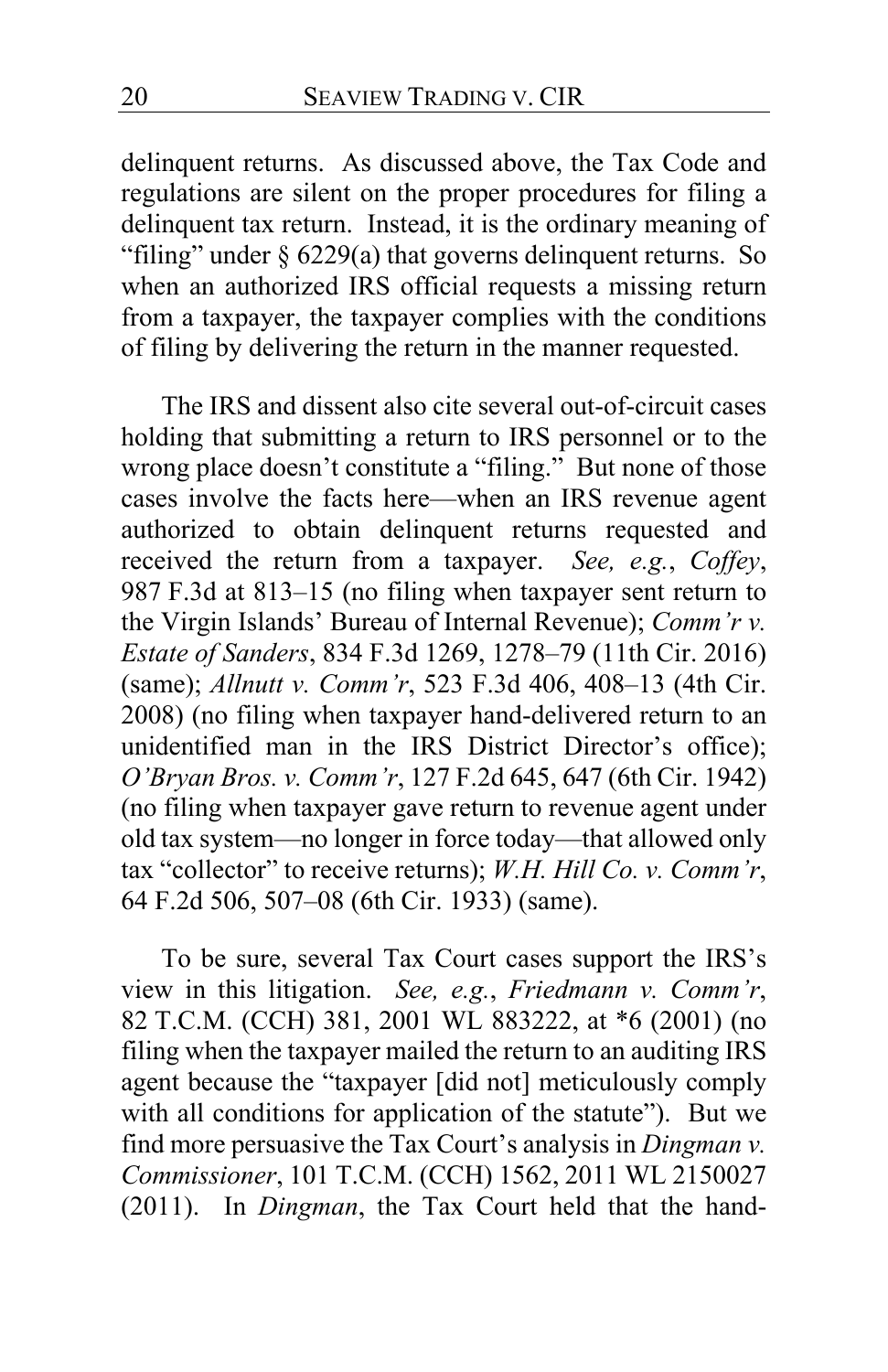delivery of returns to IRS Criminal Investigation Division special agents constituted "filing." *Id.* at \*1. The court reasoned that (1) IRS could not prove that the special agents lacked authority to accept the returns; (2) the Commissioner has recognized revenue officers' authority to receive delinquent returns for filing; (3) the IRS Manual contemplated that the special agents could receive delinquent returns and instruct IRS employees on processing of delinquent returns; and (4) the return was ultimately processed by the IRS. *Id.* at \*11–12. Such facts closely mirror this case.

#### **D.**

<span id="page-20-3"></span><span id="page-20-2"></span>We thus hold that's Seaview's Form 1065 for tax year 2001 was "filed" in September 2005 when the IRS revenue agent requested the missing return and Seaview later delivered it to the revenue agent.**[4](#page-20-0)** And there's no question that the IRS received the return since it was acknowledged during the auditing process and used to issue the Final Partnership Administrative Adjustment. And because the 2001 return was "filed" by September 2005, the IRS's notice of adjustment in October 2010 was untimely. *See* 26 U.S.C. § 6229(a) (2000).**[5](#page-20-1)**

<span id="page-20-4"></span><span id="page-20-0"></span>**<sup>4</sup>** Since no party challenges the authority of the IRS revenue agent here to obtain Seaview's tax return, we need not decide which IRS officials fall into the category of officials who may obtain and process delinquent returns. But the IRS Office of Chief Counsel has held that revenue officers at the GS-9, GS-11, and GS-12 levels have authority to "secur[e] and process[] delinquent returns." IRS, Chief Counsel Advice No. 199933039 (Aug. 20, 1999), at 3.

<span id="page-20-1"></span>**<sup>5</sup>** We don't reach whether the mailing of the return to IRS counsel in July 2007 also constituted a "filing" since the 2005 filing resolves the matter.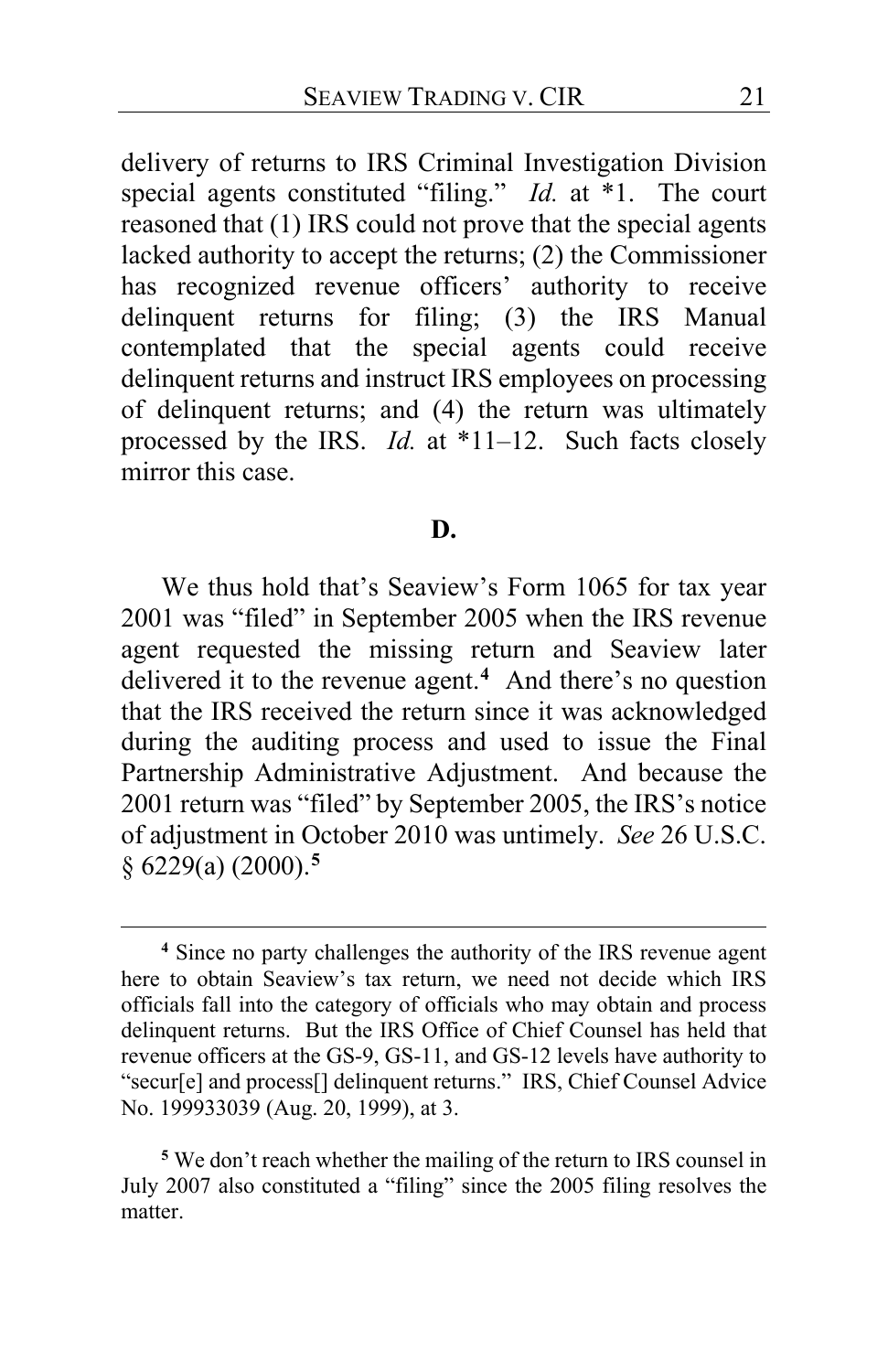## **III.**

One more question remains in this case. That's because the Tax Court also ruled that Seaview's belated submission of its Form 1065 didn't even qualify as a "return." In the Tax Court's view, Seaview didn't "intend" to send a "return" when it faxed the Form 1065 to the IRS revenue agent in 2005 because it included a copy of the certified mail receipt to show that the return had been previously filed in July 2002. We disagree.

While the Tax Code doesn't define "return," we use an objective inquiry—not the subjective intent of the filer—to assess whether a document is a return. *See Badaracco v. Comm'r*, 464 U.S. 386, 397 (1984).**[6](#page-21-0)** We look at whether the documents "purported to be returns, were sworn to as such, and appeared on their faces to constitute endeavors to satisfy the law." *Id.* We also use the "widely-accepted" test of what

<span id="page-21-1"></span><span id="page-21-0"></span>**<sup>6</sup>** The dissent contends that *Badaracco* also controls when a delinquent return is "filed" under § 6229(a) for statute-of-limitation purposes. Dissent [51–](#page-50-0)[54.](#page-53-0) But a quick reading of the case shows that is not the case. As Justice Blackmun states right off the bat, "[t]he issue before [the Court was] the proper application of  $\S$ § 6501(a) and (c)(1) to the situation where a taxpayer files a false or fraudulent return but later files a nonfraudulent amended return." *Badaracco*, 464 U.S. at 388. Under  $\S 6501(c)(1)$ , the IRS may assess and collect taxes "at any time" if the taxpayer files a "fraudulent return." So the Court had to confront whether a nonfraudulent return submitted after a fraudulent one nullifies the limitless statute of limitations provided in  $\S 6501(c)(1)$ . The Court looked to the unambiguous text of the statute to hold that it does not. 464 U.S. at 392–93. But this straightforward interpretation of § 6501 doesn't bear on what counts as a delinquent "filing" under  $\S 6229(a)$ . Foreclosed by *Badaracco*'s actual holding, the dissent is left to argue that *Badaracco* requires us to "strictly construe[]" § 6229's statute of limitations "in favor of the government." Dissent [64.](#page-63-0) But even so, we don't think that means we must give the government carte blanche to apply § 6229 however and whenever it wants.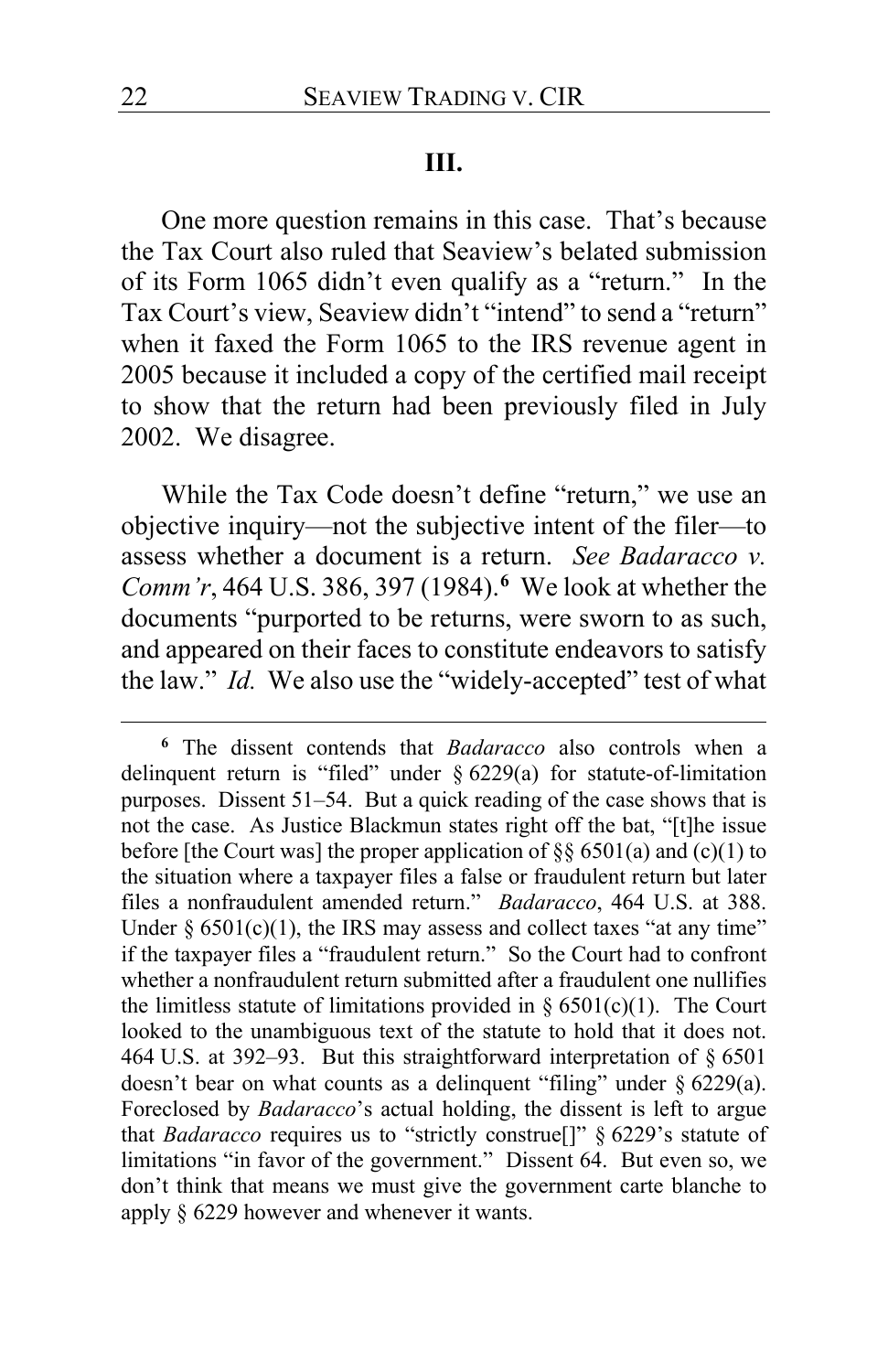constitutes a "return" found in *Beard v. Commissioner*, 82 T.C. 766, 777 (1984). *In re Hatton*, 220 F.3d 1057, 1060 (9th Cir. 2000). Under *Beard*, (1) the document "must purport to be a return"; (2) "it must be executed under penalty of perjury"; (3) "it must contain sufficient data to allow calculation of tax"; and (4) "it must represent an honest and reasonable attempt to satisfy the requirements of the tax law." *Id.* at 1060–61 (simplified).

The first *Beard* factor is straightforward. The IRS revenue agent specifically asked for Seaview's 2001 "return" in July 2005 and received the faxed Form 1065 in response. By the context of this exchange, the Form 1065 faxed over by Seaview unambiguously purports to be a "return." *See Coffey v. Comm'r*, 150 T.C. 60, 84–89 (2018) (holding that whether a document constitutes a "return" takes "consideration of the context of a particular case"), *reversed on other grounds by Coffey*, 987 F.3d at 808. Indeed, the IRS treated the document as such. For example, in the notice adjusting Seaview's partnership losses, the IRS expressly described the Form 1065 as a "tax return," while maintaining that it was "unfiled." We also disagree with the Tax Court that providing the certified mail receipt with the Form 1065 showed that the document was not a "return." Instead, the mail receipt goes to Seaview's intent to "file" the Form (which we resolve above), not to whether the faxed Form 1065 purports to be a Form 1065.

Second, the Form 1065 was signed under penalty of perjury by Robert Kotick, Seaview's majority partner. The IRS disputes that because the faxed Form 1065 didn't bear an original signature. But the lack of a wet signature doesn't necessarily prevent a document from being a "return." *See Coffey*, 150 T.C. at 91–92 (holding that a scanned copy of the return counts as a return because nothing "in the Code or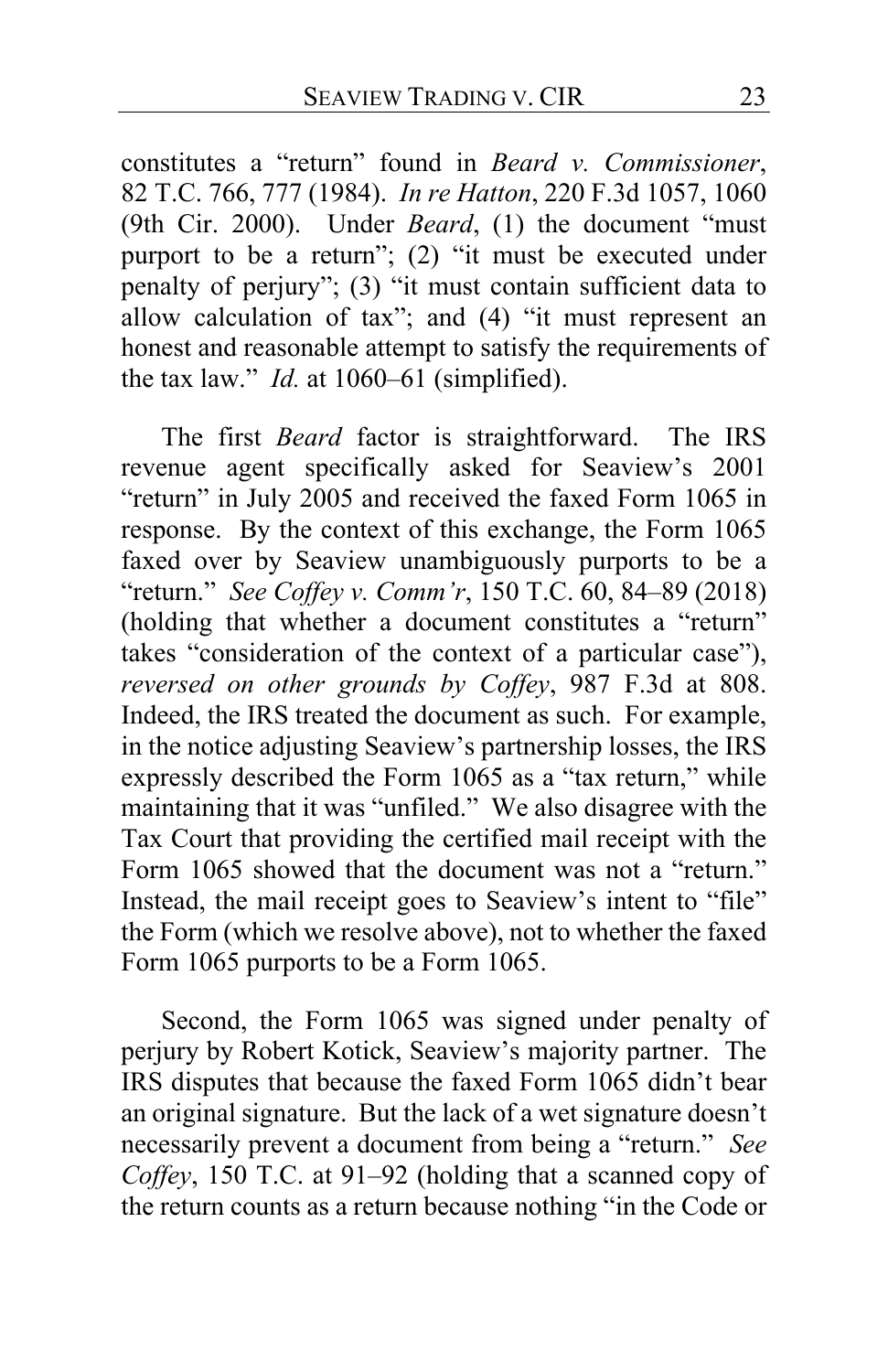regulations . . . explicitly calls for an 'original' signature"); *see also In re Harold*, 588 B.R. 484, 495 (Bankr. E.D. Mich. 2018) ("[A]s a matter of law, a copy of a signature rather than a wet-ink original signature [does not] necessarily invalidate[] the filing of a return."). Indeed, the IRS Office of Chief Counsel has interpreted the Tax Code's signature requirements under 26 U.S.C. §§ 6061 and 6065 to "be satisfied by a faxed copy of a taxpayer's manual signature if the taxpayer adopts the faxed copy as his or her signature for purposes of the return." IRS Office of Chief Counsel, Chief Counsel Advice No. 200137053, *Facsimile Signatures*  (Sept. 14, 2001), at 3.**[7](#page-23-0)** The IRS here confirmed that Kotick signed the faxed Form 1065 during his 2007 deposition.

Third, Seaview's faxed Form 1065 contained sufficient data for the IRS to calculate the tax liability. The submitted form showed comprehensive details of Seaview's income, assets, and deductions for 2001. The IRS then used the faxed Form 1065 to adjust Seaview's claimed loss of \$35,496,542 down to zero. And the IRS made clear that its assessment came directly from the copy of the 2001 tax return received from Seaview.

Lastly, Seaview's faxed Form 1065 represented "an honest and reasonable attempt to satisfy the requirements of the tax law." *Hatton*, 220 F.3d at 1060–61. In assessing this factor, we look to the timing and context of the purported return's submission. *See In re Smith*, 828 F.3d 1094, 1097 (9th Cir. 2016) (holding that a tax filing was not "honest and reasonable" when created seven years after the return was due and three after the IRS already issued an assessment). In

<span id="page-23-0"></span>**<sup>7</sup>** Once again, we look to IRS internal guidance not as granting taxpayers an enforceable right, but as confirming our interpretation of the law.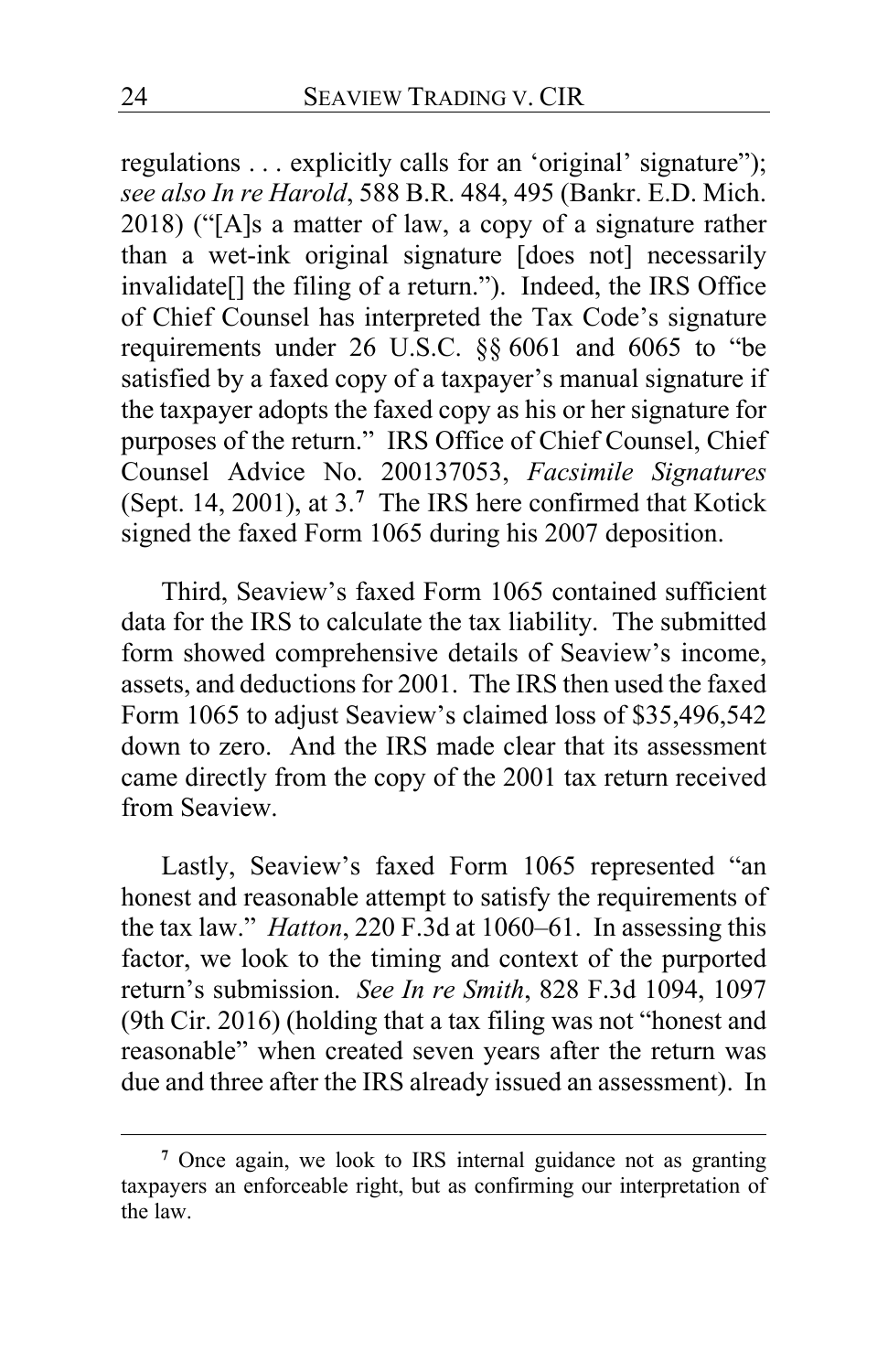September 2005, less than two months after learning that the IRS had not received its 2001 tax return, Seaview faxed over the Form 1065 to the IRS revenue agent. The IRS was then able to use the faxed Form 1065 to facilitate its audit and complete its assessment. Under these circumstances, we have no trouble finding that the faxed Form 1065 was an honest and reasonable attempt at complying with the law.

Because the Form 1065 that Seaview faxed to the IRS in 2005 meets all the *Beard* criteria, we hold that the faxed Form 1065 was a "return."**[8](#page-24-0)**

## **IV.**

The judgment of the Tax Court is reversed, and the case is remanded for proceedings consistent with this opinion.

## **REVERSED and REMANDED.**

BADE, Circuit Judge, dissenting:

The IRS generally has three years after the date a partnership tax return is filed to adjust that return and assess taxes. 26 U.S.C.  $\S 6229(a)$  (2000). However, when a tax return is not filed, this three-year statute of limitations does not run, and "any tax . . . arising in such year may be assessed at any time." *Id.*  $\S$  6229(c)(3). The issue here is whether Seaview Trading, LLC "filed" its 2001 partnership return when it shared what it described as a "retained copy" of the return with IRS officials in 2005 and 2007, as it now

<span id="page-24-0"></span>**<sup>8</sup>** Since the September 2005 faxing of the Form 1065 constituted both a "return" and a "filing," we do not reach whether the July 2007 mailing of the Form 1065 also constituted a "return."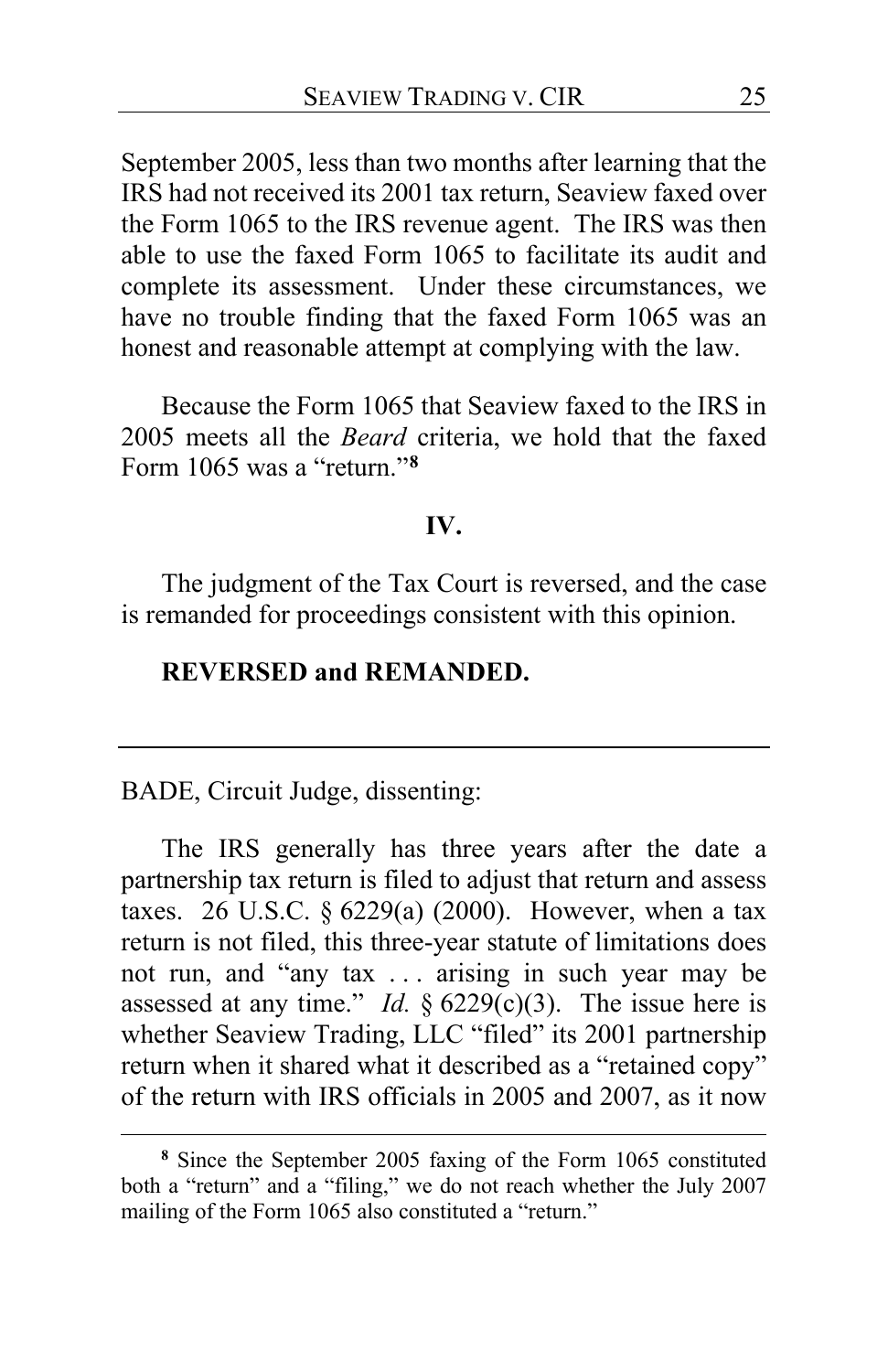argues. If so, the IRS's adjustment of that return and assessment of taxes in 2010 were time-barred. If not, the IRS's rejection of Seaview's claimed \$35 million loss from a tax shelter, and assessment of the resulting taxes, were not time-barred, and we must affirm the Tax Court's rejection of Seaview's claims.

For many years—indeed, in all its communications with the IRS and in litigating this case before the Tax Court— Seaview maintained that it had filed its 2001 partnership return in 2002, and that it had filed the return to the correct location, the IRS service center in Ogden, Utah.**[1](#page-25-0)** *See*  26 C.F.R. § 1.6031(a)-1(e) (2001); IRS, Instructions for Form 1065 at 4 (2001). Now, Seaview acknowledges that it cannot show that its return ever reached the Ogden service center. It is therefore undisputed that Seaview failed to file its return to the correct location, either on time or belatedly. That conclusion should end our inquiry, and we should affirm the Tax Court.

Indeed, the majority concedes that Seaview was required to file its return with the Ogden service center in 2002, in the manner prescribed in the applicable statute and regulations. Maj. Op. [11](#page-10-1)[–13.](#page-12-0) And the majority concedes that Seaview's 2001 partnership return never reached this location, the IRS never processed it as a filed return, and Seaview cannot show that it complied with the regulations. Maj. Op. [13.](#page-12-1) Therefore, under the plain text of the Tax Code and IRS regulations and the unanimous weight of applicable

<span id="page-25-0"></span>**<sup>1</sup>** The Tax Code provides that returns "shall be filed or made at such time, in such manner, and at such place as may be prescribed in regulations." 26 U.S.C. § 6230(i) (2000). The regulations, in turn, set forth the specific place, time, and manner requirements for filing partnership returns. *See* 26 C.F.R. § 1.6031(a)-1(e) (2001).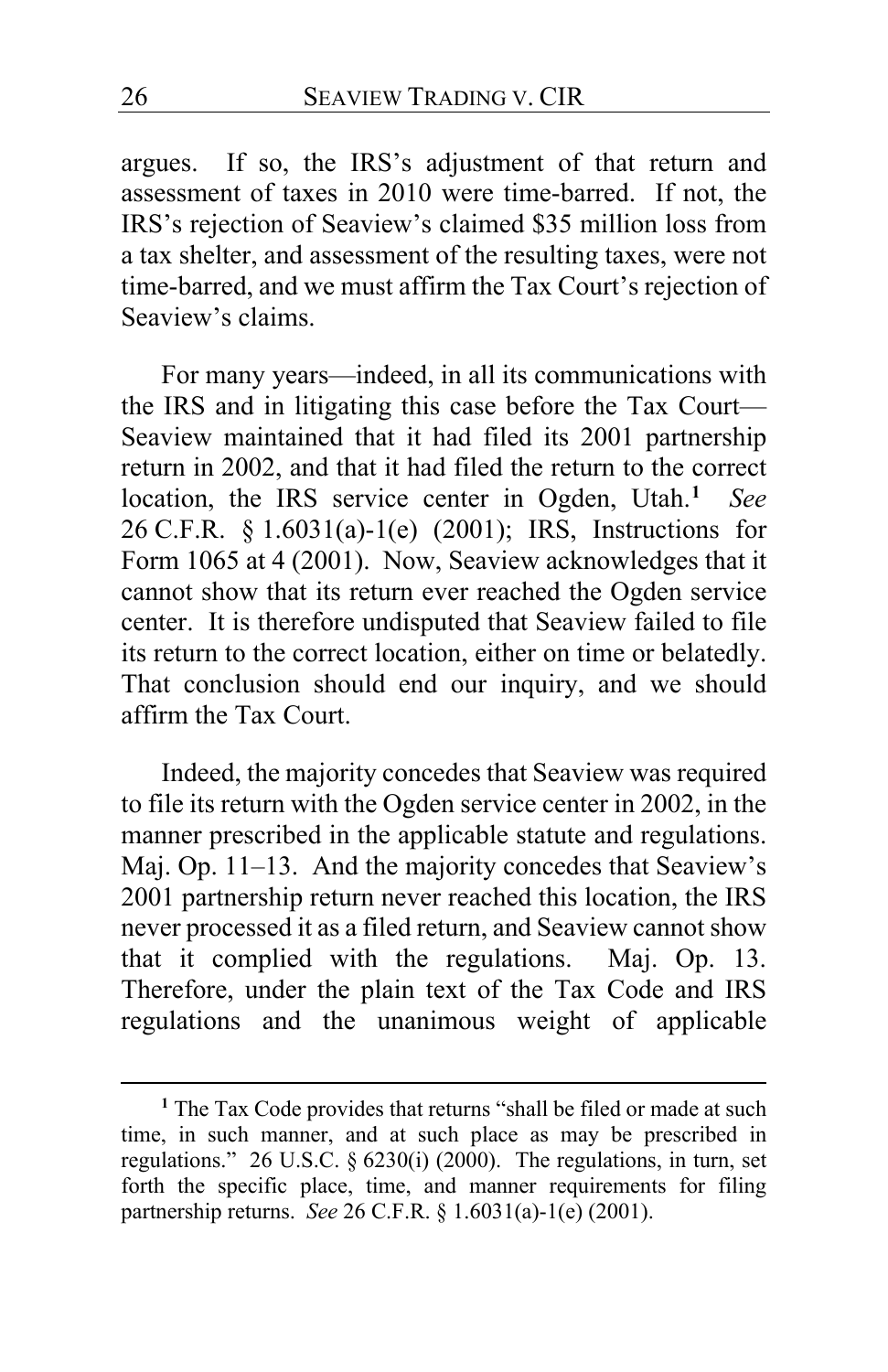precedent, the conclusion in this case is clear: Seaview never filed its 2001 partnership return, and the IRS was permitted to adjust Seaview's 2001 partnership return at any time. *See* 26 U.S.C. § 6229(c)(3) (2000); *id.* § 6230(i); 26 C.F.R. § 1.6031(a)-1(e) (2001).

The majority, however, goes to great lengths to avoid the result that the plain text of the Tax Code and the IRS regulations compel, taking issue with what it sees as the IRS's "inconsistency." Maj. Op. [6–](#page-5-0)[7,](#page-6-0) [16,](#page-15-0) [19.](#page-18-0) The majority relies on IRS internal guidance documents to conclude that requiring Seaview to file its partnership return at the time and place designated in the regulations is unfair.**[2](#page-26-0)** Maj. Op. [16](#page-15-0)[–19.](#page-18-1)

In its attempt to remedy this perceived unfairness, the majority brushes aside all sources of binding and persuasive legal authority. For the majority, it matters little that the Tax Code and regulations specify the mandatory time and place for filing a tax return, 26 U.S.C. § 6230(i) (2000); 26 C.F.R. § 1.6031(a)-1 (2001), and that Seaview never complied with those provisions. Maj. Op. [10](#page-9-0)[–15.](#page-14-1) And to reach its desired result, the majority disregards Supreme Court precedent holding that taxpayers must meticulously comply with filing requirements to benefit from the statute of limitations, *Lucas v. Pilliod Lumber Co.*, 281 U.S. 245, 249 (1930), and that we must strictly construe the statute of limitations in favor of the government, *Badaracco v. Comm'r*, 464 U.S. 386 (1984).

<span id="page-26-0"></span>**<sup>2</sup>** To be sure, the majority avoids explicitly complaining that the Tax Code and regulations are "unfair." But the opening paragraphs of the opinion—in which the majority asks its readers to "imagine" that they, like Seaview, were mistreated when the IRS did not treat unfiled returns as properly filed returns, and laments "How can this be?"—expose the majority's underlying angst that the filing requirements are unfair. Maj. Op. [6](#page-5-1)[–7.](#page-6-0)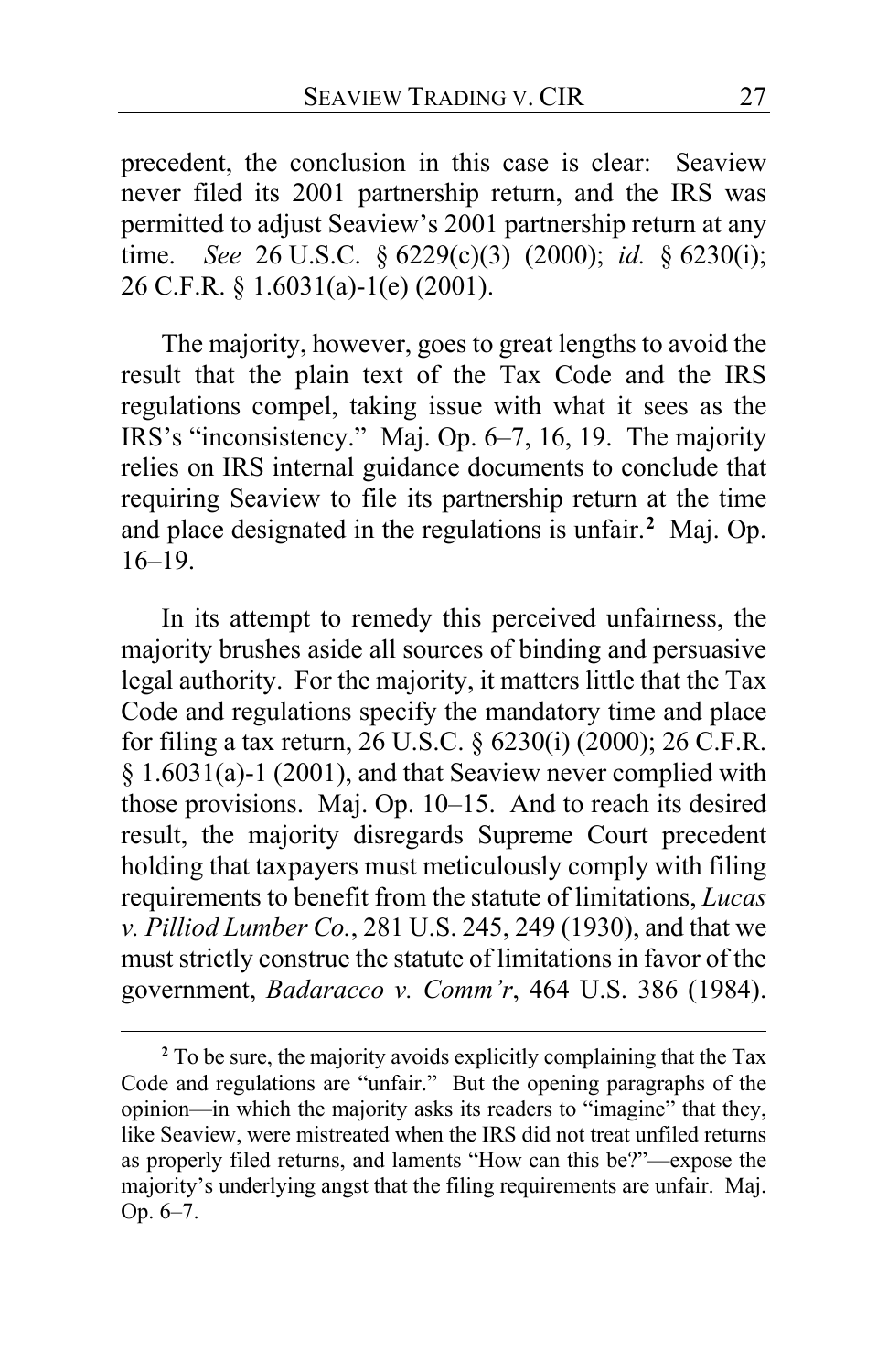Maj. Op. [19,](#page-18-2) [22](#page-21-1) n.6. The majority also tramples the overwhelming body of case law from our sister circuits and the Tax Court rejecting the result it reaches. Maj. Op. [20–](#page-19-0) [21.](#page-20-2)

How does the majority manage to sidestep so much binding and persuasive legal authority? In what can only be described as an astonishing and unprecedented holding, the majority decides that because Seaview violated some subsections of the applicable statute and regulation, the remaining provisions do not apply to it. Maj. Op. [13–](#page-12-2)[15](#page-14-1) & n.2. In other words, the majority reasons that the parts of the law governing *where* to file a partnership return do not apply in this case because Seaview did not comply with the parts of the law governing *when* to file a partnership return. Maj. Op. [13](#page-12-2)[–15](#page-14-1) & n.2.

Thus, the majority reads a massive gap into the regulations by concluding that  $26$  C.F.R.  $\S 1.6031(a)-1(e)$ (2001)—the regulation setting forth the place, time, and manner requirements for filing partnership returns—*only* applies to timely returns. Maj. Op[. 13.](#page-12-2) Under the majority's sweeping holding, as long as a taxpayer does not comply with the regulatory deadlines for filing a return (or in other words as long as the taxpayer submits a return *late*), the taxpayer is not subject to the regulation's other provisions and can "file" its return by sending it to virtually any IRS employee. Maj. Op. [10,](#page-9-1) [21](#page-20-3) & n.4. The majority thus effects a sea change in the interpretation of long-standing, and previously uncontroversial, filing regulations.

The majority's analysis hinges in large part on IRS internal guidance documents, even though the majority concedes, as it must, that these documents lack the force of law and do not confer rights on taxpayers. *See e.g., Fargo v. Comm'r*, 447 F.3d 706, 713 (9th Cir. 2006); Maj. Op. [16.](#page-15-1)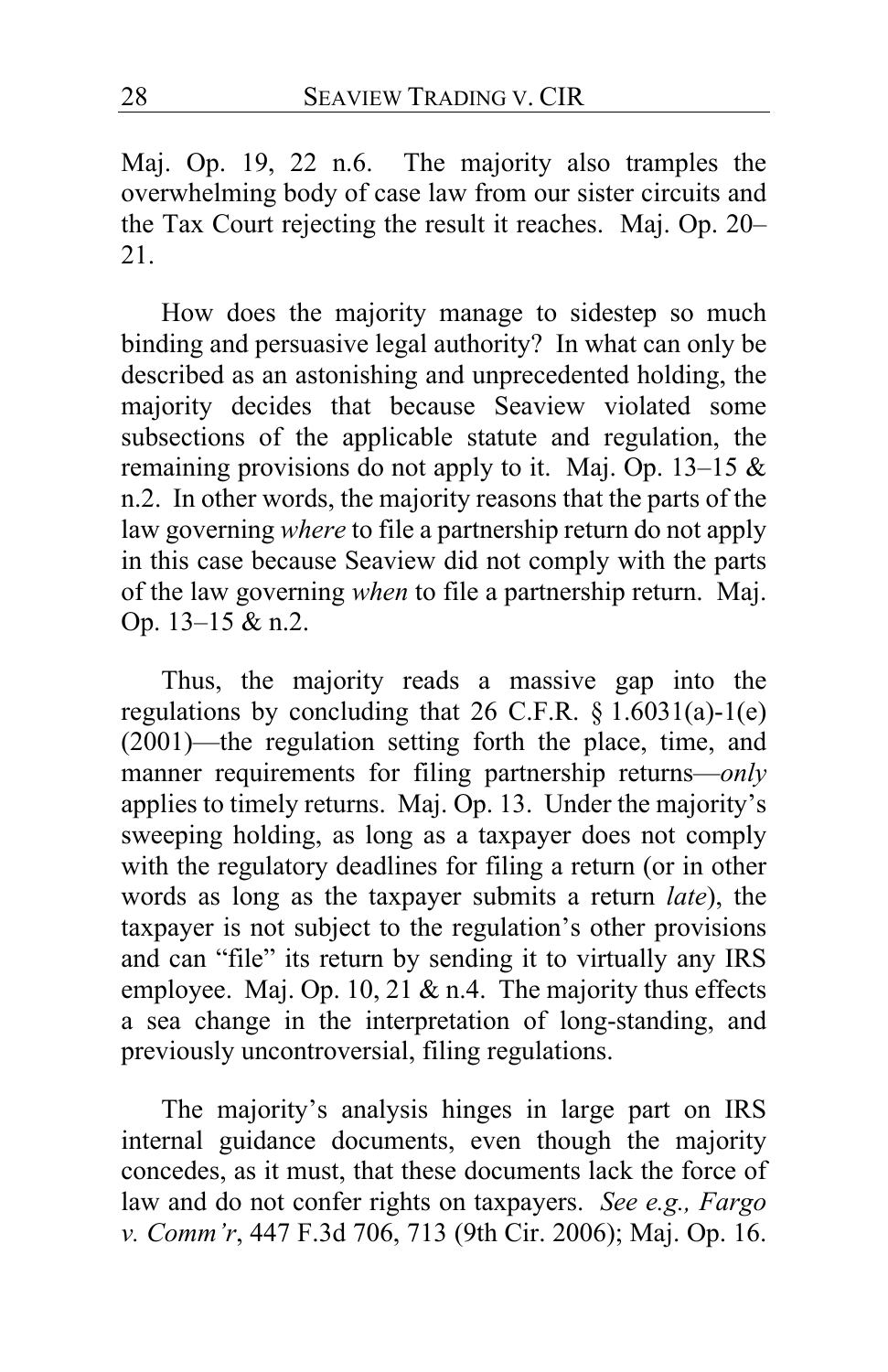The majority errs by focusing on what is ultimately a red herring when it attempts to find support for its position in internal IRS guidance documents.

Moreover, the majority's conclusion—that the IRS failed to follow its internal guidance and therefore it is unfair to apply the Tax Code and regulations to conclude that Seaview failed to file its 2001 partnership return—impliedly applies estoppel to prevent the IRS from assessing taxes against Seaview for the 2001 tax year. But neither the majority nor Seaview has established any of the elements of estoppel. The majority's attempt to apply an implied form of estoppel cannot be countenanced.

As described in greater detail below, in addition to being deeply implausible and contrary to law, the majority's analysis and conclusions are logically absurd and should not be the holding of this court. As an initial matter, the majority's conclusions are foreclosed by the plain text of the Tax Code and IRS regulations. Undaunted, the majority fills the gap that it reads into the regulations by creating its own, and entirely novel, rule for filing delinquent returns. Maj. Op. [6](#page-5-1)[–7.](#page-6-0) If this sort of judicial policymaking were not bad enough, the majority's holding also misapplies IRS internal guidance, misconstrues the record, and wrongly implies that the government may be equitably estopped from applying the Tax Code and regulations under these circumstances. *See* Maj. Op. [7](#page-6-1)[–9,](#page-8-0) [16–](#page-15-0)[21.](#page-20-4) Just as problematically, the majority's holding defies long-standing, binding Supreme Court precedent, needlessly creates a circuit split, and disregards the Tax Court's expertise and authority on matters of nationwide importance. I respectfully dissent.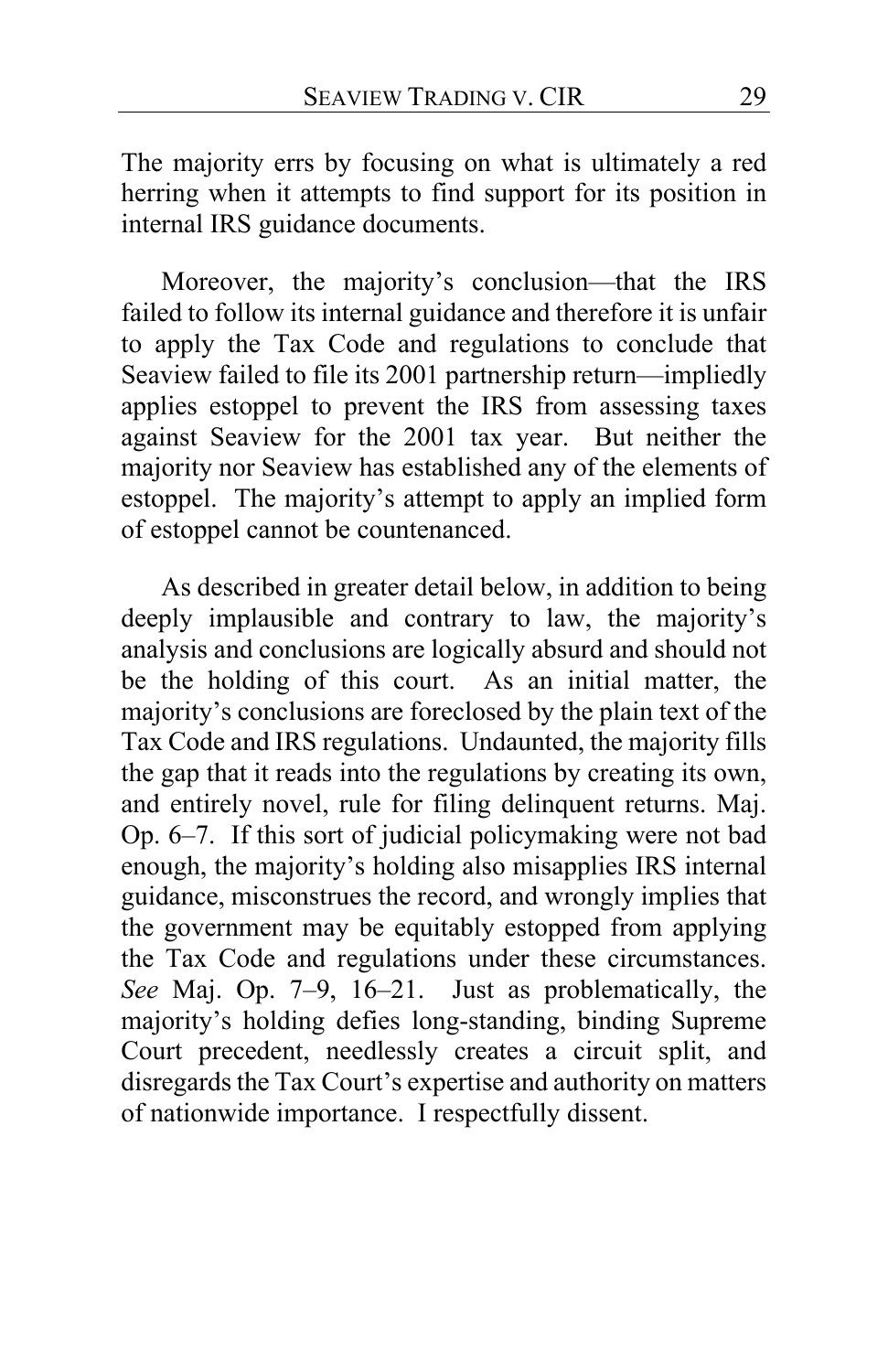#### **I.**

The majority attempts to avoid the obvious conclusion that Seaview failed to file its 2001 partnership return by applying a *sui generis* method of statutory and regulatory interpretation. It reasons that because the regulations state both the place and time for filing a partnership return, the regulations apply only to *timely* returns. Maj. Op. [13.](#page-12-2) Thus, *delinquent* returns—which is how the majority characterizes the copies Seaview sent to IRS employees in 2005 and 2007—are not subject to the regulations. Maj. Op. [13–](#page-12-3)[15.](#page-14-1) After creating this atextual distinction, the majority is left with a regulatory gap of its own making: the correct filing procedures for delinquent returns.*See* Maj. Op. [13](#page-12-4) [–15.](#page-14-1) The majority takes the opportunity to fill this perceived gap, manufacturing (one might just as easily say legislating) out of whole cloth its own filing regime for delinquent returns. Maj. Op. [10,](#page-9-1) [15,](#page-14-2) [21.](#page-20-3)

But the notion that "the Tax Code and regulations are silent on the proper procedures for filing a delinquent tax return" is flatly contradicted by the Code and regulations and finds no support in *any* of the case law. Maj. Op. [20.](#page-19-1) And once this erroneous conclusion is removed from the majority opinion, the remainder of its reasoning cannot stand, as the majority tacitly concedes. Maj. Op. [13,](#page-12-5) [20.](#page-19-1)

#### **A.**

The validity of the IRS's 2010 adjustment turns on whether Seaview ever *filed* its 2001 partnership return. *See*  26 U.S.C. § 6229(a), (c)(3) (2000). Neither the Tax Code nor IRS regulations "define the terms 'file' or 'filed.'" *Coffey v. Comm'r*, 987 F.3d 808, 812 (8th Cir. 2021) (citing *Allnutt v. Comm'r*, 523 F.3d 406, 412 (4th Cir. 2008)), *cert. denied*, 142 S. Ct. 758 (2022). But, as the majority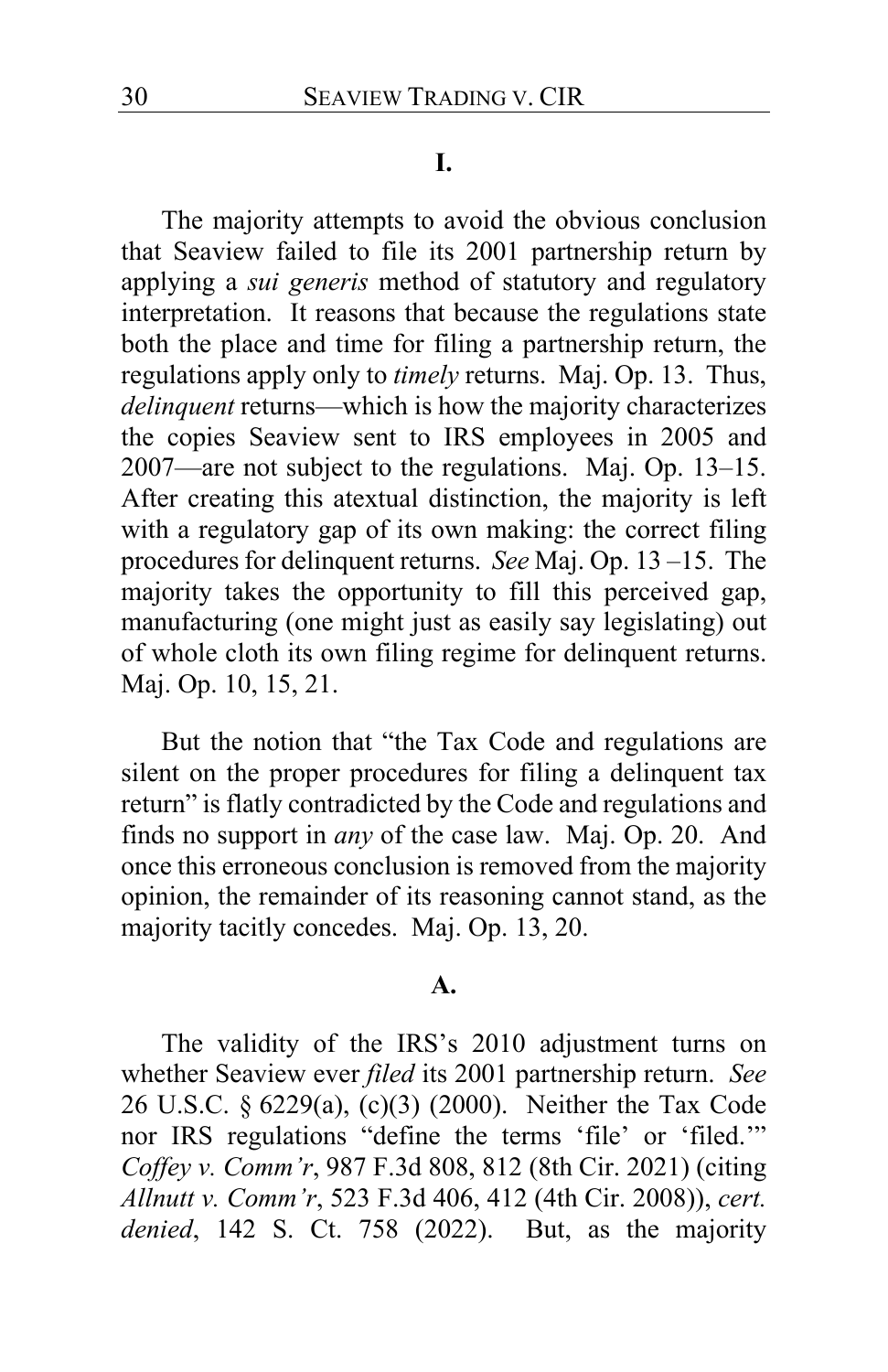acknowledges, Maj. Op. [20](#page-19-0)[–21,](#page-20-2) "[c]ourts have long held . . . that in order for returns to be considered 'filed' for purposes of setting the period of limitations in motion, the returns must be delivered, in the appropriate form, to the *specific*  individual or individuals identified in the Code or Regulations." *Allnutt*, 523 F.3d at 412–13.

Here, the Code provides that returns "shall be filed or made at such time, in such manner, and at such place as may be prescribed in regulations."  $26$  U.S.C.  $\S 6230(i)$  (2000). The regulations include  $§ 1.6031(a)-1$ , which governs "[r]eturn[s] of partnership income." *See* 26 C.F.R.  $§ 1.6031(a)-1$  (2001). That section, in turn, includes a subsection,  $\S 1.6031(a)-1(e)$ , labeled "[p]rocedural requirements," which sets forth the specific place, time, and manner requirements for filing partnership returns. *Id.*  $§ 1.6031(a)-1(e)(1)–(3)$ . The place for filing is "the service" center prescribed in the relevant IRS revenue procedure, publication, form, or instructions to the form." *Id.*  $\frac{1}{2}$  1.6031(a)-1(e)(1). The time for filing is "on or before the fifteenth day of the fourth month following the close of the taxable year of the partnership." *Id.* §  $1.6031(a)-1(e)(2)$ . As everyone agrees, the service center prescribed in this case was the IRS service center in Ogden, Utah. Maj. Op. [7,](#page-6-2) [13;](#page-12-1) *see* IRS, Instructions for Form 1065 at 4 (2001).

Applying this straightforward statutory and regulatory framework, informed by long-standing, binding precedent that a taxpayer must show "meticulous compliance . . . with all named conditions in order to secure the benefit" of the statute of limitations, *Lucas*, 281 U.S. at 249, the obvious conclusion, as the Tax Court found, is that because Seaview cannot show that it sent its return to the Ogden service center, it cannot show meticulous compliance with the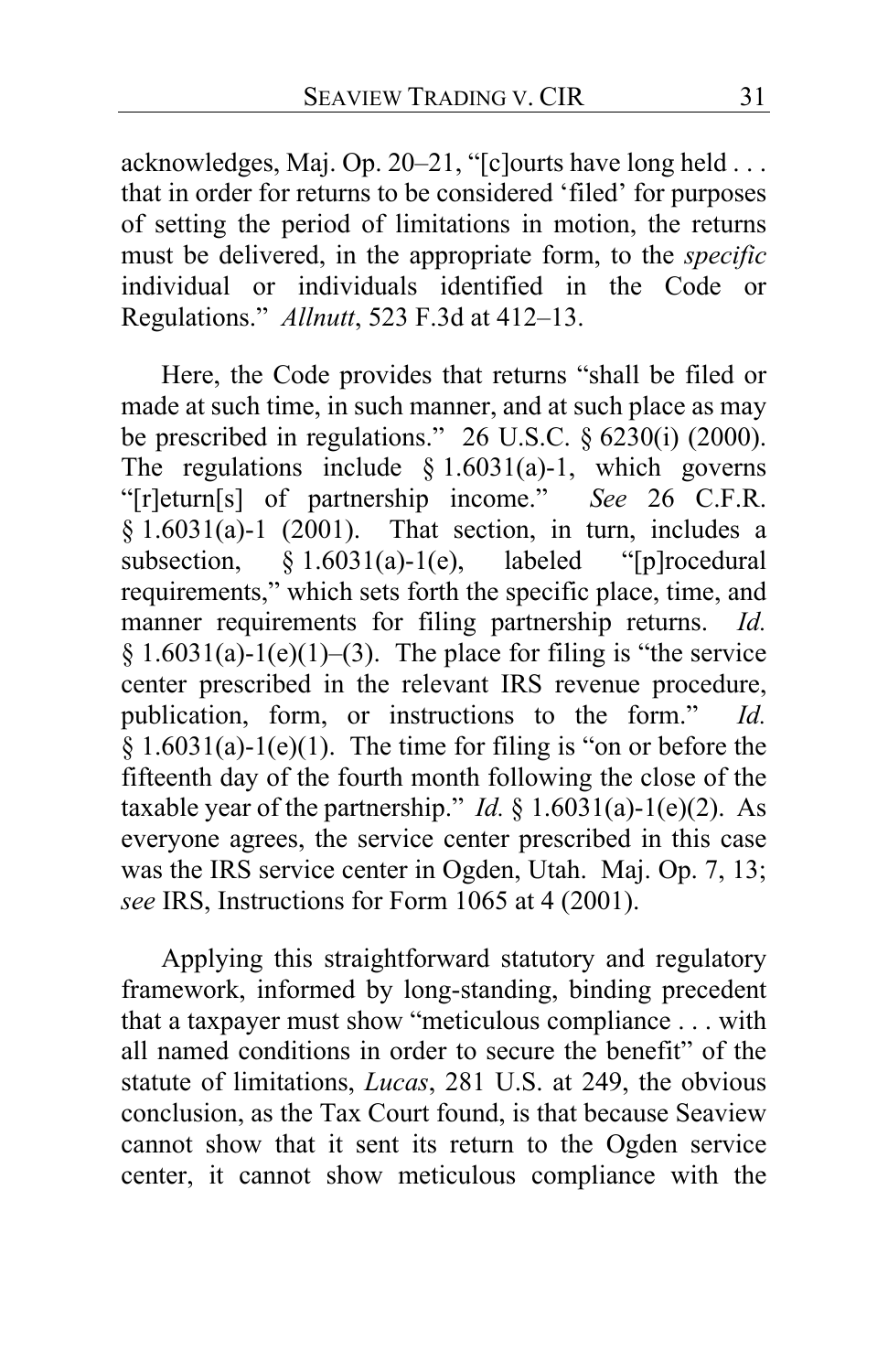regulations, and therefore cannot invoke the statute of limitations.

The majority, seeking to avoid this result, Maj. Op. [19,](#page-18-0) takes a different approach. After recounting the relevant statutory and regulatory provisions, the majority summarizes what those provisions say with the following unsupported assertion: "So the IRS regulations expressly govern the time and place to file *timely* partnership returns." Maj. Op. [13](#page-12-2) (emphasis added). This conclusion allows the majority to reason that the "time and place requirements" do not "apply to untimely returns," which in turn allows the majority to craft its own delinquent filing regulation based on "the ordinary meaning" of the term "file." Maj. Op. [10,](#page-9-1) [13](#page-12-2)[–15.](#page-14-1)

As the majority admits, if its reading is incorrect, and instead the regulatory place and time filing requirements apply to Seaview, then Seaview's argument fails, and the IRS's 2010 adjustment was not barred by the statute of limitations. Maj. Op[. 13,](#page-12-5) [19.](#page-18-2) Therefore, it is worth carefully considering whether the majority is correct that the regulations govern only "timely partnership returns" and are "silent on the proper procedures for filing a delinquent tax return." Maj. Op. [13,](#page-12-2) [20.](#page-19-1) And that careful consideration compels the conclusion that the majority is incorrect, and that its approach is deeply flawed.

#### **1.**

Perhaps the most patent flaw in the majority's conclusion is its inconsistency with the text of the Tax Code,  $\S$  6230(i). *See Limtiaco v. Camacho*, 549 U.S. 483, 488 (2007) ("As always, we begin with the text of the statute."). Section 6230(i) states that a tax return "shall be filed or made at such time, in such manner, and at such place as may be prescribed in regulations." 26 U.S.C. § 6230(i) (2000).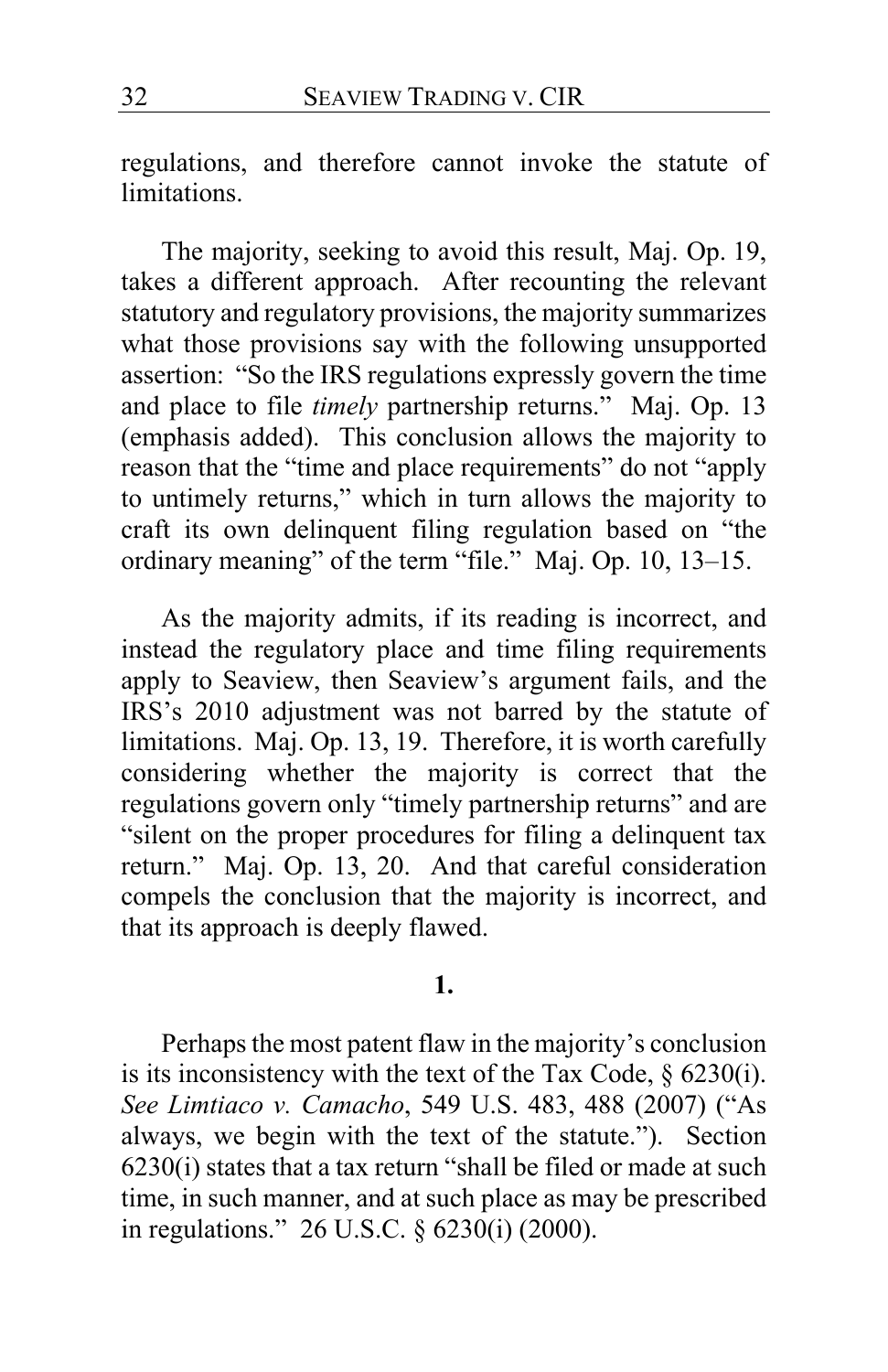Importantly, § 6230(i) uses the word "shall." *Id*. "Shall" ordinarily renders what follows it mandatory. *See Firebaugh Canal Co. v. United States*, 203 F.3d 568, 573– 74 (9th Cir. 2000) ("The term 'shall' is usually regarded as making a provision mandatory, and the rules of statutory construction presume that the term is used in its ordinary sense unless there is clear evidence to the contrary."); Antonin Scalia & Brian A. Garner, *Reading Law: The Interpretation of Legal Texts* 114 (2012) ("[W]hen the word *shall* can reasonably be read as mandatory, it ought to be so read."). Here, it is reasonable to read  $\S 6230(i)$ 's use of "shall" as mandatory. Nothing in the text suggests it is optional for a taxpayer to disobey the regulations' place, time, or manner requirements. At a minimum, there is no "clear evidence" to suggest that  $\S$  6230(i) is not a mandatory provision. *Firebaugh Canal Co.*, 203 F.3d at 574. The majority certainly points to no such evidence.

In addition, § 6230(i) mandates compliance with all three conditions of place, time, and manner. Place, time, and manner are all linked by the word "and," which is a conjunctive word that, in this context, means that each condition is required. *See Confederated Tribes & Bands of Yakama Nation v. Yakima County*, 963 F.3d 982, 990 (9th Cir. 2020) ("The most common meaning of the word 'and' is as a conjunction expressing the idea that the two concepts are to be taken 'together.' Thus, when 'and' is used to join two concepts, it is usually interpretated to require 'not one or the other, but both.'" (citations omitted)).

Accordingly, the majority's theory that a taxpayer is excused from place or manner requirements by failing to adhere to time requirements is flatly foreclosed by the text of  $\S$  6230(i). The statute is mandatory, and the place, time, and manner conditions are listed conjunctively, meaning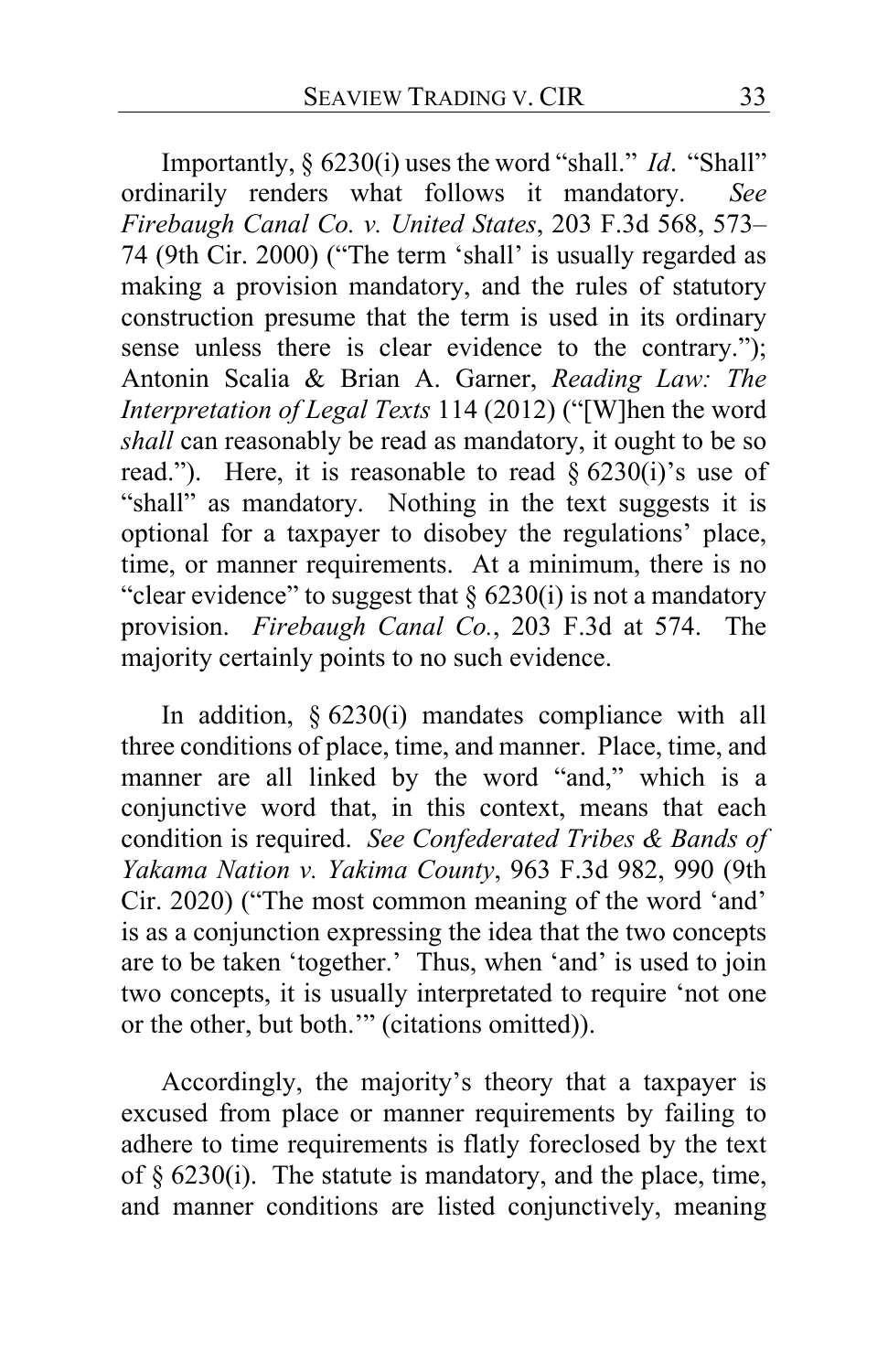each one is required. The Tax Code is not "silent" on whether a taxpayer is obliged to comply with the place *and* time requirements set forth in the regulations: it plainly requires compliance with both. *See* 26 U.S.C. § 6230(i) (2000); Maj. Op. [13.](#page-12-2)

## **2.**

There is likewise no support for the majority's conclusion that the regulations themselves are "silent" about the need to comply with both time and place conditions, or that  $§ 1.6031(a)-1(e)$  "expressly govern[s]" only the "time and place to file timely partnership returns." Maj. Op. [13,](#page-12-2) [20.](#page-19-1) Starting with the text,<sup>[3](#page-33-0)</sup>  $\frac{1}{2}$  1.6031(a)-1(e) reads, in relevant part:

> (e) *Procedural requirements*—(1) *Place for filing.* The return of a partnership must be filed with the service center prescribed in the relevant IRS revenue procedure, publication, form, or instructions to the form . . . .

(2) *Time for filing.* The return of a partnership must be filed on or before the fifteenth day of the fourth month following

<span id="page-33-0"></span>**<sup>3</sup>** We construe regulations using the same "toolkit" of interpretation as we do for statutes. *Kisor v. Wilkie*, 139 S. Ct. 2400, 2415 (2019); *see also id.* at 2446 (Gorsuch, J., concurring) ("When we interpret a regulation, we typically (at least when there is no agency say-so) proceed in the same way we would when interpreting any other written law: We begin our interpretation of the regulation with its text and, if the text is unclear, we turn to other canons of interpretation and tie-breaking rules to resolve the ambiguity." (internal quotation marks omitted)).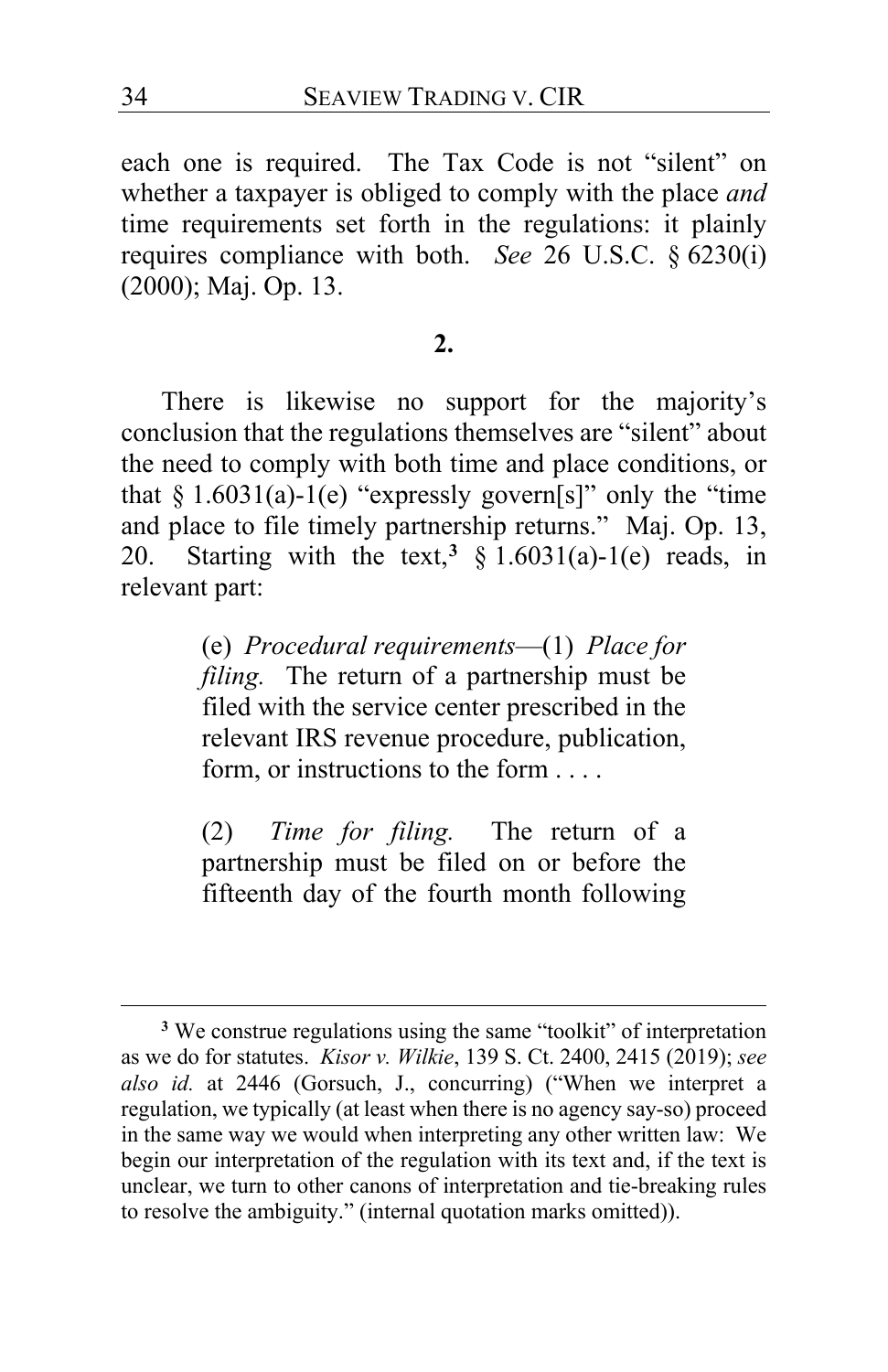the close of the taxable year of the partnership.

26 C.F.R. § 1.6031(a)-1(e) (2001). Reviewing these provisions, the majority concludes that they govern only "timely partnership returns." Maj. Op. [13.](#page-12-2) But nothing in the regulatory text itself suggests it is limited to timely returns: Both the time and place provisions explicitly apply to "[t]he return of a partnership." 26 C.F.R.  $\S 1.6031(a)$ -1(e). There is no text limiting the place requirement to timely returns, or to some other subset of partnership returns; the only natural reading of the regulation is that it applies to a "return of a partnership," regardless of whether the return is timely or delinquent. Moreover, when the regulation is read with the mandatory and conjunctive requirements in the enabling statute,  $\S$  6230(i), it is plain that taxpayers must follow both the time and place requirements.

The majority's reading of  $§ 1.6031(a)-1(e)$  is also perplexing in light of  $\S 1.6031(a)-1(a)(4)$ , which penalizes partnerships that file untimely returns. *See id.* (citing 26 U.S.C. §§ 6698(a)(1), 7203 (2000)). The majority's conclusion that untimely returns are not governed by the regulations, would, if true, mean that untimely returns are not subject to penalties. This reasoning effectively reads  $§ 1.6031(a)-1(a)(4)$  and 26 U.S.C.  $§ 6698(a)(1)$ , 7203 out of existence, creating the absurd result that only timely returns must comply with the requirement to timely submit returns, while untimely returns cannot be penalized for being untimely. *See* Maj. Op. [13–](#page-12-2)[15.](#page-14-1) We disfavor interpretations that render statutes totally ineffectual or give rise to absurd results. *See Ariz. State Bd. for Charter Schs. v. U.S. Dep't of Educ.*, 464 F.3d 1003, 1007–08 (9th Cir. 2006) (observing that "statutory interpretations which would produce absurd results are to be avoided" and that in interpreting a statute it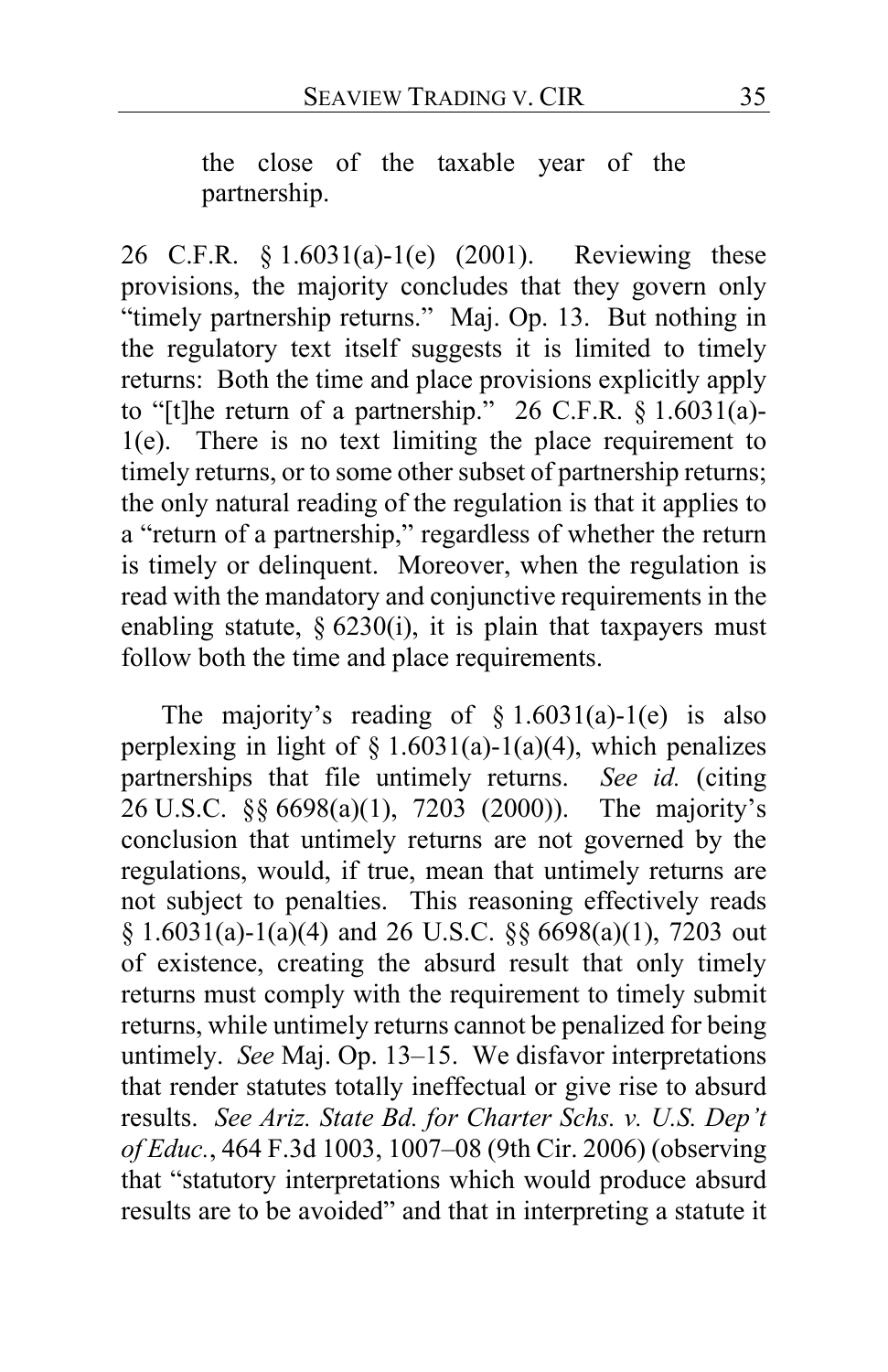is for this court to "ascertain—neither to add nor subtract, neither to delete nor to distort" the text (internal quotation marks omitted)).

**3.**

Apart from being unsupported by any legal authority and starkly inconsistent with the statutory and regulatory text, the majority's reasoning in support of its theory is nonsensical.

As an initial matter, it makes no sense to treat the time requirements as unlinked to the place requirements. Under the majority's reasoning, one might just as easily conclude that  $§ 1.6031(a)-1(e)$  governs only returns filed at the correct place, and that therefore returns submitted to other locations can be submitted on any timeline because, after all, the regulations are "silent" about the time requirements of returns submitted to the incorrect location. Maj. Op. [20.](#page-19-1) Such a reading, of course, would be absurd. The point of § 6230(i) and § 1.6031(a)-1(e), read together, is that to properly file a return, a partnership must file it at the prescribed location by the prescribed date. It would do taxpayers little good to have a deadline without knowing where to submit the return, or vice versa. The two provisions are linked, and, by the plain text of  $§ 6230(i)$  and  $§ 1.6031(a)-1(e)$ , both place and time conditions are required.

Additionally, to support the proposition that "the regulations do not appear to govern" a belatedly-filed tax return, the majority observes that "[n]othing in the text says that the time and place requirements apply to untimely returns." Maj. Op. [13](#page-12-6) That is true. But the regulation also does not say that it applies to timely returns. The regulation says when and where a partnership must file its returns.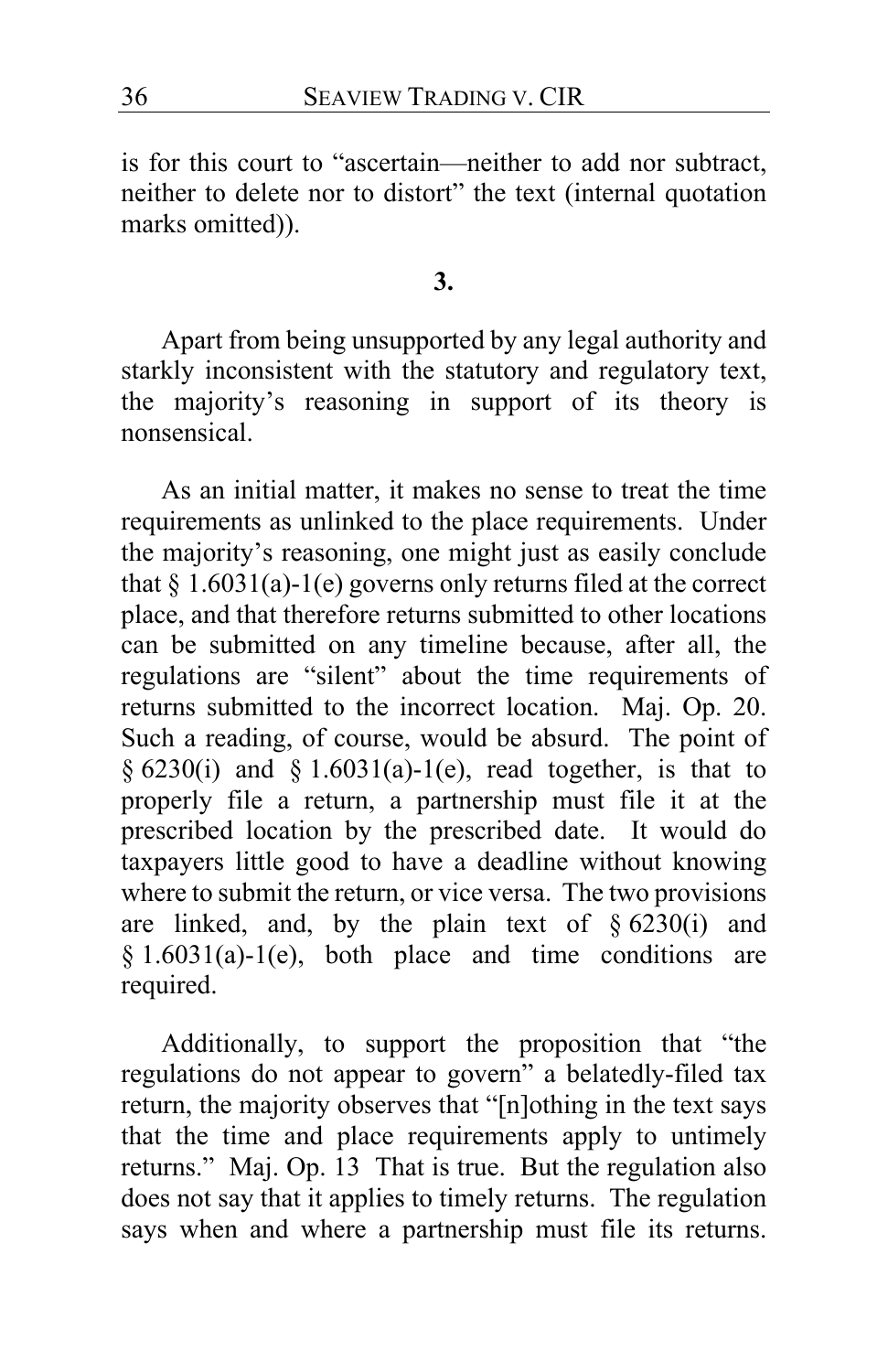26 U.S.C. § 6230(i) (2000); 26 C.F.R. § 1.6031(a)-1(e) (2001). It does not separate timely and untimely returns into different categories. And why would it? The very notion of what an untimely return *is* derives entirely from the text of  $§ 1.6031(a)-1(e)$ . In other words, a return is untimely only if it fails to comply with the timing requirements of the regulation.

The majority also reasons that "by definition, if a taxpayer files a return after April 15, the taxpayer can't comply with  $\S 1.6031(a)$ -1(e) since the regulation specifies that date as when the return 'must be filed.'" Maj. Op. [13.](#page-12-0) It is unclear what significance the majority places on this observation. Of course, it is a tautology that when someone does not comply with the terms of a regulation, she "can't comply" with it because, well, she has not complied with it. Moreover, we do not construe statutes and regulations to apply only to those who comply with their provisions; indeed, the law applies most acutely to those who do not follow it. Nor do we generally excuse compliance with one provision based on noncompliance with another. And yet, the upshot of the majority's holding is that those who timely file their returns are subject to all the regulations, while those who do not are shielded from statutory and regulatory consequences.

To illustrate why the majority's approach cannot be correct, consider a hypothetical traffic statute. Suppose that a jurisdiction enacted a statute that stated:

> When operating a motor vehicle, all drivers must:

(1) Stop at signs marked "STOP."

(2) Obey posted speed limits.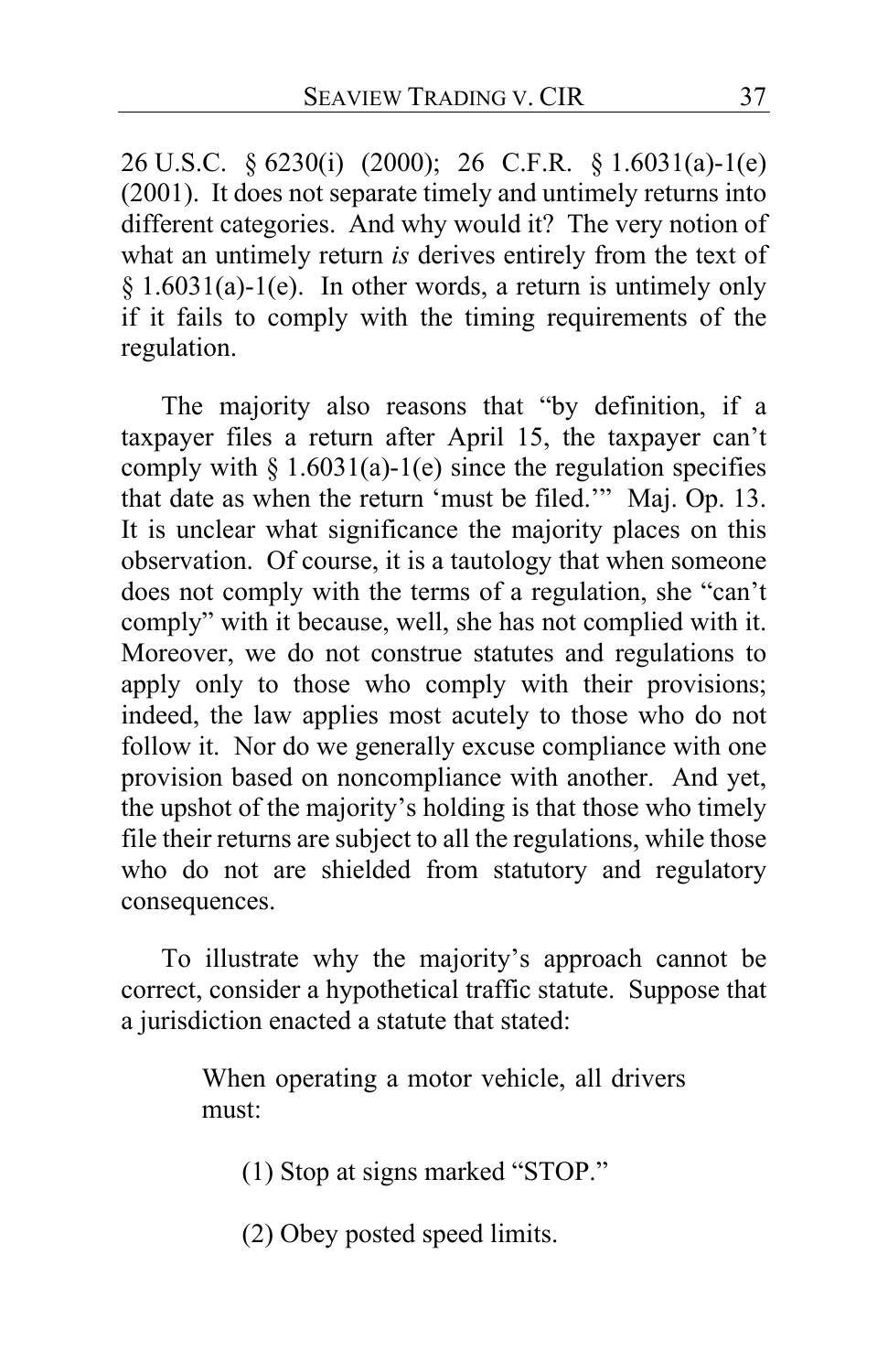Now consider a driver in this hypothetical jurisdiction who, while driving 80 mph in a 30-mph zone, is pulled over for running a stop sign. Under the majority's reasoning, the driver could defend himself by arguing that the statute "is silent" about his conduct because it applies only to drivers obeying the speed limit. "*Speeding* drivers," the driver might argue, "do not appear to be governed" by the statute because a person can comply with the statute only by obeying the posted speed limit, and he has not done so. One would not expect such an argument to get very far with the traffic court. Yet the majority adopts this argument in the tax context.**[4](#page-37-0)**

The majority also asks "what is a driver supposed to do if a police officer directs the driver to blow through a STOP sign? Can the driver be cited for complying with the police officer's command . . . ?" Maj. Op. [15](#page-14-0) n.2. The hypothetical question of whether instruction from a police officer might be a defense to traffic liability is, of course, not

<span id="page-37-0"></span>**<sup>4</sup>** The majority attempts to distinguish this hypothetical from § 1.6031(a)-1(e) by arguing that the hypothetical traffic statute "contains two *independent* commands," which, to the majority, means that "[v]iolation of either command violates the law," while  $\S 1.6031(a)$ -1(e) "establishes two conditions necessary to comply with the filing command." Maj. Op. [15](#page-14-0) n.2. The majority seems to overlook that the punctuation and structure used in the hypothetical traffic statute are precisely the same as that used in  $\S$  1.6031(a)-1(e), which also contains separate, independent time and place commands separated by periods and subsection headings. *See* 26 C.F.R. § 1.6031(a)-1(e). I agree with the majority's recognition that to satisfy  $\S 1.6031(a)-1(e)$ , a partnership must comply with both time and place provisions, Maj. Op. [15](#page-14-0) n.2, which is why Seaview failed to file a return in this case, because it complied with neither. The same, of course, is true of the hypothetical traffic statute: to comply with the statute, a driver has to obey speed limits and stop at stop signs. Once again, the majority reasons that because Seaview did not obey the regulation, it is not subject to the regulation. Maj. Op. [15](#page-14-0) n.2.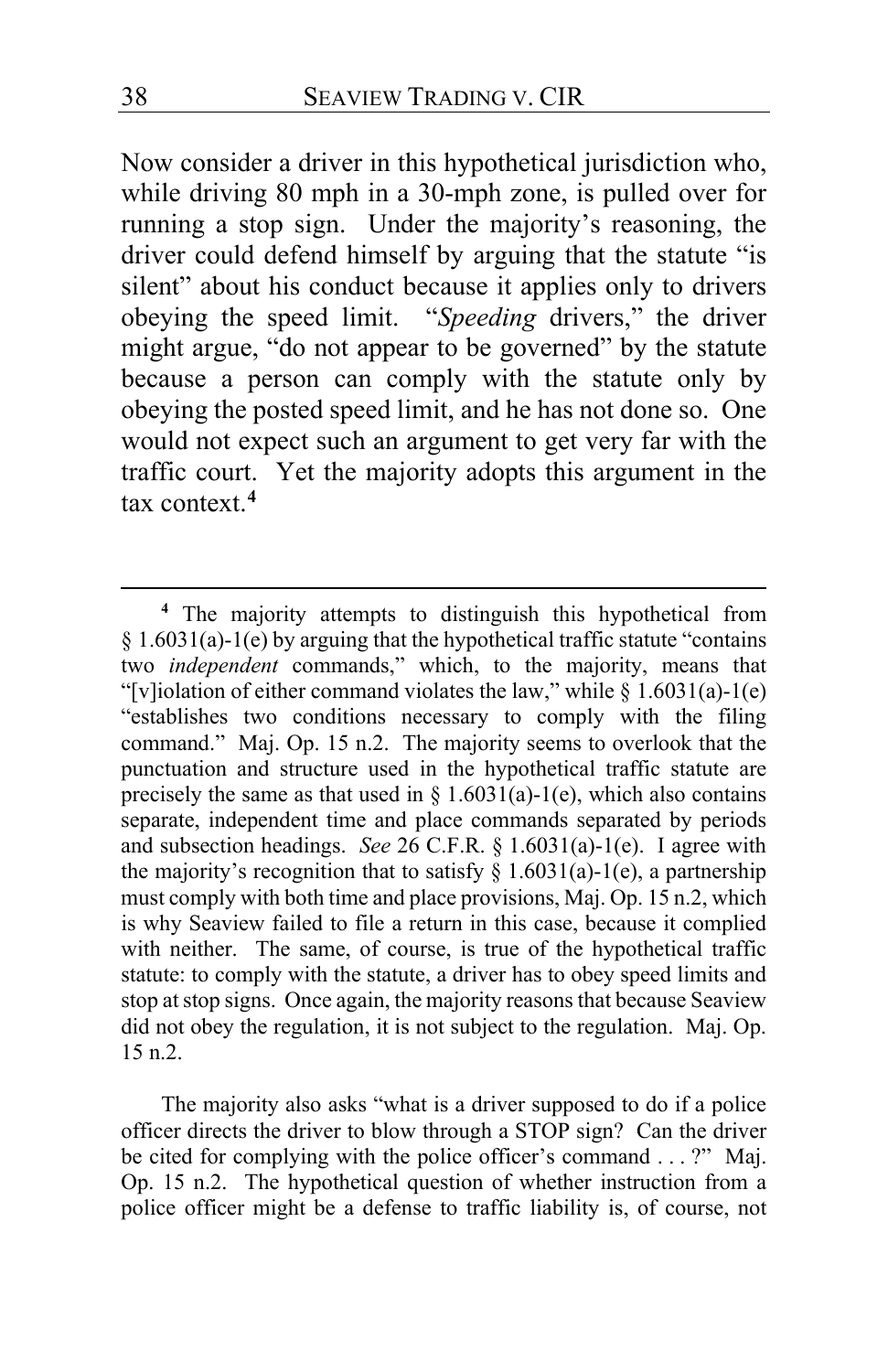Simply put, delinquency under one provision of the regulation does not render another provision inapplicable. The effect of the majority's ruling is to *excuse* delinquent filers from the necessity of complying with the remainder of the regulations. Lawbreakers everywhere may rejoice when they learn that by not complying with one part of a statute or regulation, the rest of the statute or regulation is rendered "silent." The majority opinion is tellingly free of any citation supporting this *sui generis* interpretation of the Code and regulations.

### **4.**

Similarly, the majority's conclusion that  $\S 1.6031(a)$ -1(e)'s place, time, and manner filing requirements apply only to timely returns is flatly inconsistent with the rest of § 1.6031(a)-1's provisions, which clearly apply to both timely and delinquent partnership returns.

For example,  $\S 1.6031(a)-1(a)(1)$  requires the filing of returns for domestic partnerships, stating that "every domestic partnership must file a return of partnership income under section 6031 (partnership return) for each taxable year on the form prescribed for the partnership return." 26 C.F.R.  $§ 1.6031(a)-1(a)(1)$  (2001). But under the majority's conclusion that delinquent returns are ungoverned by the IRS regulations, only timely returns would need to be filed "for each taxable year on the form prescribed." *Id.* In other

before us. In any event, as discussed below, the IRS in this case did not "command" Seaview to file a tax return, but asked for copies as part of its investigation. There is no indication in the record that Seaview thought that in complying with this request it was filing a return; indeed, the record suggests the opposite. As noted, and discussed further below, the majority seems to covertly apply a form of equitable estoppel, which, if properly and openly applied, would fail on the facts of this case.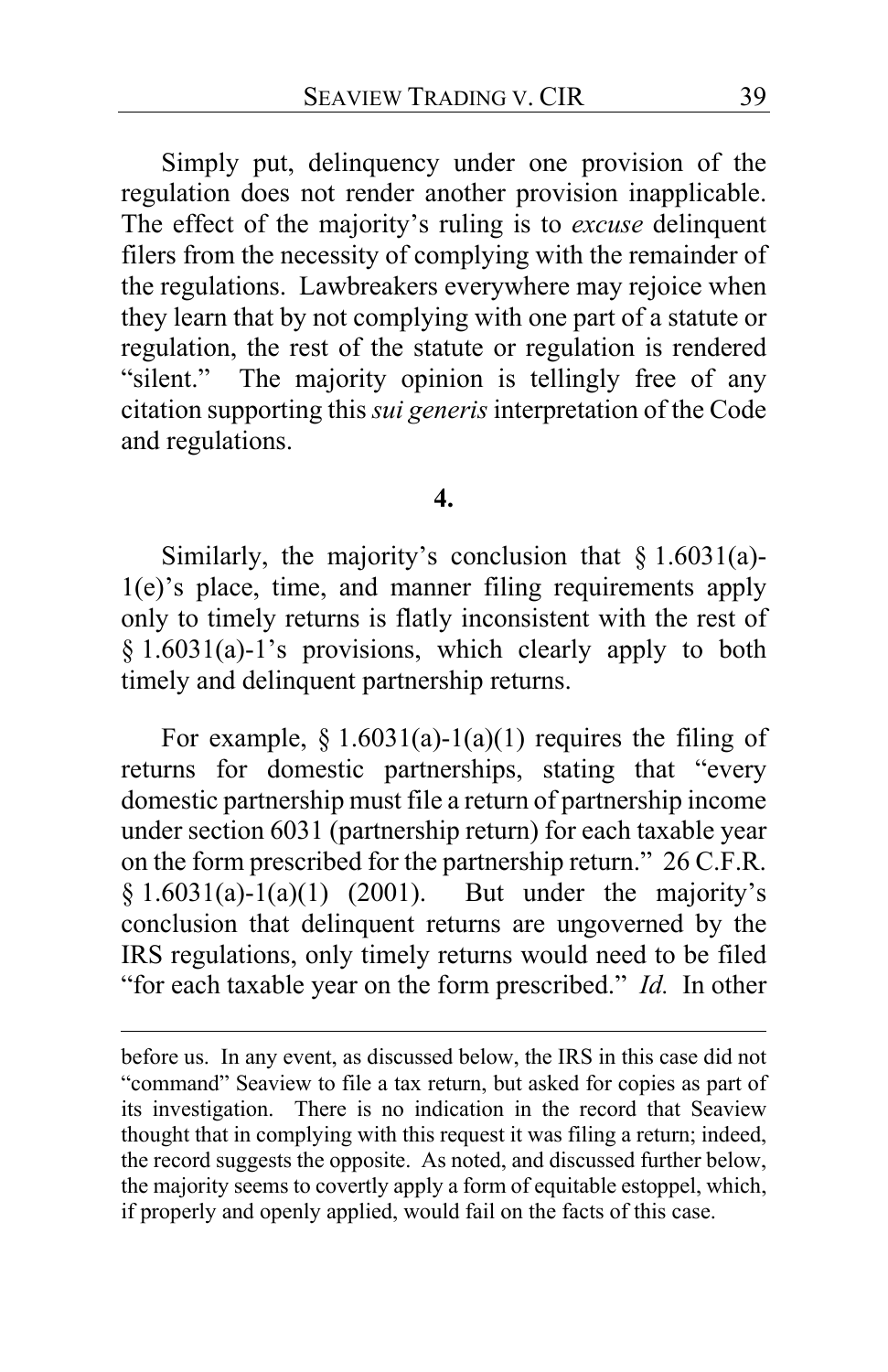words, the implication of the majority's reasoning is that partnerships that file returns late need not file partnership returns at all. *See United States v. LKAV*, 712 F.3d 436, 440 (9th Cir. 2013) ("[S]tatutory interpretations which would produce absurd results are to be avoided." (alteration in original) (internal quotation marks omitted)).

Another subsection of the regulation, § 1.6031(a)- 1(a)(2), prescribes the contents of a partnership return. *Id*.  $§ 1.6031(a)-1(a)(2)$ . But under the majority's interpretation, this regulation would only govern the contents of timelyfiled returns. Presumably, for the majority, there are no regulations that prescribe the contents of a delinquent partnership return.

And, as previously noted,  $\S 1.6031(a)$ -1(a)(4) provides that there are consequences for "[f]ailure to file" a return and cross references several statutory provisions. *Id*. § 1.6031(a)-1(a)(4) (citing 26 U.S.C. §§ 6229(a), 6231(f), 6698, 7203 (2000)). Under the majority's construction of the regulation, none of these consequences would apply to delinquent returns because the regulation applies only to timely returns. And yet these consequences self-evidently are meant to apply to returns that are not filed on time. Indeed, if the majority is correct that the regulations do not govern the filing of untimely returns, then some of these provisions would effectively be read out of the Tax Code. *See, e.g.*, 26 U.S.C. § 6231(f) (2000) (penalizing noncompliance with § 6031, which provides, among other things, that partnerships are required to furnish a return to certain partners "on or before the day on which the return for such taxable year was required to be filed," *see id.*  § 6031(b)); *id.* § 6698(a) (penalizing a partnership that "fails to file [a] return at the time prescribed therefor"); *id.* § 7203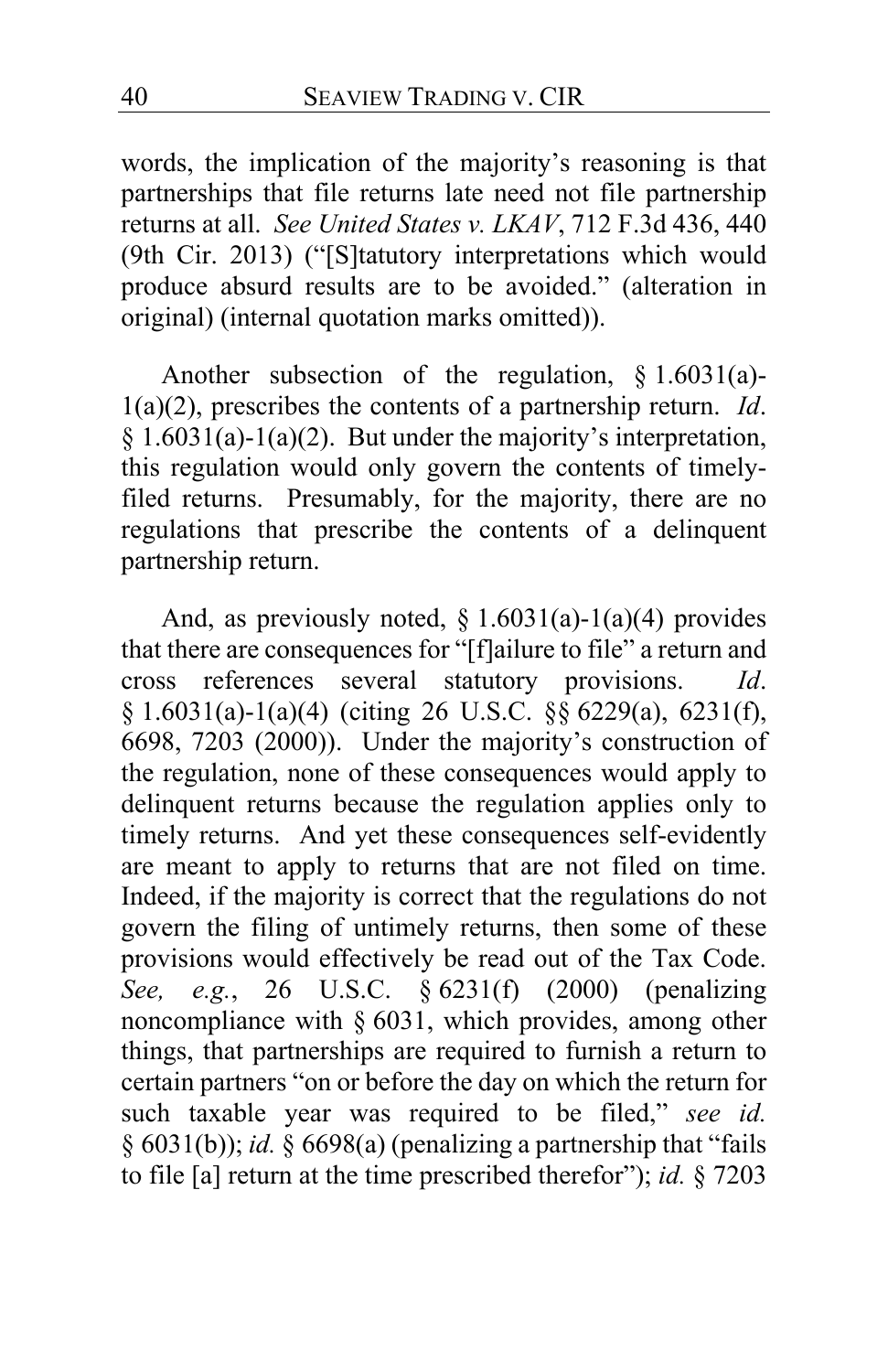(penalizing willful failure to pay tax "at the time or times required by law or regulations").

The majority attempts to evade these problematic implications for the structure of the regulations by arguing that the Tax Code penalizes the failure to file a return at the wrong time "but doesn't specify any penalty for filing a return at the wrong place." Maj. Op. [12](#page-11-0)[–13](#page-12-1) (citing 26 U.S.C. §§ 6698(a)(1), 7203). But even if § 6698 were read to only impose monetary penalties for failing to file a timely return, and if § 7203 were read to criminalize only the willful failure to file a timely return, the question of *where* the return must be timely filed would remain. If a taxpayer mails a return to NASA or the United States Fish and Wildlife Service, the IRS need hardly impose a separate monetary or criminal penalty for filing in the wrong place. And it would not make any difference if the taxpayer mailed a return to NASA or Fish and Wildlife by the regulatory deadline. Instead, if the taxpayer submitted a return to the wrong location, and never submitted a return to the correct location, the IRS simply would not regard the return as having been filed. It is a matter of common sense and an acquaintance with reality to recognize that when a statute penalizes failure to timely file, it encompasses failing to file at all by filing in the wrong place.

# **5.**

The majority also attempts to bolster its position by pointing out that "no IRS regulation prohibits the filing of untimely returns with a requesting IRS official." Maj. Op. [13.](#page-12-2) But the regulation need not list the infinite number of *wrong* ways to file a return. The regulations also do not prohibit the filing of a return by sending it in a letter personally addressed to the President of the United States. But I doubt we would have much sympathy for a taxpayer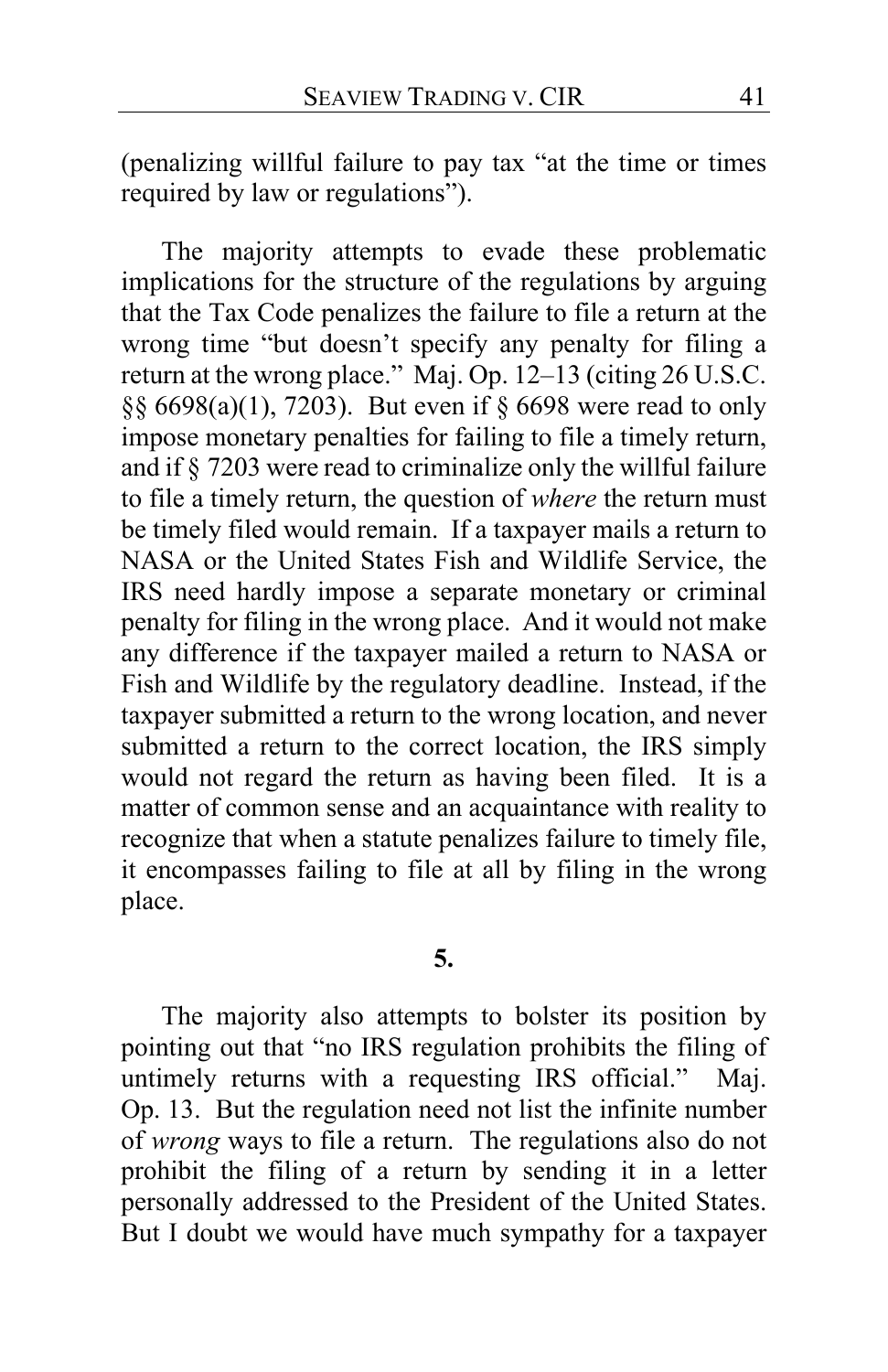who followed such a method and complained that the IRS did not treat his return as filed.

The regulations prescribe *when* and *where* a taxpayer *shall* file a return, and Congress has made compliance with those requirements *mandatory*. 26 U.S.C. § 6230(i) (2000); 26 C.F.R. § 1.6031(a)-1(e) (2001). By necessary negative implication, all other times and places of filing are not in compliance. *See Silvers v. Sony Pictures Ent., Inc.*, 402 F.3d 881, 885 (9th Cir. 2005) ("The doctrine of *expressio unius est exclusio alterius* as applied to statutory interpretation creates a presumption that when a statute designates certain persons, things, or manners of operation, all omissions should be understood as exclusions." (internal quotation marks omitted)).

Similarly, the majority's contention that "there is more than one place for a partnership to properly file a return" hurts, rather than helps, its theory. Maj. Op. [13](#page-12-3) (citing 26 U.S.C. § 6091(b)(4); 26 C.F.R. § 1.6091-2(d)(1)). The majority points to the regulation that provides the places for filing returns by various taxpayers, such as individuals, estates, trusts, and corporations. *See* 26 C.F.R. § 1.6091-  $2(a)$ –(b). Notably, that regulation also provides that "whenever instructions applicable to income tax returns provide that the returns be filed with a service center, the returns must be so filed in accordance with the instructions." *Id*. § 1.6091-2(c). The regulation provides that "persons other than corporations" and "corporations" may file returns by hand carrying them to the district director of the internal revenue district in which the taxpayer resides. *Id*. § 1.6091-  $2(d)$ .

But even assuming Seaview could have hand-carried its return to an IRS office, instead of or in addition to mailing its return to the Ogden service center, *see* 26 U.S.C.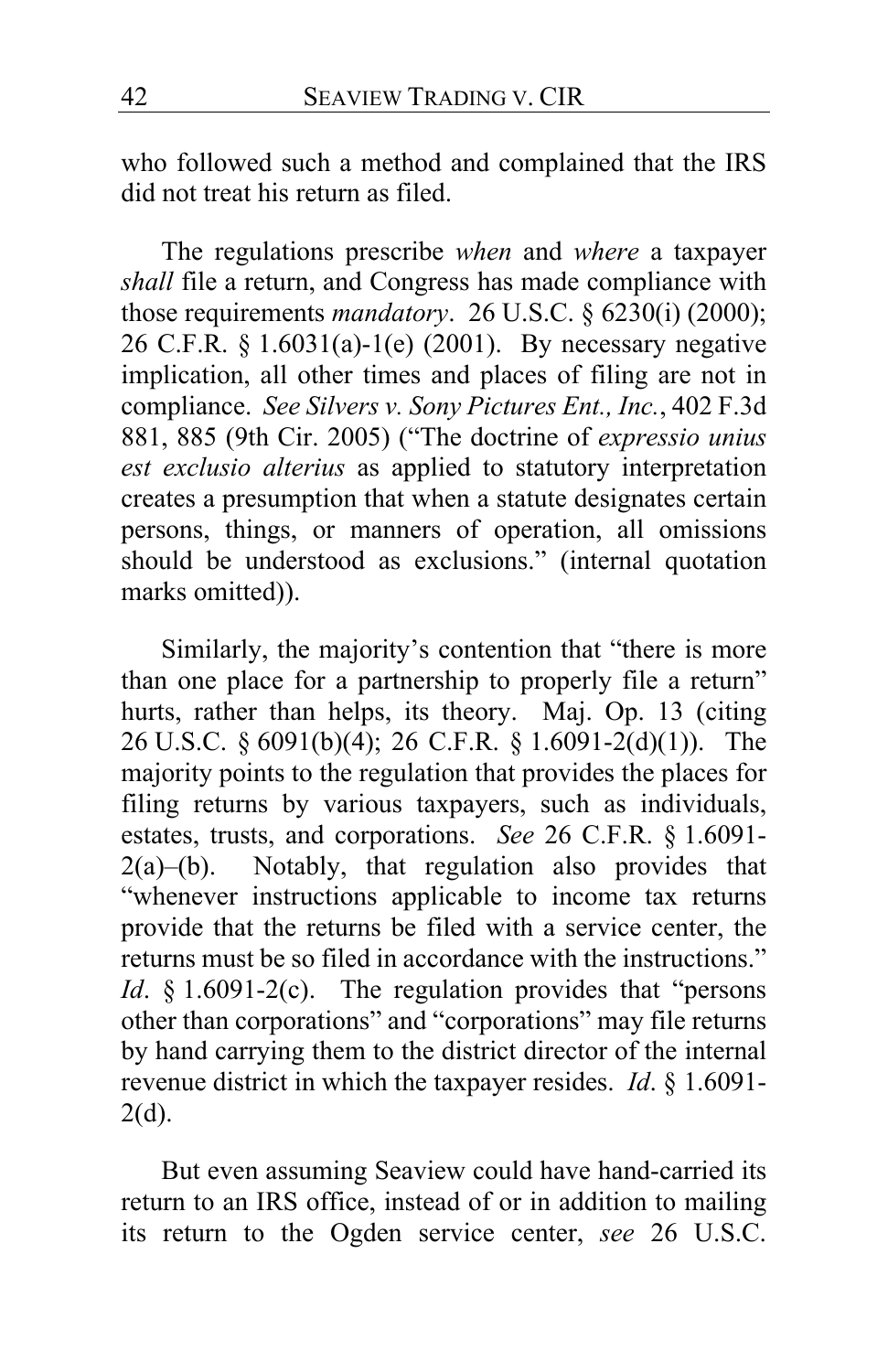§ 6091(b)(4); 26 C.F.R. § 1.6091–2(d)(1), Seaview nowhere argues that it did so or that it attempted to do so. And although the Tax Code and regulations enumerate specific locations and methods for filing a return, that does not suggest that an infinite set of other locations and methods (such as mailing a copy to an IRS agent) might be permissible; it suggests the opposite. *See Silvers*, 402 F.3d at 885; *see also* Scalia & Garner, *supra*, at 107–08 (noting that "the principle that specification of the one implies exclusion of the other validly describes how people express themselves and understand verbal expression" and that the "more specific the enumeration, the greater the force of" this principle). Congress has permitted the Secretary of the Treasury to create regulations providing for the place, time, and manner of filing tax returns, and made it *mandatory* for the taxpayer to comply with those regulations. By necessary negative implication, other places, times, and manners are improper.

## **6.**

The final reason to doubt the majority's conclusion that the Tax Code and regulations are silent regarding delinquent returns is the sheer implausibility of that position. Late-filed tax returns are far from an uncommon occurrence.**[5](#page-42-0)** It is

<span id="page-42-0"></span>**<sup>5</sup>** As Seaview acknowledges, "[d]elinquent returns are commonplace." Statistics available on IRS's public website show that the IRS assesses billions of dollars per year from delinquent returns. *See*  IRS, *SOI Tax Stats - Delinquent Collection Activities - IRS Data Book Table 25*, https://www.irs.gov/statistics/soi-tax-stats-delinquentcollection-activities-irs-data-book-table-25 (last visited May 2, 2022); *see also* Robert E. McKenzie, *7 Million Taxpayers Fail to File Their Income Taxes*, Forbes (Aug. 27, 2014, 2:37 AM), https://www.forbes.com/sites/irswatch/2014/08/27/7-million-taxpayersfail-to-file-their-income-taxes/?sh=78c4921a706f.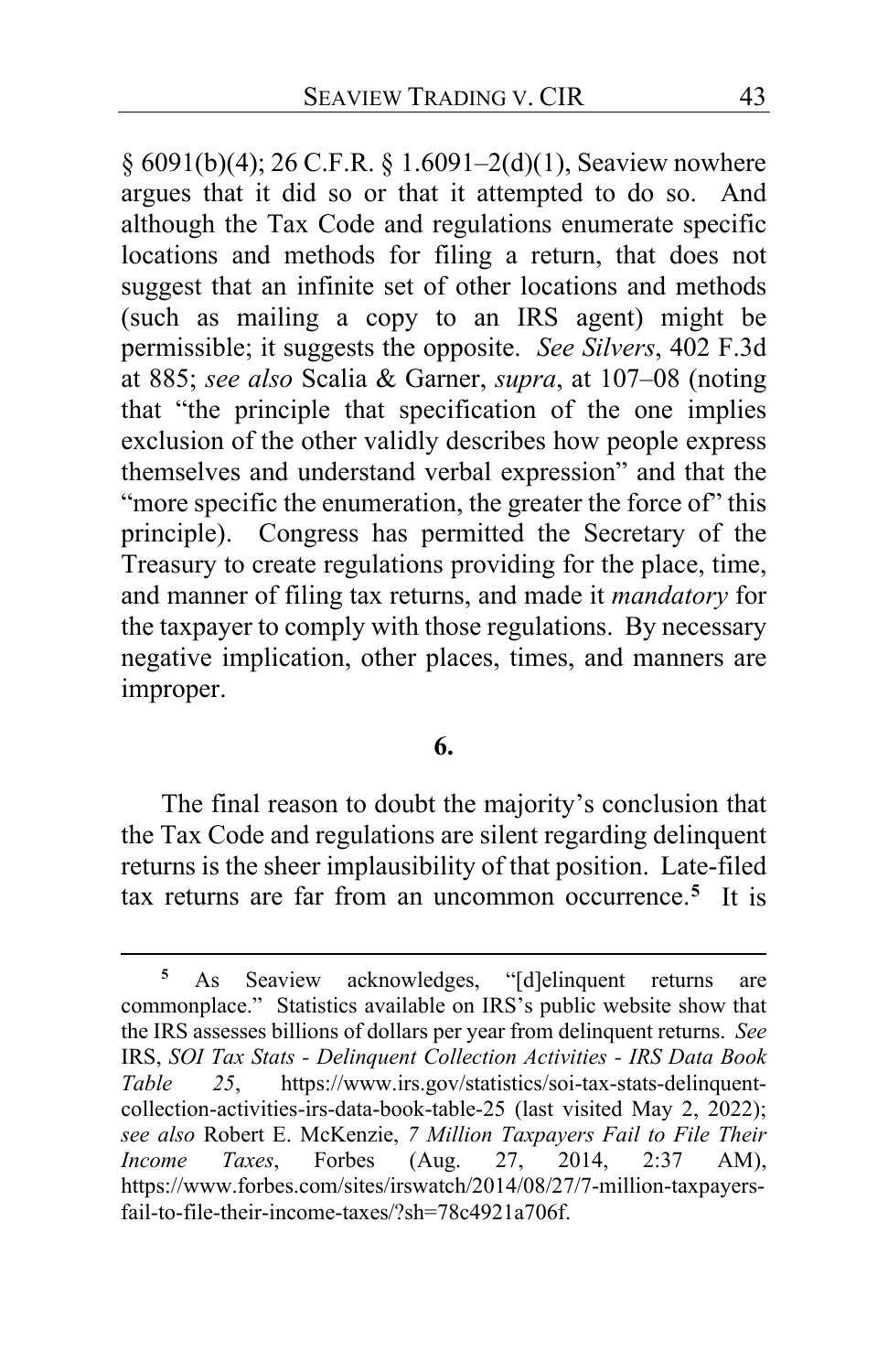therefore hard to believe that  $\S 6230(i)$  or  $\S 1.6031(a)-1(e)$ are not meant to apply to delinquent returns, and that Congress and the Secretary of the Treasury simply overlooked this all too common and predictable occurrence. If the statute and regulations were truly silent on the correct procedures for filing delinquent returns, every year from April 16 on would be a tax-filing free-for-all. Tellingly, the majority opinion is unique in reaching this conclusion.

\* \* \*

The majority's reading of  $\S$  6230(i) and  $\S$  1.6031(a)-1(e) is plainly incorrect. The remainder of the majority's reasoning is built on this foundation, as the majority admits, Maj. Op. [13,](#page-12-4) [20.](#page-19-0) so the majority opinion fails for this reason alone. Nonetheless, I address why the remainder of the majority's reasoning fails even if this foundational flaw is overlooked.

### **B.**

## **1.**

Once the majority determines that 26 C.F.R. § 1.6031(a)-1(e) does not govern untimely returns, it frees itself to supply its own requirements for filing delinquent partnership returns based on the "ordinary meaning" of the term "file." Maj. Op. [14](#page-13-0)[–15.](#page-14-1) Like the faulty statutory and regulatory interpretation on which it is based, this conclusion is riddled with errors.

First, it bears repeating that there is simply no cause for this court to look to the ordinary meaning of the term "file" when, as set forth above, the statute and regulations already clearly set forth the filing requirements for partnership returns.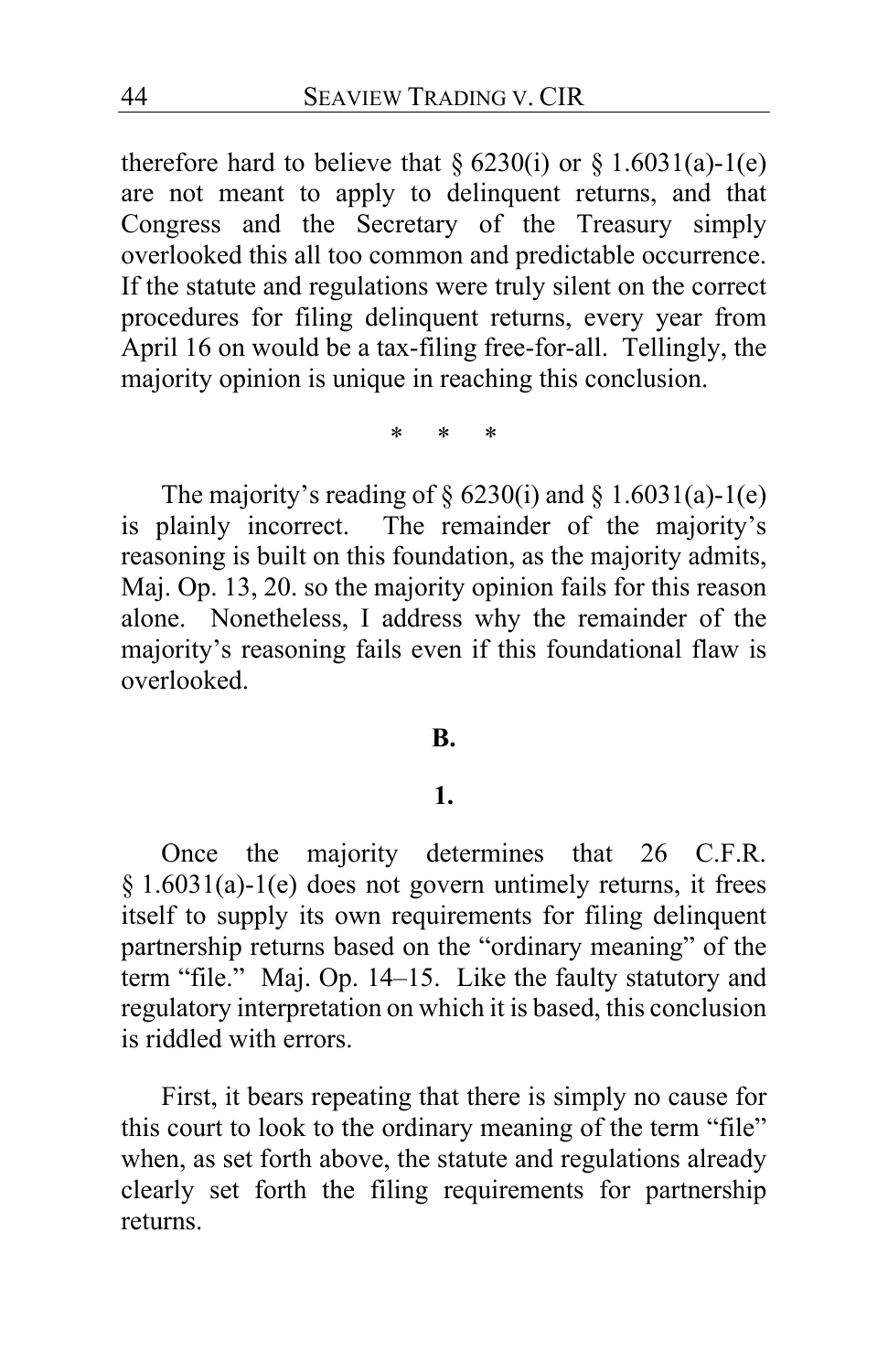Second, even if there were some kind of legislative or regulatory gap in this area, it is not this (or any) court's role to supply an absent provision or create an exception not provided by Congress. "It is a fundamental principle of statutory interpretation that absent provision[s] cannot be supplied by the courts." *Little Sisters of the Poor Saints Peter & Paul Home v. Pennsylvania*, 140 S. Ct. 2367, 2381 (2020) (alteration in original) (internal quotation marks omitted); *see also* Scalia & Garner, *supra*, at 93 ("It is not [the judge's] function or within his power to enlarge or improve or change the law. Nor should the judge elaborate unprovided-for exceptions to a text ...." (footnote and internal quotation marks omitted)). The majority runs afoul of this fundamental principle by finding a regulatory gap of its own making and then filling it with a wholly invented, court-created exception to ordinary filing rules for delinquent partnership returns. Maj. Op. [10,](#page-9-0) [15,](#page-14-2) [21.](#page-20-0) Regardless of the merits of its new rule, the majority violates basic legal principles in creating it.

Third, the majority's new rule for delinquent returns contradicts the language from the very authorities it cites in defining the word "file." For example, in *United States v. Lombardo*, 241 U.S. 73 (1916), the Court held that a "paper is filed when it is delivered to the *proper official* and *by him received* and filed." 241 U.S. at 76 (emphases added). This is precisely the rule that Seaview has indisputably failed to satisfy. Its return was never delivered to, or received by, the proper official. Seaview sent copies of its return to an IRS revenue agent and IRS counsel, and—undisputedly—*not* to the Ogden service center. This means that the returns were not delivered to the "proper official" and were not "by [that official] received." *Lombardo*, 241 U.S. at 76; *see also, e.g.*, *Smyth v. Comm'r*, 113 T.C.M. (CCH) 1132, at \*3 (2017) (delivery to IRS counsel is not a filing); *Friedmann v.*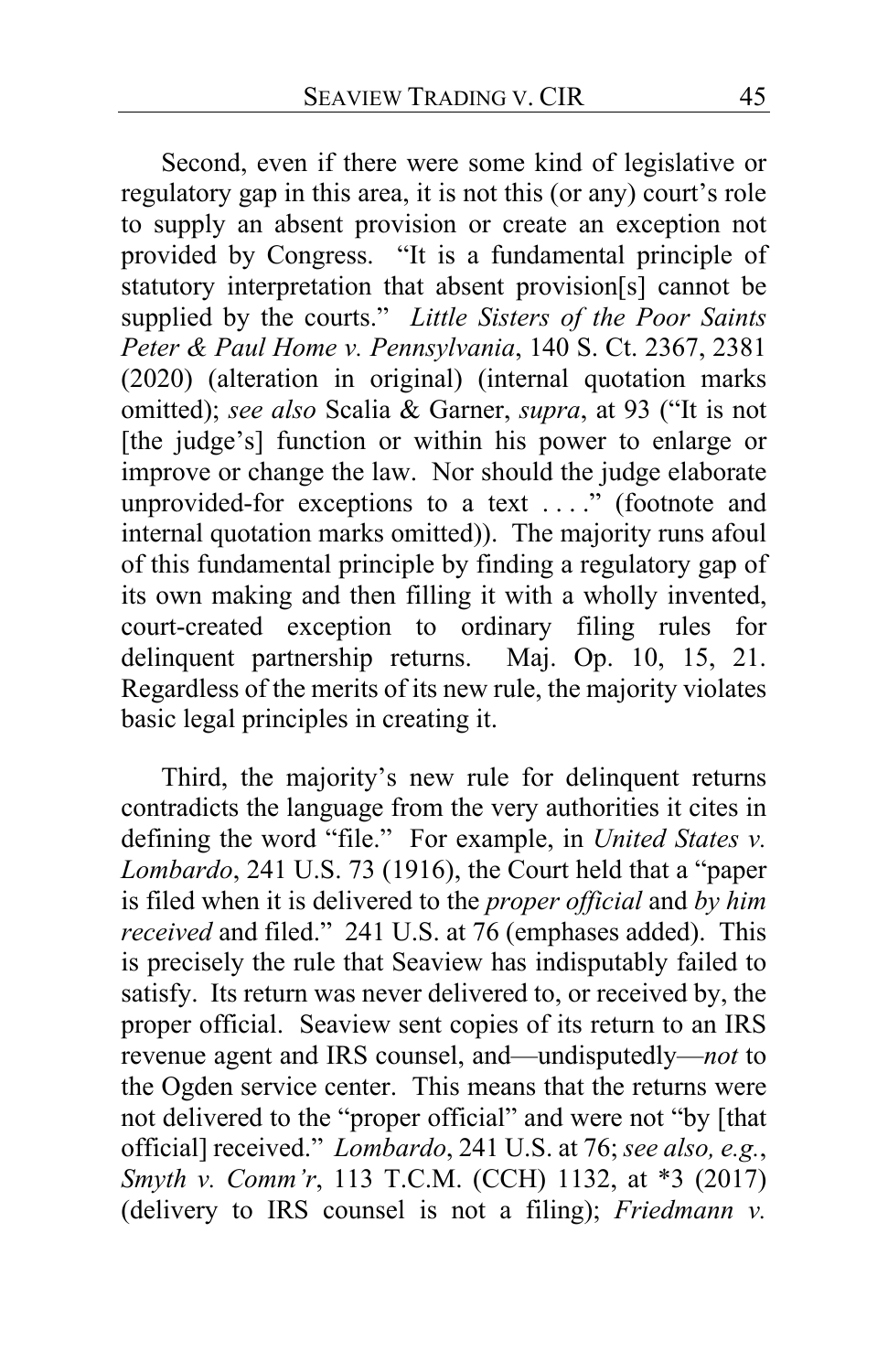*Comm'r*, 82 T.C.M. (CCH) 381, at \*6–7 (2001) (delivery to a revenue agent is not a filing).

Other authorities relied upon by the majority similarly include as part of their definitions of "file" that the return must be "delivered to, received and filed by the *proper* official." *Heard v. Comm'r*, 269 F.2d 911, 913 (3d Cir. 1959) (emphasis added)**;** *see also* Maj. Op. [14–](#page-13-1)[15](#page-14-3) (citing *File, Black's Law Dictionary* (5th ed. 1979) for proposition that to file is "[t]o deliver an instrument . . . to the proper officer" (alterations in original)). As explained later, the majority's attempt to sidestep this difficulty by redefining what counts as a proper official, *see* Maj. Op. [10–](#page-9-1)[10,](#page-9-2) [21](#page-20-1) n.4, is unpersuasive in light of the large body of case law rejecting revenue agents or IRS counsel as proper officials, among other reasons.

Similarly, the majority's reliance on *United States v. Hanson*, 2 F.3d 942 (9th Cir. 1993), does little to support its ordinary meaning definition. Maj. Op. [15](#page-14-2) In *Hanson*, the defendant was criminally prosecuted for filing a false tax return under 26 U.S.C. § 7206(1). *Id.* at 944. The defendant argued on appeal that the allegedly false forms "were not 'filed' because they were never fully processed by the IRS." *Id.* at 946. We rejected this argument, observing that "Hanson personally mailed the forms and . . . the IRS received them." *Id.* We held that a "return is 'filed' at the time it is delivered to the IRS." *Id.*

At first blush, *Hanson*'s terse definition of "file" might appear to help the majority's argument. After all, Seaview "delivered" its return "to the IRS" when it sent copies of its returns in 2005 and 2007. *Id.* But in *Hanson*, the court was not asked to decide whether a return sent to the wrong location and not processed as a return was "filed." The defendant argued simply that because the IRS "never fully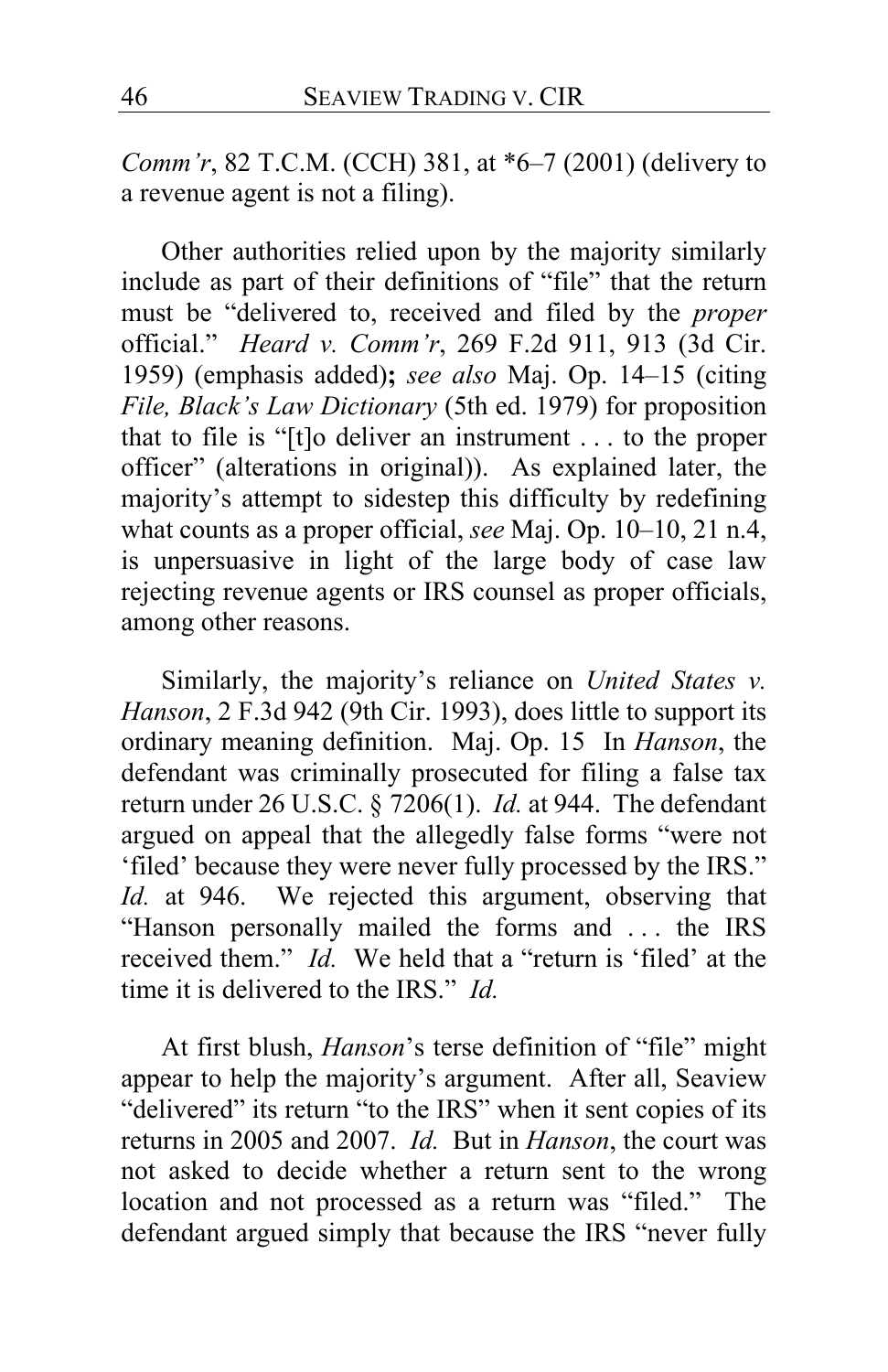processed" his returns, he did not file them and could not be criminally liable for filing a false return. *Id.* The court did not explain what was meant by "never fully processed," and, unlike here, the government did not argue that the returns were not sent to the correct location. *See id.* Indeed, the facts suggested that the defendant submitted his fraudulent returns to the correct location. *See id.* at 944–45. Thus, *Hanson* cannot reasonably be read to suggest that a taxpayer may properly file a return other than by sending it to the correct location.

Furthermore, given the criminal nature of the charge against the defendant in *Hanson*, whether the returns were processed was not particularly relevant, because the issue was whether the defendant "[w]illfully ma[de] and subscribe[d] any return . . . under the penalties of perjury . . . which he d[id] not believe to be true and correct as to every<br>material matter."  $26$  U.S.C.  $87206(1)$  (1988). material matter." 26 U.S.C. § 7206(1) (1988). Unsurprisingly, in a criminal prosecution for such an offense, the emphasis was on the defendant's conduct and state of mind, rather than on whether the IRS "fully processed" his returns, and the court rejected the defendant's argument without extensive analysis. *See Hanson*, 2 F.3d at 946.**[6](#page-46-0)**

<span id="page-46-0"></span>**<sup>6</sup>** Subsequent interpretations of *Hanson* raise further doubts about the application of its definition of "file" to the facts of this appeal. *See United States v. Boitano*, 796 F.3d 1160, 1163–64 (9th Cir. 2015). In *Boitano*, the defendant had "handed" delinquent tax returns to an IRS enforcement agent, the IRS agent never sent the returns "to the IRS service center for processing," and, after the information in those returns was determined to be fraudulent, the defendant was charged with violating § 7206(1). *Id.* at 1161–62. Before the district court, the government argued that the defendant *had* filed the returns by handing them to the agent. *Id.* at 1162. But, on appeal, the government took the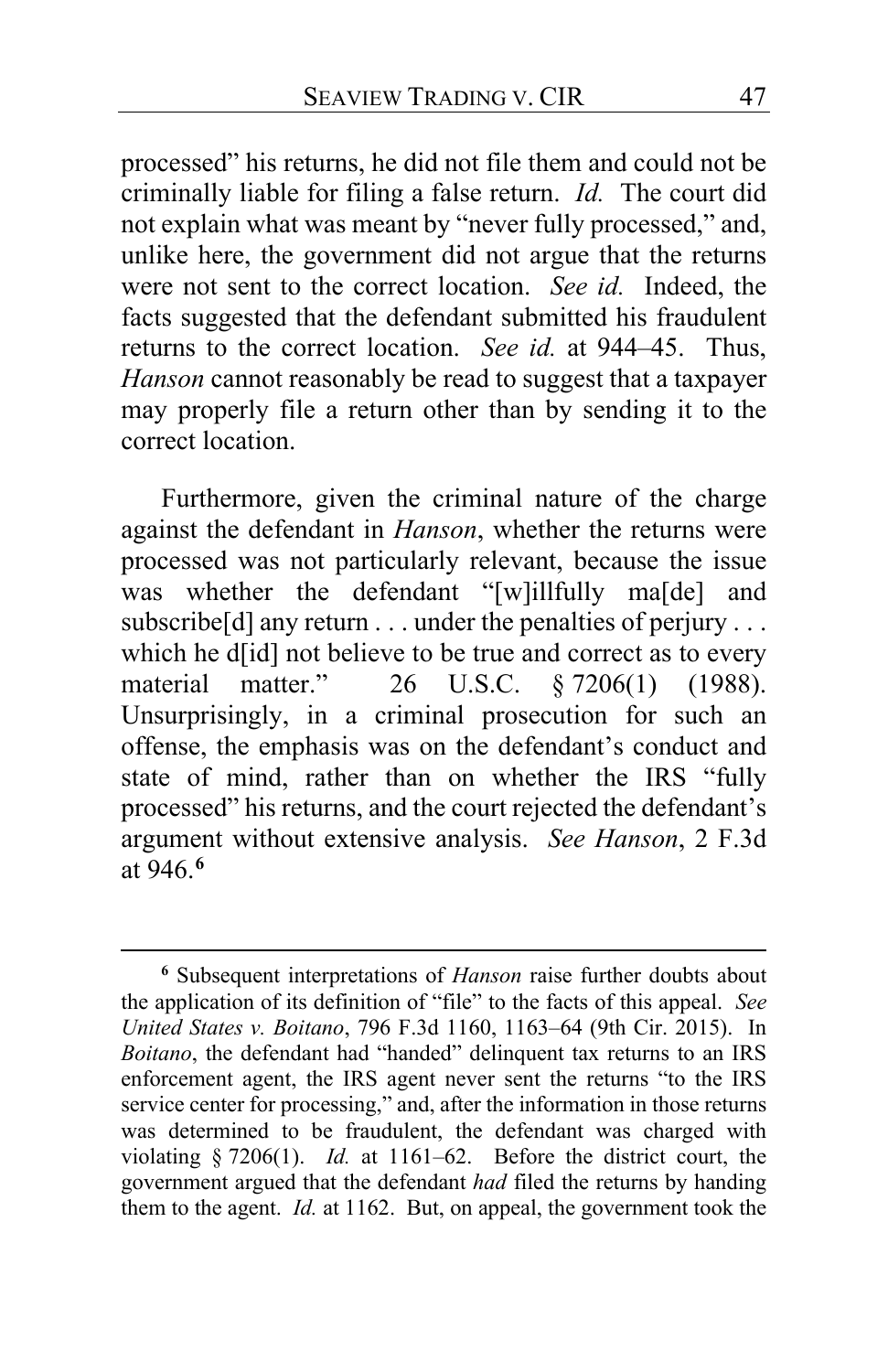### **2.**

Even if the Tax Code and regulations did not foreclose the majority's reliance on the "ordinary meaning" of "file" (which they do), and even if it were proper for us to devise our own filing regulation for delinquent returns (which it is not), and even if the majority's ordinary meaning definition were supported by legal authority (which it is not), the majority's ordinary meaning analysis would be problematic for another reason: the sweep of its implications.

The majority holds:

that when (1) an IRS official authorized to obtain and receive delinquent returns informs a partnership that a tax return is missing and requests that tax return, (2) the partnership responds by giving the IRS official the tax return in the manner requested, and (3) the IRS official receives the tax return, the partnership has "filed" a tax return for § 6229(a) purposes.

position that "there is a single definition of filing that applies in both the civil and criminal context, and that the record does not support that the returns here were filed." *Id.* at 1163 (internal quotation marks omitted). The government repudiated its position in the district court that the returns were "filed" when handed to the agent. *Id.* Given the government's concession, we did not have to decide the correct meaning of "file" in *Boitano*. *Id.* at 1164. Nonetheless, we accepted the government's concession that handing a return to a revenue agent did not constitute a filing. The implication is that giving a return to someone other than the proper official, who in turn does not send "the returns to the IRS service center for processing," does not count as "filing" the return. *Id.* at 1161, 1163–64.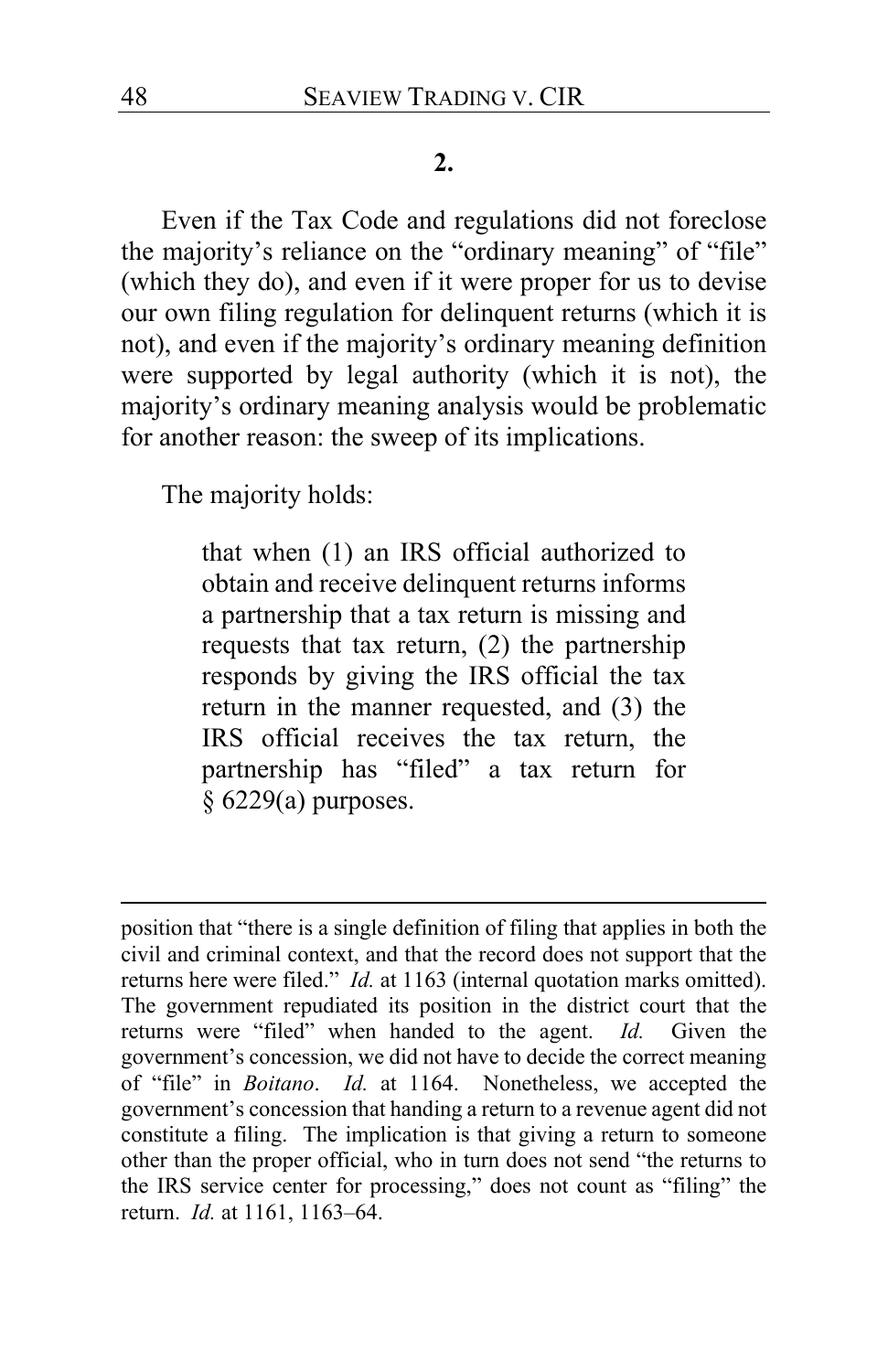Maj. Op[. 10](#page-9-1)[–10.](#page-9-2) The implication of the majority's reasoning is that this three-part test is just one of a broader set of valid ways to file delinquent returns. To the majority, there are any number of places to file a delinquent return as long as it is "delivered to a proper IRS official and the official received the return." Maj. Op. [15.](#page-14-2) This holding is untethered from the statutory and regulatory text and does little to guide taxpayers, the IRS, and the Tax Court. *See* Maj. Op. [10](#page-9-1)[–10,](#page-9-2)  $15-15.$  $15-15.$ 

To be sure, the majority appears to narrow its holding by limiting its application to instances where an IRS employee requests a delinquent return from a partnership**[7](#page-48-0)** (which could conceivably happen in every case in which a partnership fails to file a return), and where the partnership sends the return to an IRS employee "authorized" to accept the returns. Maj. Op. [10](#page-9-1)[–10,](#page-9-2) [15](#page-14-2)[–15,](#page-14-1) [19.](#page-18-0) But the majority does not define "an authorized" employee, and instead improperly cites a non-precedential IRS internal memorandum to suggest that employees at certain pay grades may be authorized to process delinquent returns. Maj. Op. [21](#page-20-1) n.4 (citing IRS, National Office Advice No. 199933039 (June 25, 1999)). The Tax Code explicitly provides that such internal memoranda "may not be used or

<span id="page-48-0"></span>**<sup>7</sup>** Although the majority uses the term partnership, thereby seemingly limiting its holding to partnership returns governed by 26 U.S.C. § 6229 (2000), the majority does not explain why the sweeping rule it devises may or may not extend to individual tax returns governed by 26 U.S.C. § 6501's statute of limitations, which is similar in material respects to that of § 6229. *Compare* 26 U.S.C. § 6501(a), (c), *with* 26 U.S.C. § 6229(a), (c) (2000). Elsewhere the majority indicates that the analysis of individual and partnership returns is the same. Maj. Op. [18](#page-17-0) n.3. Presumably the majority is reassured that this Pandora's box will be for taxpayers, the IRS, and the Tax Court to address in the first instance.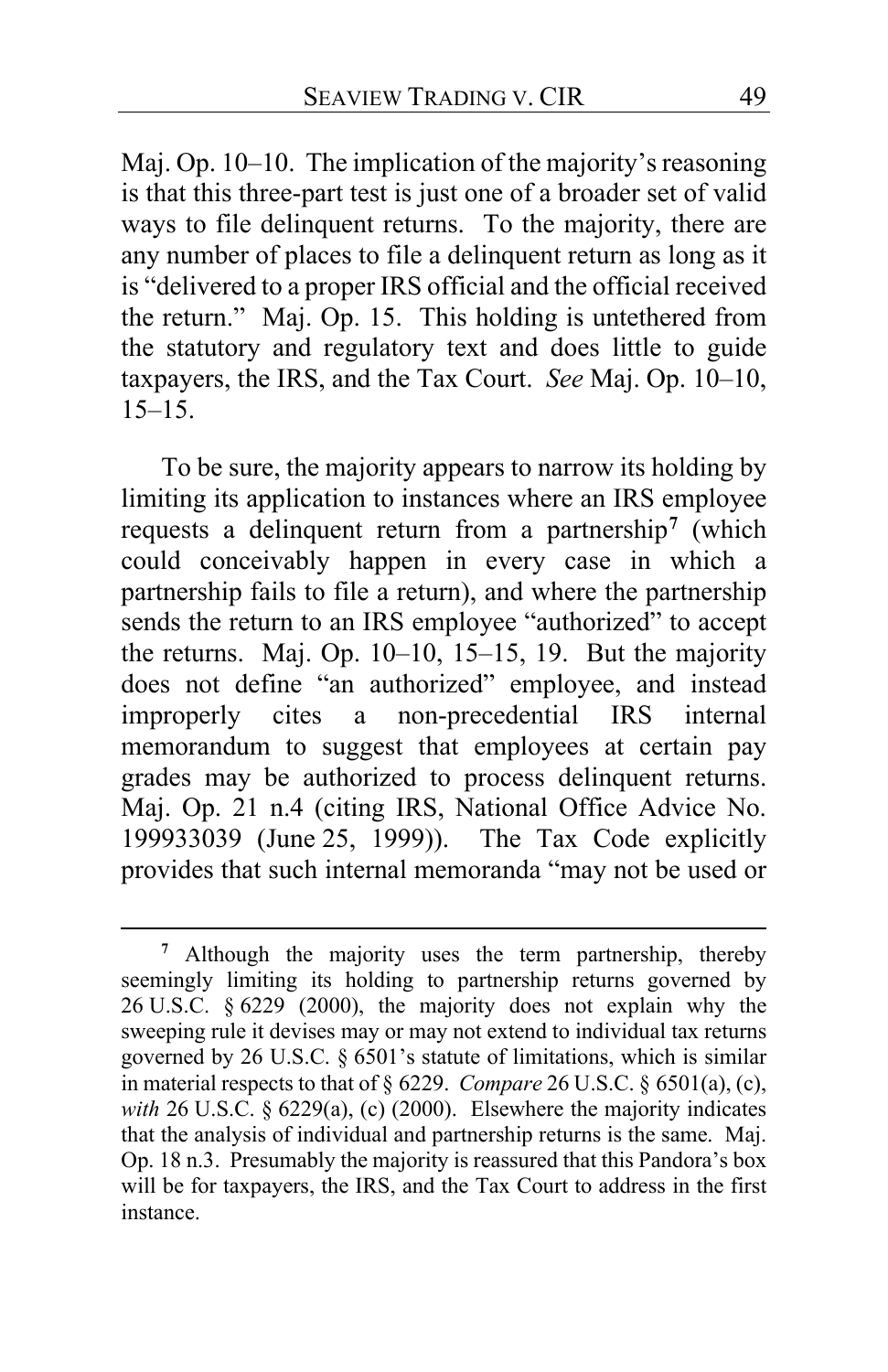cited as precedent," 26 U.S.C.  $\S 6110(k)(3)$ , and, as the majority elsewhere acknowledges, such materials lack the force of law. *See Fargo*, 447 F.3d at 713; Maj. Op. [16.](#page-15-0) Nonetheless, the majority asserts that in this memorandum the IRS "held" that revenue officers at certain pay grades (GS-9, GS-11, and GS-12) may secure delinquent returns. Maj. Op. [21](#page-20-1) n.4.

Even if we assume this memorandum applied in 2005 and 2007, and that it had any precedential value, it is irrelevant to the issues before us now. The memorandum provides guidance to IRS district counsel about procedures applicable to individuals filing returns by hand carrying them "to the District Director of the internal revenue district in which they live." IRS, National Office Advice No. 199933039, at 2–3 (June 25, 1999) (explaining that the Tax Code and regulations allow "a person other than a corporation" to file their return by hand carrying it to the district director, or by mailing it to the appropriate service center (first citing 26 U.S.C.  $\S 6091(b)(1)(A)$ , (b)(4); then citing 26 C.F.R. § 1.6091-2(a)(1), (c), (d)(1))).

The memorandum then states that neither the Tax Code nor the regulations "specifically provide for filing returns directly with revenue officers." *Id.* at 3. But it explains that delegations of authority (in that case, a delegation of the district director's authority to receive hand-carried returns) "may take many forms, including functional statements in position descriptions." *Id*. The memorandum reviews the position descriptions for revenue agents at pay scales GS-9, GS-11, and GS-12, and concludes that these descriptions are consistent with the revenue agents receiving hand-carried returns "as the revenue officers are acting on behalf of, and under the authority of, the District Director." *Id*.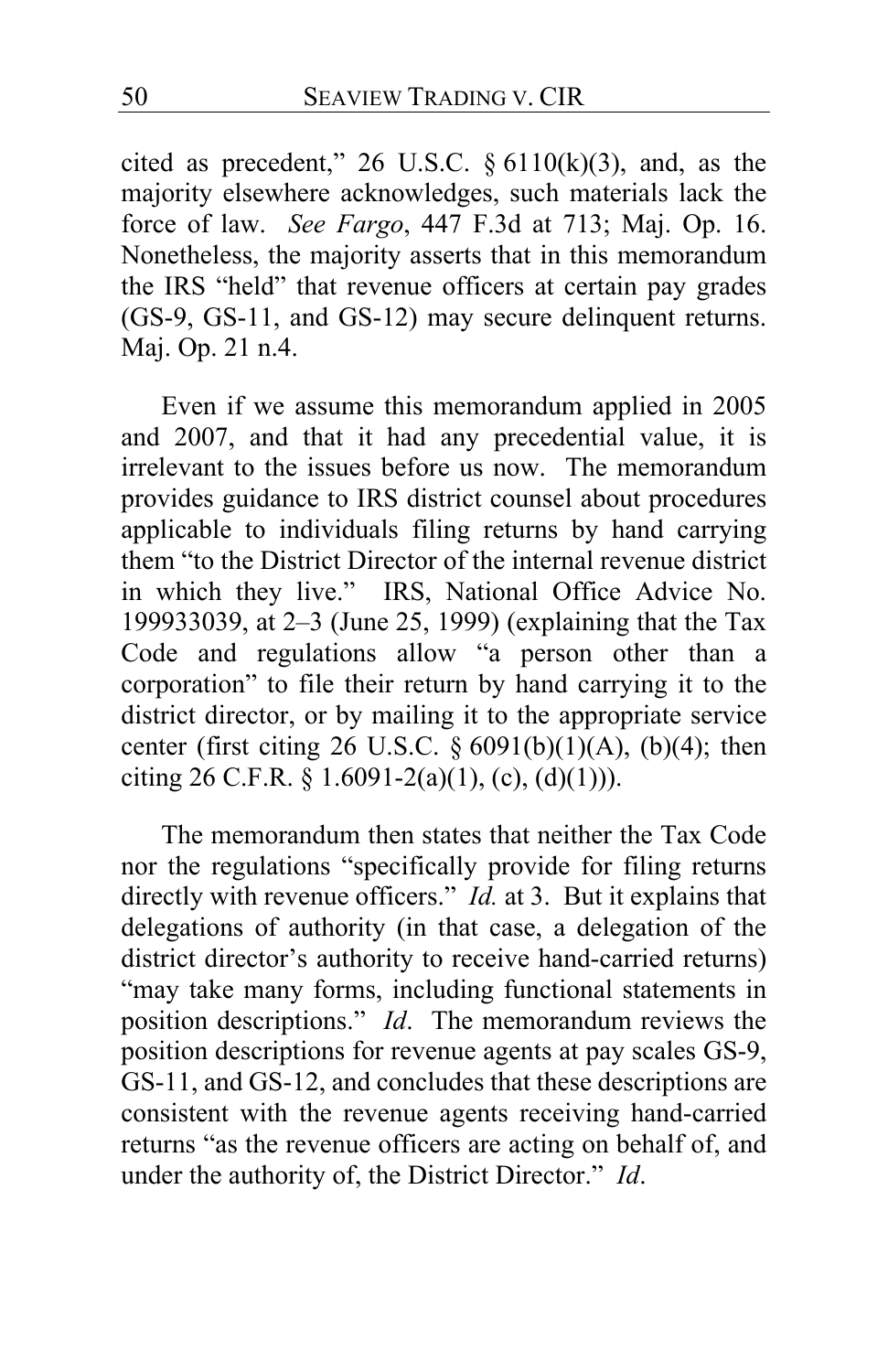Seaview nowhere argues that it hand-carried its return to the district director in the revenue district of its residence as an alternative, or in addition, to mailing its return to the appropriate service center, or that it attempted to do so. Thus, the majority's reliance on this internal memorandum is misplaced, and its supposed limitations are no limitation at all. Instead of following the clear weight of legal authority in this area, the majority creates a morass for courts to wade through as parties litigate whether an IRS employee was "authorized to obtain and receive" a return. Maj. Op. [10.](#page-9-1) And, of course, this holding will apply only in the Ninth Circuit, undermining the "equal and certain administration" of our nationwide tax system and "leading to uncertainty and obvious forum shopping opportunities." *Ai v. United States*, 809 F.3d 503, 507 (9th Cir. 2015) (internal quotation marks omitted).

\* \* \*

The statute and regulations leave no space for the majority to devise its own definition of "file" for delinquent returns. Even if there were such an opportunity, it is not our role to supply absent provisions or create exceptions not mandated by Congress. And even if we could turn to an ordinary meaning definition of "file," the definition provided by the majority is inconsistent with the authorities on which it relies and will create a host of problems for taxpayers, the IRS, and the Tax Court when dealing with tax returns in our circuit.

#### **C.**

Logic and principles of statutory interpretation suffice to foreclose the majority's approach to  $\S$  6230(i) and § 1.6031(a)-1(e). But if there remains any doubt about the correctness of the majority's interpretation, the Supreme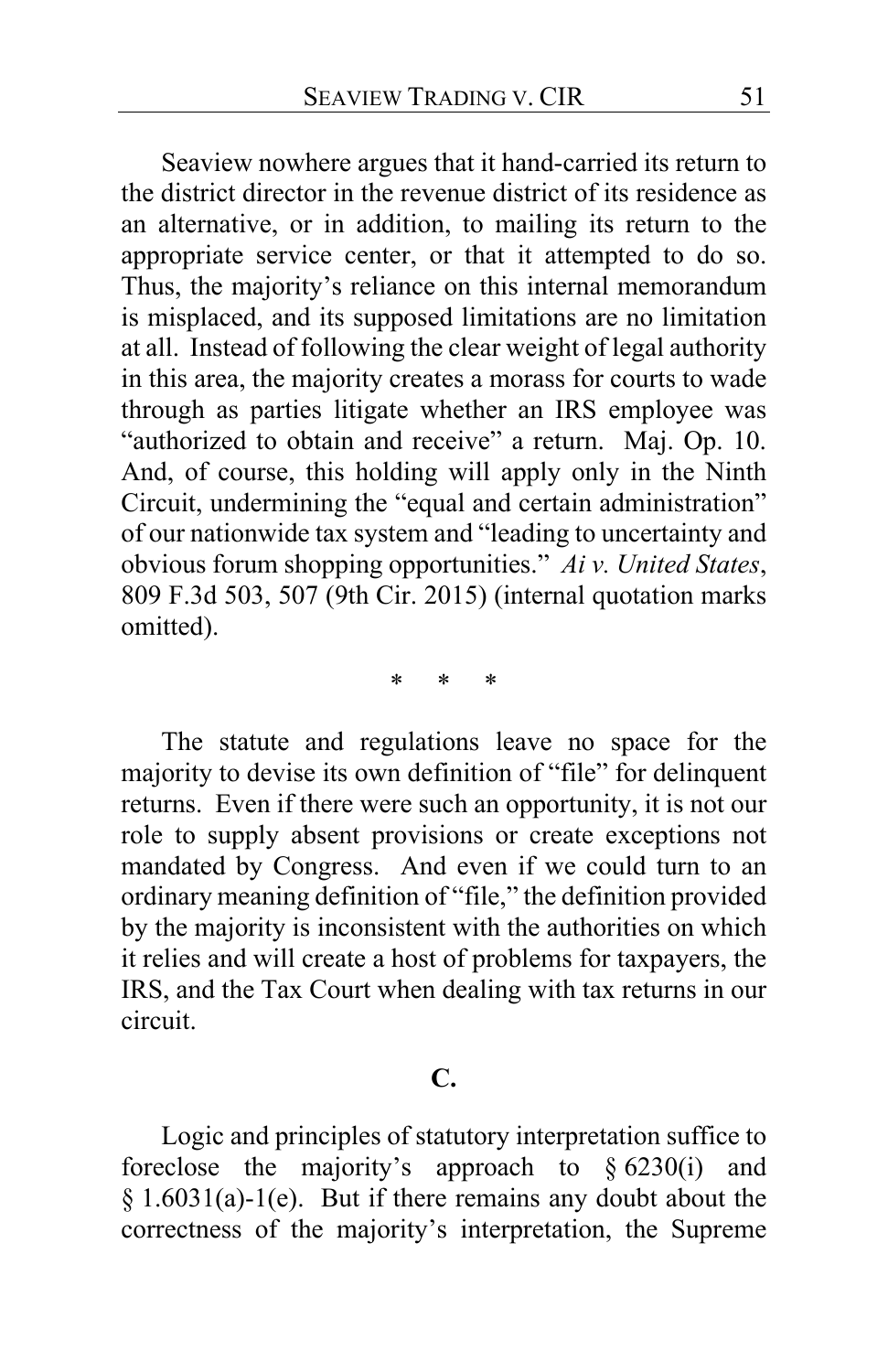Court's decision in *Badaracco* slams the door firmly shut. 464 U.S. 386. In *Badaracco*, the Court was asked to determine the applicability of 26 U.S.C. § 6501, which applies a three-year statute of limitations, like  $\S$  6229(a), unless the taxpayer fails to file a return or files "a false or fraudulent return with the intent to evade tax." *Id.* at 388. *Compare* 26 U.S.C. § 6501(a), (c), *with* 26 U.S.C. § 6229(a), (c) (2000). The issue in *Badaracco* was whether the threeyear limitations period to assess taxes runs when the "taxpayer files a false or fraudulent return but later files a nonfraudulent amended return." 464 U.S. at 388. The Court rejected the taxpayer's argument and held that the IRS was permitted to assess "'at any time' the tax for a year in which the taxpayer has filed 'a false or fraudulent return,' despite any subsequent disclosure the taxpayer might make." *Id.* at 396.

In reaching that conclusion, the Court—unlike the majority here—rejected "a nonliteral construction of the statute based on considerations of policy and practicality." *Id.* at 396–401. Even more significantly, however, the Court reaffirmed that "[s]tatutes of limitation sought to be applied to bar rights of the Government, must receive a strict construction in favor of the Government." *Id.* at 391 (quoting *E.I. Dupont de Nemours & Co. v. Davis*, 264 U.S. 456, 462 (1924)). This rule of statutory construction applies with particular force in the tax context: "[L]imitations statutes barring the collection of taxes otherwise due and unpaid are strictly construed in favor of the Government." *Id.* at 392 (quoting *Lucia v. United States*, 474 F.2d 565, 570 (5th Cir. 1973)).

The majority hardly addresses this part of *Badaracco*'s holding, despite citing *Badaracco* later in its opinion for a different proposition. Maj. Op. [22](#page-21-0) & [\[22\]](#page-21-1) n.6. At the risk of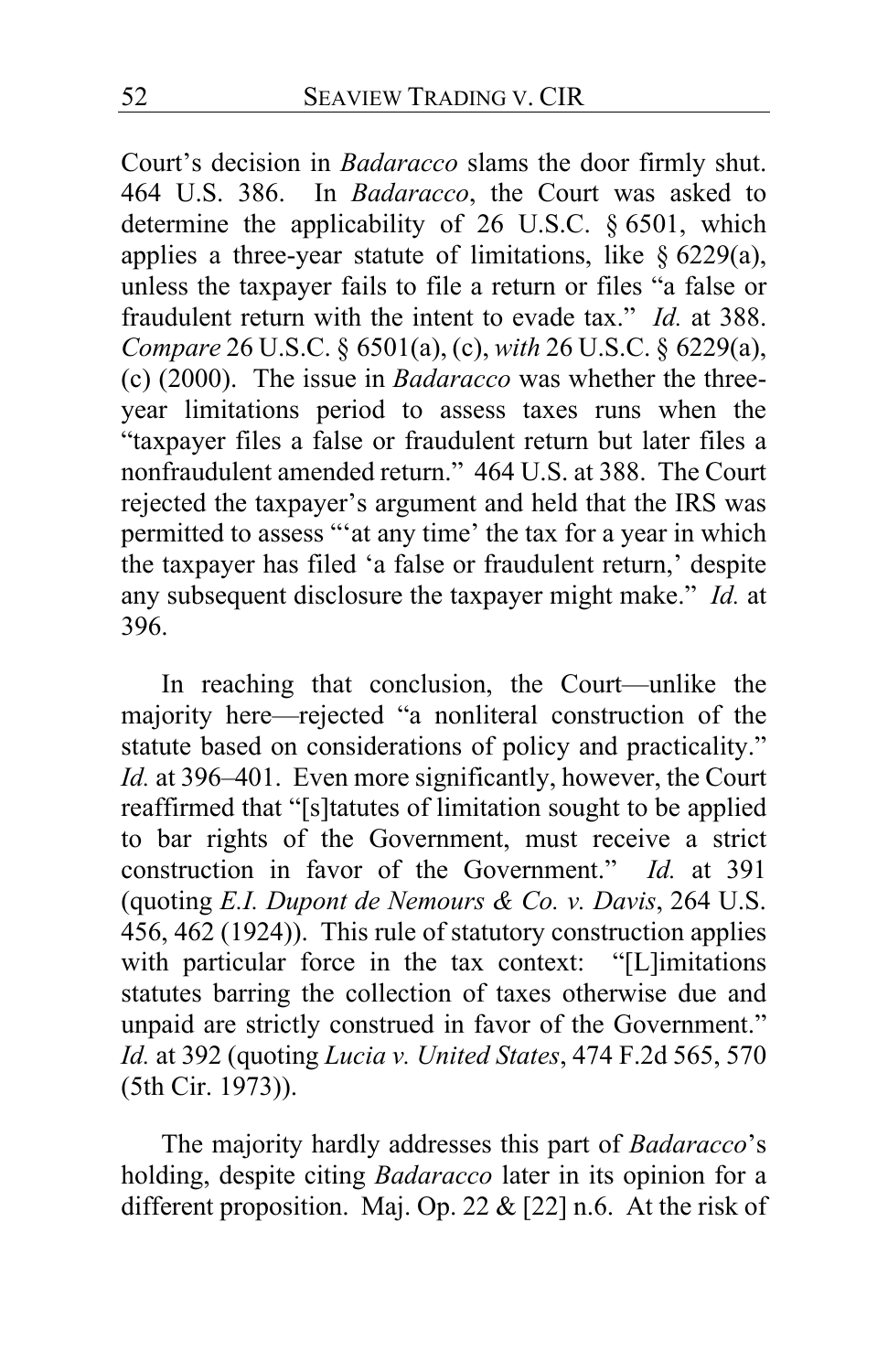stating the obvious, we are bound by *Badaracco*. *See MK Hillside Partners v. Comm'r*, 826 F.3d 1200, 1206 (9th Cir. 2016) ("[W]e are bound not only by the holdings of [Supreme Court] decisions but also by their mode of analysis." (second alteration in original) (internal quotation marks omitted)); *see also Hart v. Massanari*, 266 F.3d 1155, 1171 (9th Cir. 2001) ("Obviously, binding authority is very powerful medicine. A decision of the Supreme Court will control that corner of the law unless and until the Supreme Court itself overrules or modifies it. Judges of the inferior courts may voice their criticisms, but follow it they must.").**[8](#page-52-0)**

<span id="page-52-0"></span>**<sup>8</sup>** The majority attempts to distinguish *Badaracco* in a footnote, Maj. Op[. 22](#page-21-1) n.6, but it is hard to read its treatment of this precedent as anything other than a departure from the Supreme Court's "mode of analysis." *MK Hillside Partners*, 826 F.3d at 1206. It is true that *Badaracco* dealt with fraudulent returns under  $\S 6501(c)(1)$ , but the majority overlooks that the relevant provisions of §§ 6501 and 6229 are nearly identical, including in removing any statute of limitations when a fraudulent return is filed *or* when a taxpayer fails to file a return. *Compare* 26 U.S.C. § 6501(c), *with* 26 U.S.C. § 6229(c) (2000). The majority denies that *Badaracco*'s statement of what was then (and is now) well-settled authority that statutes of limitation must be strictly construed in favor of the government, particularly in the tax context, was in fact its "actual holding." But we have recognized this holding of *Badaracco* many times. *See, e.g.*, *California ex rel. Cal. Dep't of Toxic Control v. Neville Chem. Co.*, 358 F.3d 661, 666 (9th Cir. 2004) ("[W]e have been specially instructed by the Supreme Court to construe limitations periods in favor of the government."); *Tosello v. United States*, 210 F.3d 1125, 1127 (9th Cir. 2000) ("[T]he applicable statute of limitations . . . must be construed strictly in favor of the government."); *In re West*, 5 F.3d 423, 426 (9th Cir. 1993) (observing this holding in the context of tax collection in bankruptcy); *United States v. Dos Cabezas Corp.*, 995 F.2d 1486, 1489 (9th Cir. 1993) ("[T]he court strictly construes the statute [of limitations] in favor of the government."); *FDIC v. Former Officers & Dirs. of Metro. Bank*, 884 F.2d 1304, 1309 (9th Cir. 1989) ("To the extent that a statute is ambiguous in assigning a limitations period for a claim, we will interpret it in a light most favorable to the government."). The majority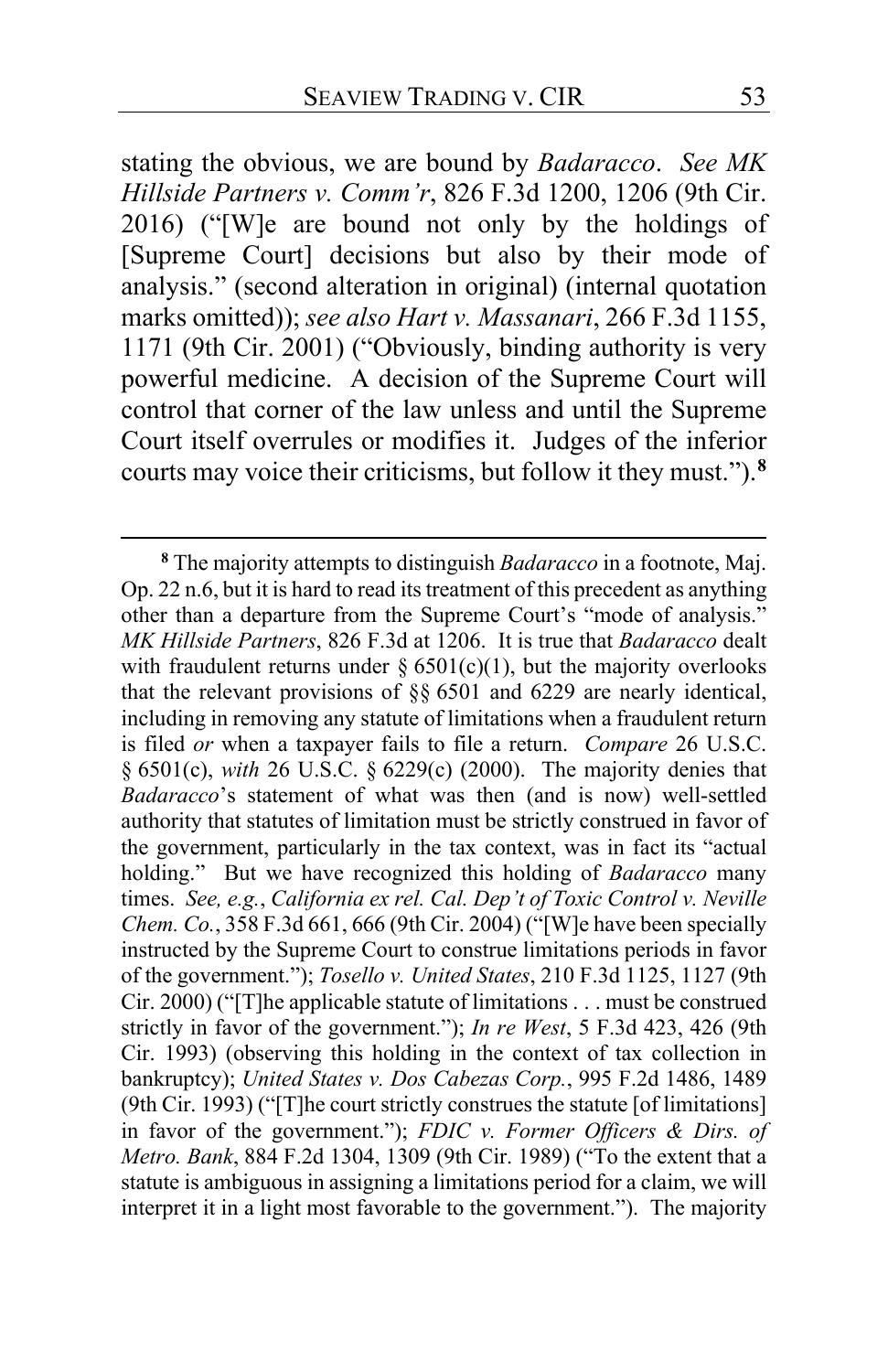If we follow *Badaracco*, as we are required to do, and strictly construe the statute of limitations in the government's favor, then it simply makes no sense to provide a different and more permissive tax filing regime for taxpayers who file their returns *late*. Ultimately, apart from a feeble attempt to distinguish *Badaracco*'s "actual" holding, Maj. Op. [22](#page-21-1) n.6, the majority has no answer for how its idiosyncratic interpretation of the statute and regulations in this case can be reconciled with our obligation to "strictly construe[]" § 6229's limitation period "in favor of the government." *Badaracco*, 464 U.S. at 392. *See also Pac. Coast Steel Co. v. McLaughlin*, 61 F.2d 73, 75 (9th Cir. 1932) ("Statutes of limitation barring the collection of taxes that are justly due and unpaid must receive a strict construction in favor of the government, and limitation in such cases will not be presumed, in the absence of clear Congressional action."), *aff'd*, 288 U.S. 426 (1933); *Parrott v. McLaughlin*, 67 F.2d 397, 398–99 (9th Cir. 1933) (observing that, unlike statutes levying taxes, which are construed against the government, statutes of limitations "applied to bar rights of the government . . . must receive a strict construction in favor of the government").

Moreover, in cases considering similar issues, courts have uniformly failed to excuse delinquent returns from the filing requirements to which all taxpayers are subject. *See,* 

later seems to recognize that *Badaracco* requires us to strictly construe § 6229's statute of limitations, but argues that does not mean "we must give the government carte blanche to apply § 6229 however and whenever it wants." Maj. Op. [22](#page-21-1) n.6. The majority does not explain how faithfully applying the statute, regulations, and Supreme Court precedent amounts to allowing the government to apply the statute of limitations however and whenever it wants. The majority seems to think *we* have carte blanche to make our own rules that flagrantly contravene the statute, regulations, and Supreme Court authority. We do not.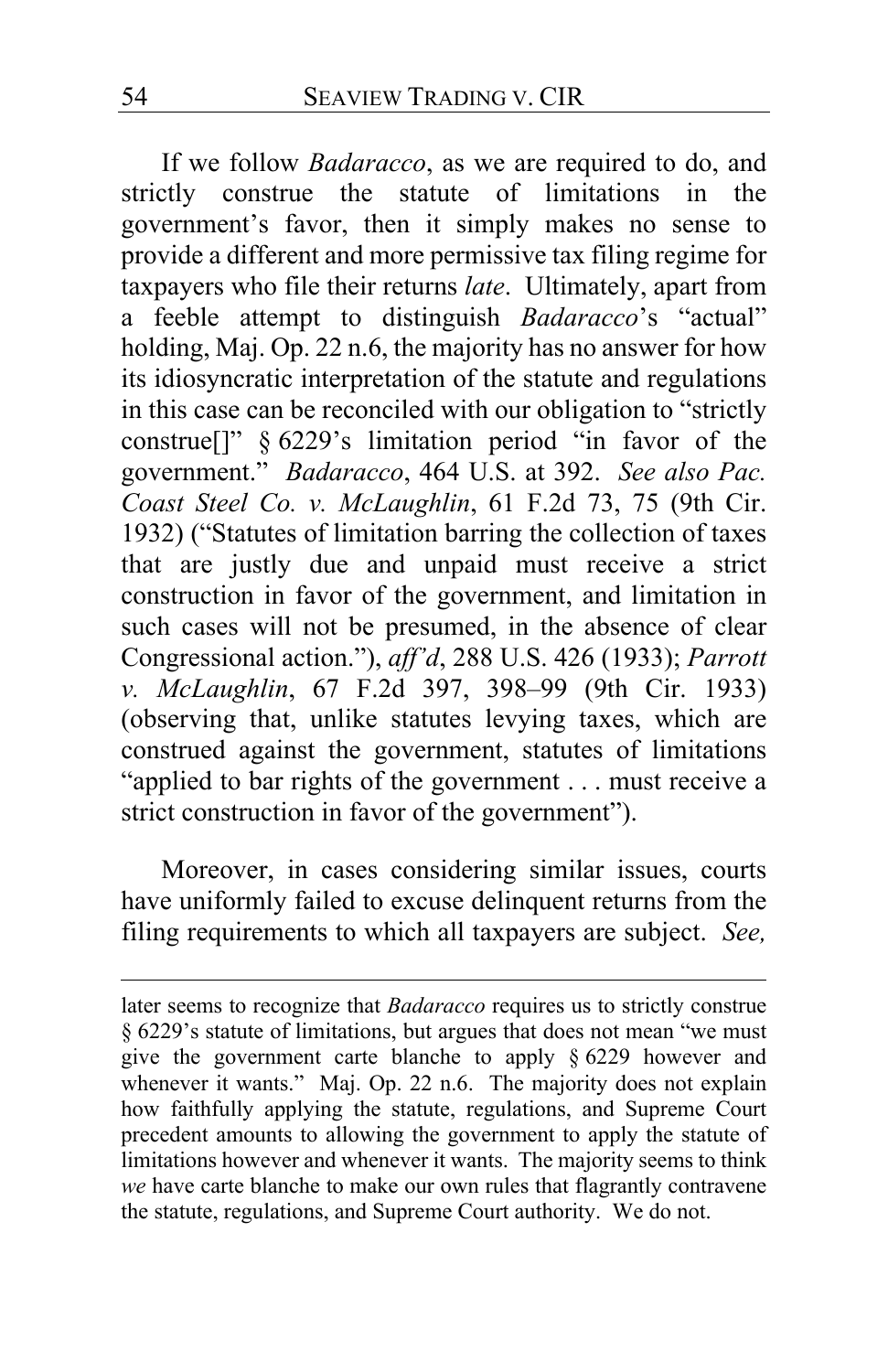*e.g.*, *Allnutt*, 523 F.3d at 407–10, 412–13 (applying the meticulous compliance standard to filing of delinquent returns); *Friedmann*, 82 T.C.M. (CCH) 381, at \*2, 6–7 (same); *Green v. Comm'r*, 65 T.C.M. (CCH) 2347, at \*7 (1993) ("[G]iving a *delinquent* return to an IRS agent does not constitute filing." (emphasis added)). Tellingly, the majority does not cite any legal authority supporting its reasoning that § 6230(i) and § 1.6031(a)-1(e) by their terms do not apply to delinquent returns, nor does it reckon with the ample authorities that foreclose its interpretation. *See*  Maj. Op. [13.](#page-12-5)

#### **II.**

With no support in the text of the Tax Code or IRS regulations for its desired outcome, the majority relies largely on internal IRS guidance which, the majority acknowledges, lacks the force of law and does not confer rights on taxpayers.**[9](#page-54-0)** *See Fargo*, 447 F.3d at 713; Maj. Op. [16.](#page-15-0) Despite this frank and correct admission, the majority devotes a substantial portion of its opinion to analyzing this guidance. Maj. Op. [16](#page-15-1)[–19.](#page-18-1) I would sooner adhere to the law. *See Disabled Am. Veterans v. Comm'r*, 942 F.2d 309, 315 n.5 (6th Cir. 1991) (stating that IRS

<span id="page-54-0"></span>**<sup>9</sup>** Specifically, the majority cites three documents: (1) IRS, Chief Counsel Advice No. 199933039 (June 25, 1999) (addressing whether a district director's authority to accept certain hand-carried returns can be delegated to revenue agents); (2) IRS Internal Revenue Manual, ch. 4.4 (2005) (listing procedures for processing delinquent returns and substitute for returns, including sending the return package "to the appropriate campus"); and (3) IRS Policy Statement 5-133 (2006) (stating that absent indications of fraud, "[a]ll delinquent returns submitted by a taxpayer, whether upon his/her own initiative or at the request of a Service representative, will be accepted," but containing no information about how or where such returns are accepted or processed). Maj. Op. [16–](#page-15-1)[19.](#page-18-1)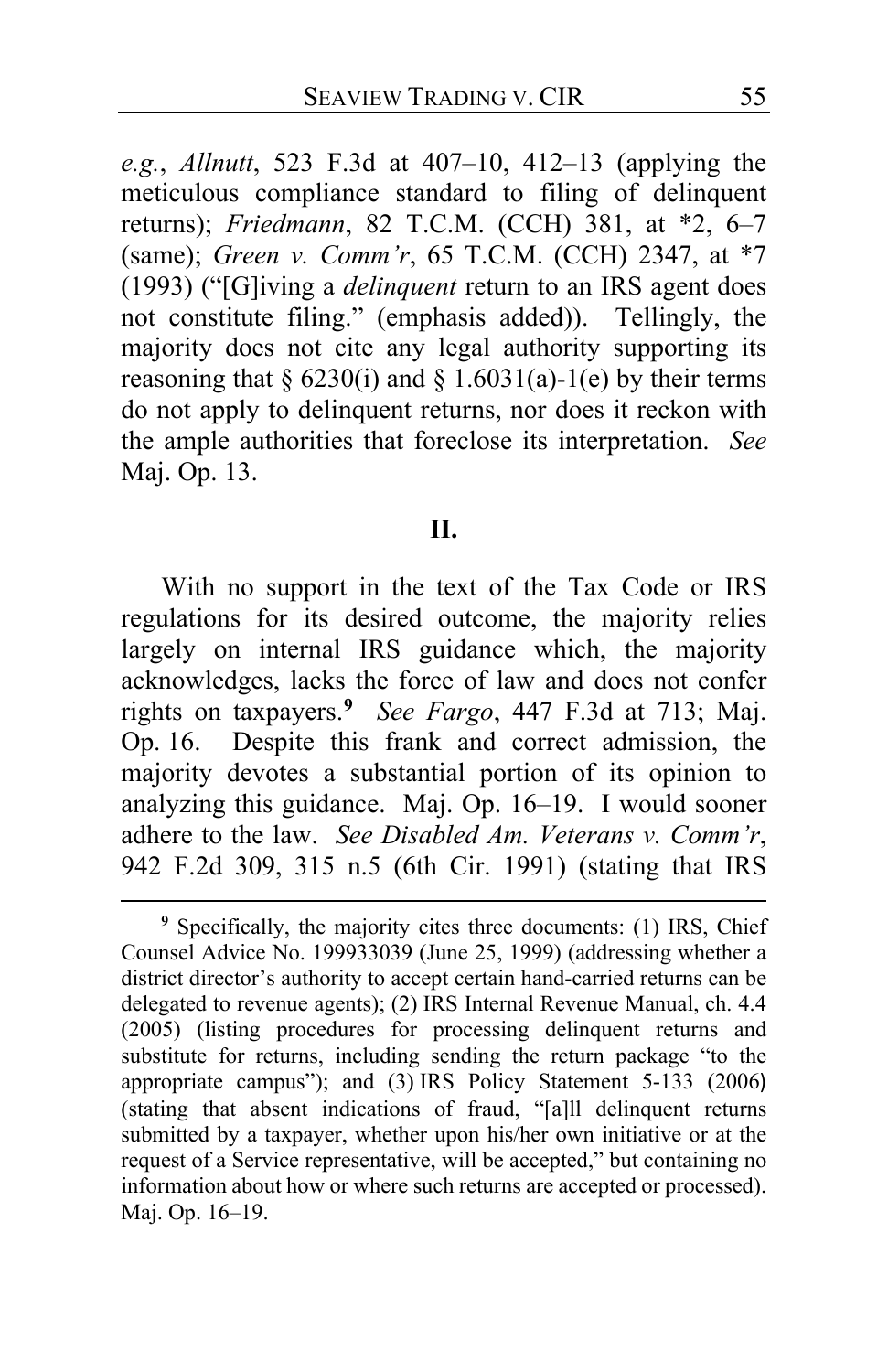counsel memoranda "are of no precedential value, and we are not prepared to rest a specific interpretation of a law passed by Congress on what may be nothing more than the general considerations of [IRS] employees"); *see also* 26 U.S.C.  $\S 6110(k)(3)$  (providing that IRS internal memoranda "may not be used or cited as precedent").

But even if we were to accept that IRS internal guidance could affect the outcome in this case, the guidance would actually weigh *against* finding that Seaview's return was filed. That is because, as the majority asserts, this guidance instructs IRS agents to send the delinquent return package to the appropriate service center for processing.**[10](#page-55-0)** Internal Revenue Manual 4.4.9.7.3 (2005); Maj. Op. [17.](#page-16-0) In other words, the guidance itself is consistent with the wellestablished legal proposition that a return must be received at the appropriate service center to be considered filed. In this case, of course, there is no evidence that the return ever was sent to the Ogden service center.

Therefore, at most, the IRS in this case did not comply with its own internal guidance. The majority cites no legal authority whatsoever for the proposition that the IRS's failure to adhere to this guidance has any bearing on the merits of Seaview's appeal. Instead, the majority's outcome rests on what it sees as the IRS's "troubling" inconsistency, concluding that "the IRS views the law one way as an internal matter and another way for litigation advantage," which the majority believes is a "nonsensical position" that is inconsistent with "common sense." Maj. Op. [6–](#page-5-0)[7,](#page-6-0) [16,](#page-15-2) [19.](#page-18-0)

<span id="page-55-0"></span>**<sup>10</sup>** *See also* IRS, Chief Counsel Advice No. 199933039 (June 25, 1999) (stating that "whenever instructions applicable to income tax returns provide that the returns be filed with a service center, the returns must be so filed in accordance with the instructions").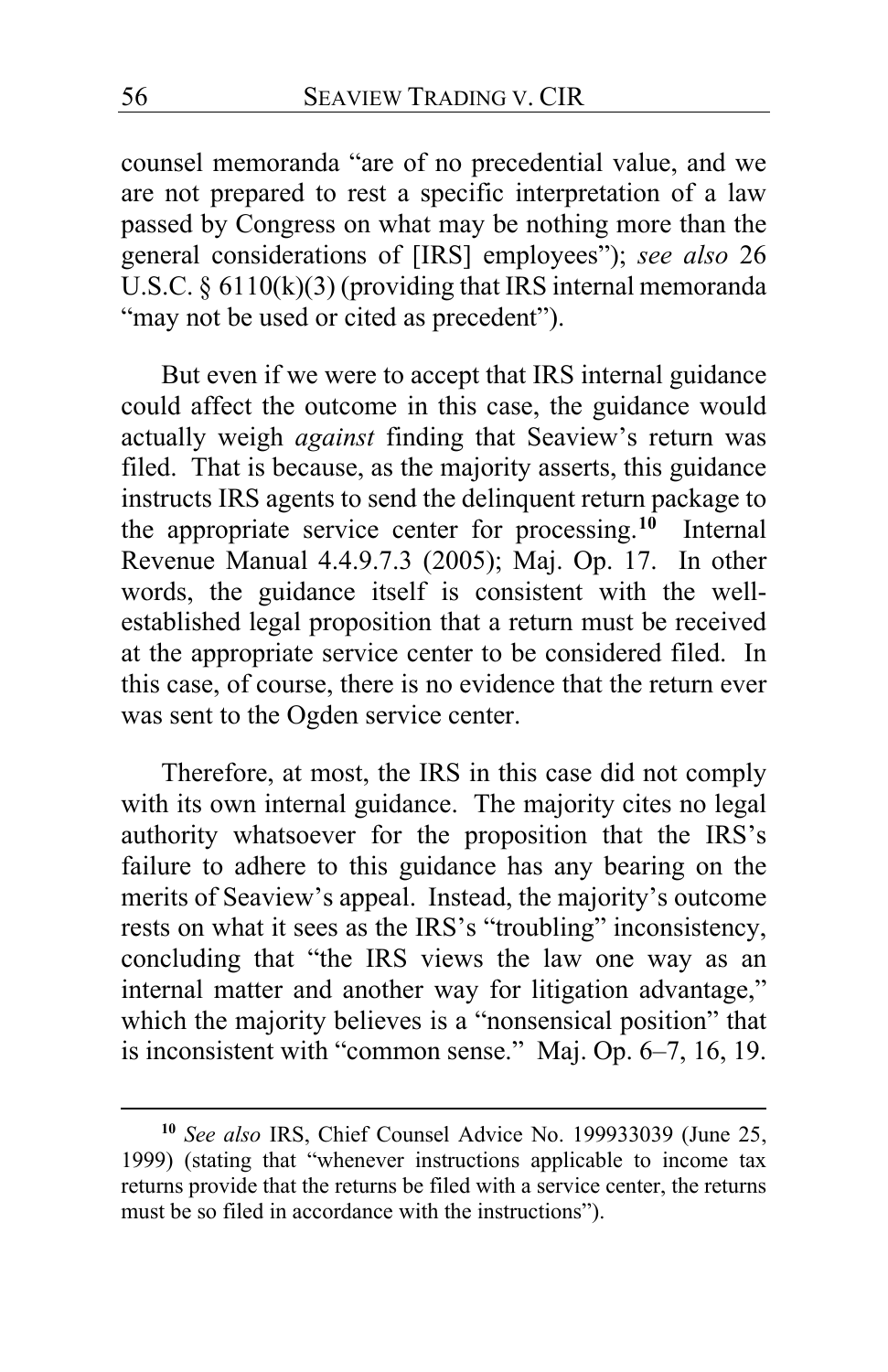In other words, as noted, the majority takes issue with the IRS's perceived unfairness to Seaview.

It should go without saying that our views of the equities of the parties' conduct in this case do not control the outcome. Instead, this court is guided by the decision of Congress to empower the Secretary of the Treasury to promulgate regulations with which taxpayers must comply to file their returns. 26 U.S.C. § 6230(i) (2000); *see Anderson v. Wilson*, 289 U.S. 20, 27 (1933) (Cardozo, J.) ("We do not pause to consider whether a statute differently conceived and framed would yield results more consonant with fairness and reason. We take the statute as we find it."). To the extent that the majority thinks the operation of the Tax Code and regulations results in an unfair outcome, it is not within our purview to change the law to suit our own preferences. *Badaracco*, 464 U.S. at 398 ("Courts are not authorized to rewrite a statute because they might deem its effects susceptible of improvement.").

We must also reject any suggestion that the government should be equitably estopped from asserting that Seaview did not file its 2001 partnership return and, thus, that the statute of limitations for assessing taxes did not apply. Granted, the majority does not explicitly argue that the government should be estopped from adjusting Seaview's return. But its objection to simply holding Seaview to compliance with the filing regulations—because IRS employees requested and received a copy of the return but did not forward it to the service center for processing suggests that the majority is impliedly applying a form of estoppel. *See generally* Maj. Op. [6,](#page-5-1) [16–](#page-15-1)[19.](#page-18-1)

"The traditional elements of an equitable estoppel claim include (1) the party to be estopped must know the facts; (2) he must intend that his conduct shall be acted on or must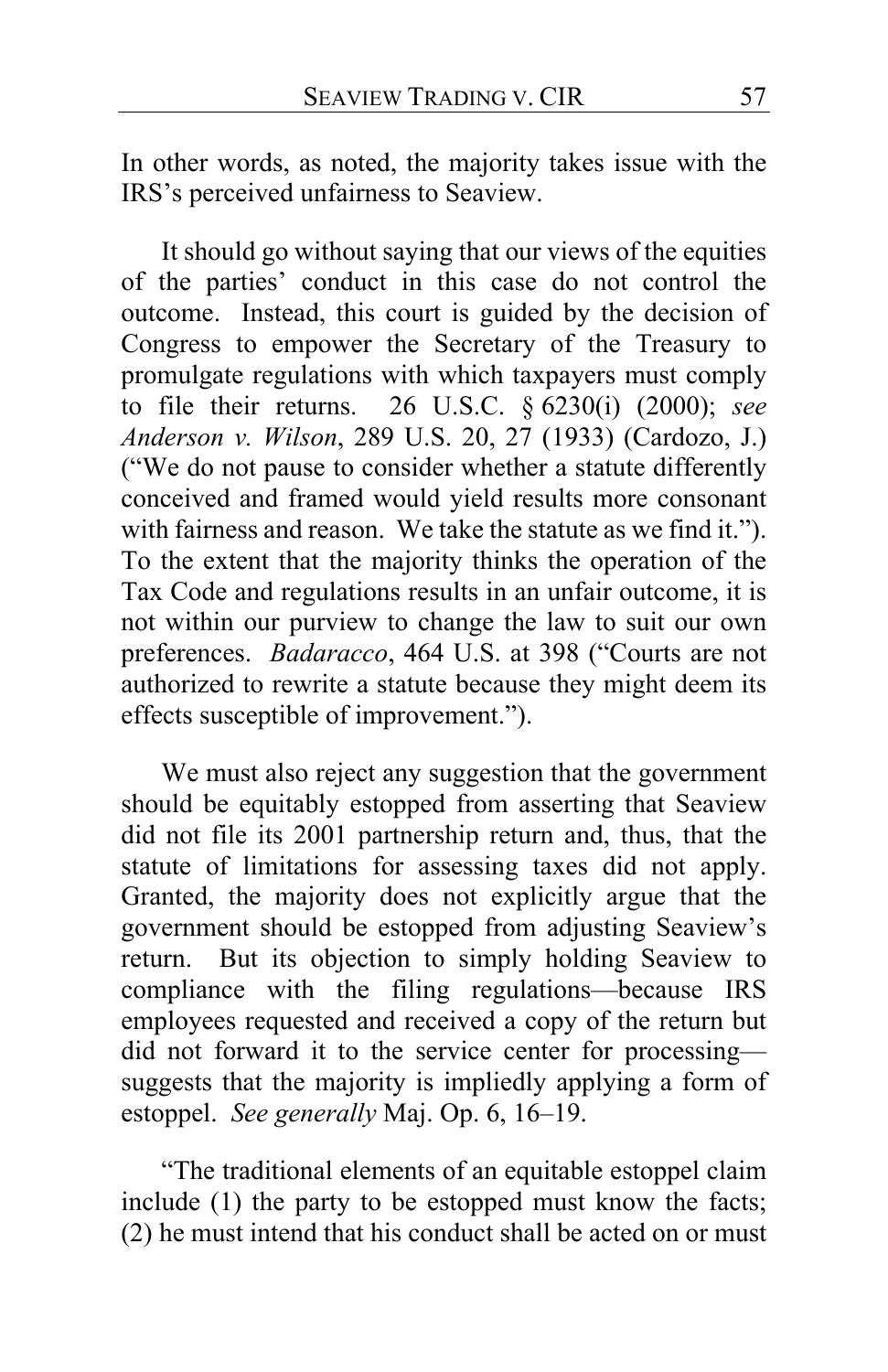so act that the party asserting the estoppel has a right to believe it is so intended; (3) the latter must be ignorant of the true facts; and (4) he must rely on the former's conduct to his injury." *Baccei v. United States*, 632 F.3d 1140, 1147 (9th Cir. 2011) (internal quotation marks omitted). Seaview does not argue that it was aware of the IRS's internal guidance, much less that it relied upon these memoranda and manual sections. It thus cannot establish the traditional elements of estoppel.

Moreover, while "the Supreme Court has never categorically foreclosed estoppel against the government ..., it has 'reversed every finding of estoppel that [it has] reviewed.'" *Indus. Customers of Nw. Utils. v. Bonneville Power*, 767 F.3d 912, 927 (9th Cir. 2014) (second alteration in original) (quoting *Off. of Pers. Mgmt. v. Richmond*, 496 U.S. 414, 422 (1990)). And even if estoppel applies to the government, a party claiming estoppel in this context must show, in addition to the traditional elements, that "(1) the government engaged in affirmative misconduct" going beyond mere negligence; (2) the government's wrongful acts will cause a serious injustice; and (3) the public's interest will not suffer undue damage by imposition of estoppel." *Baccei*, 632 F.3d at 1147.

Seaview cannot establish that the IRS engaged in affirmative misconduct. "Affirmative misconduct on the part of the government requires an affirmative misrepresentation or affirmative concealment of a material fact . . . ." *Id.* Seaview does not contend that the IRS misled it through misrepresentations or concealed material facts.

In any event, even the majority's characterization of the record in this case misses the mark. For the record evinces no intent on Seaview's part to file its returns as delinquent returns in 2005 or 2007. Instead, the record demonstrates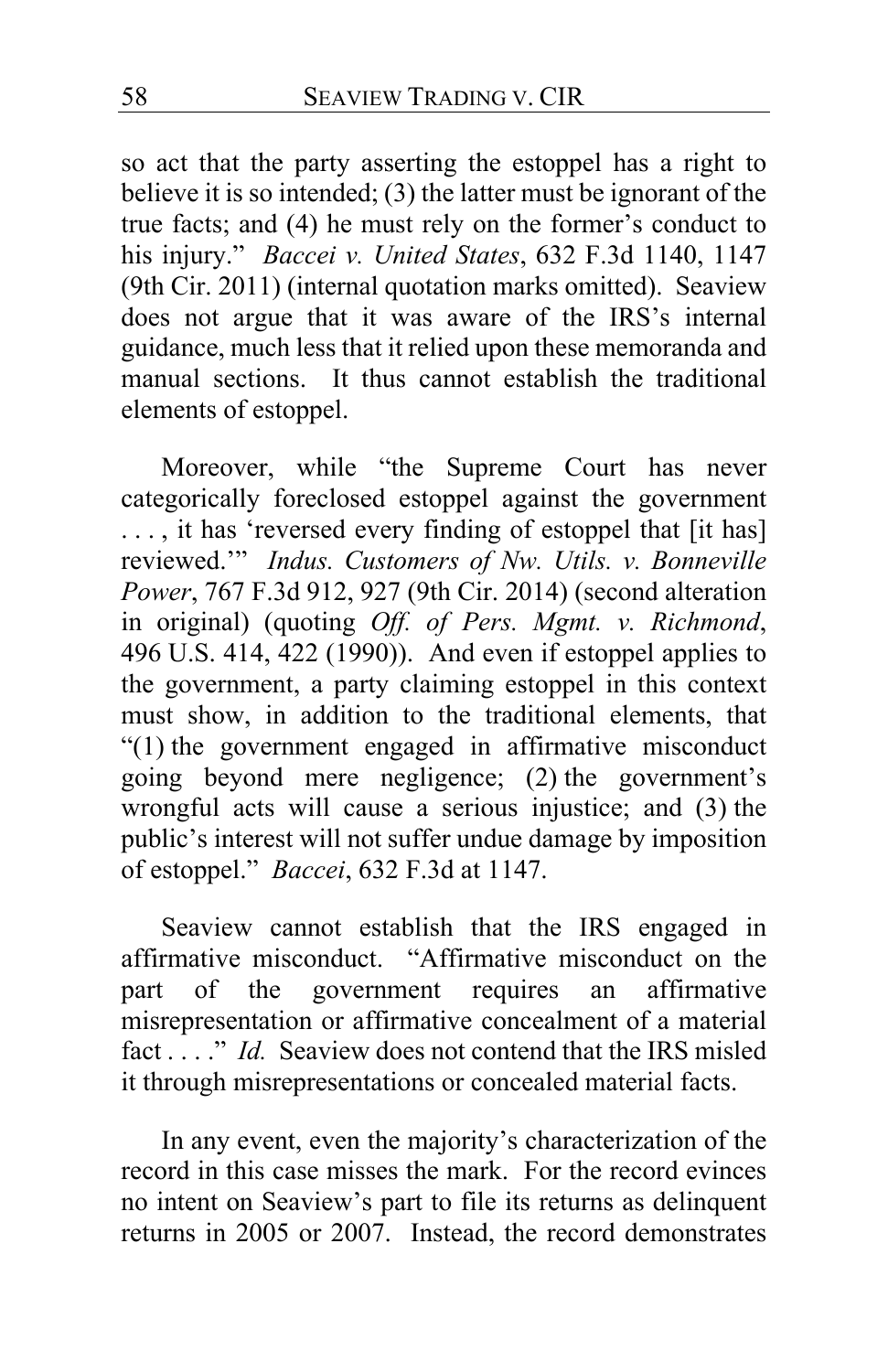that in 2005, the IRS informed Seaview that it had "not received [its] federal income tax return(s)" for the 2001 tax year. Then, consistent with its position that the return *had*  been filed in 2002, Seaview faxed the IRS "the 2001 tax return for Seaview Trading LLC as well as the certified mailing." Two years later, Seaview mailed "a copy of the Seaview Trading, LLC's retained copy of its 2001 Form 1065" to IRS counsel.

Of note, nothing in these communications suggests that Seaview wanted the IRS to treat the fax or mailing as a filing. Seaview did not inquire about what it should do to ensure that the return was treated as filed, nor did it ask that the IRS forward the return to the Ogden service center, even though it knew that was the correct location for filing. Instead, Seaview, a wealthy and sophisticated taxpayer advised by accountants and tax lawyers at a national law firm, consistently maintained that its return had been filed years earlier.

This strategy, had it succeeded, could have exonerated Seaview from any tax liability arising from the adjustment of the 2001 partnership return because the statute of limitations would have run before the IRS even informed Seaview that it had never received the return. Thus, Seaview's consistent position of a July 2002 filing, abandoned only years later after litigating this matter in the Tax Court, could have prevented any adjustment or penalties by the time the IRS requested information on the return in July 2005. *See* 26 U.S.C. § 6229(a) (2000). It should therefore come as no surprise that the record demonstrates no intention whatsoever that the 2005 and 2007 submissions be treated as filings. Seaview's position was that the statute of limitations had already run by that point. *Filing* the returns in 2005 or 2007 might have risked late-filing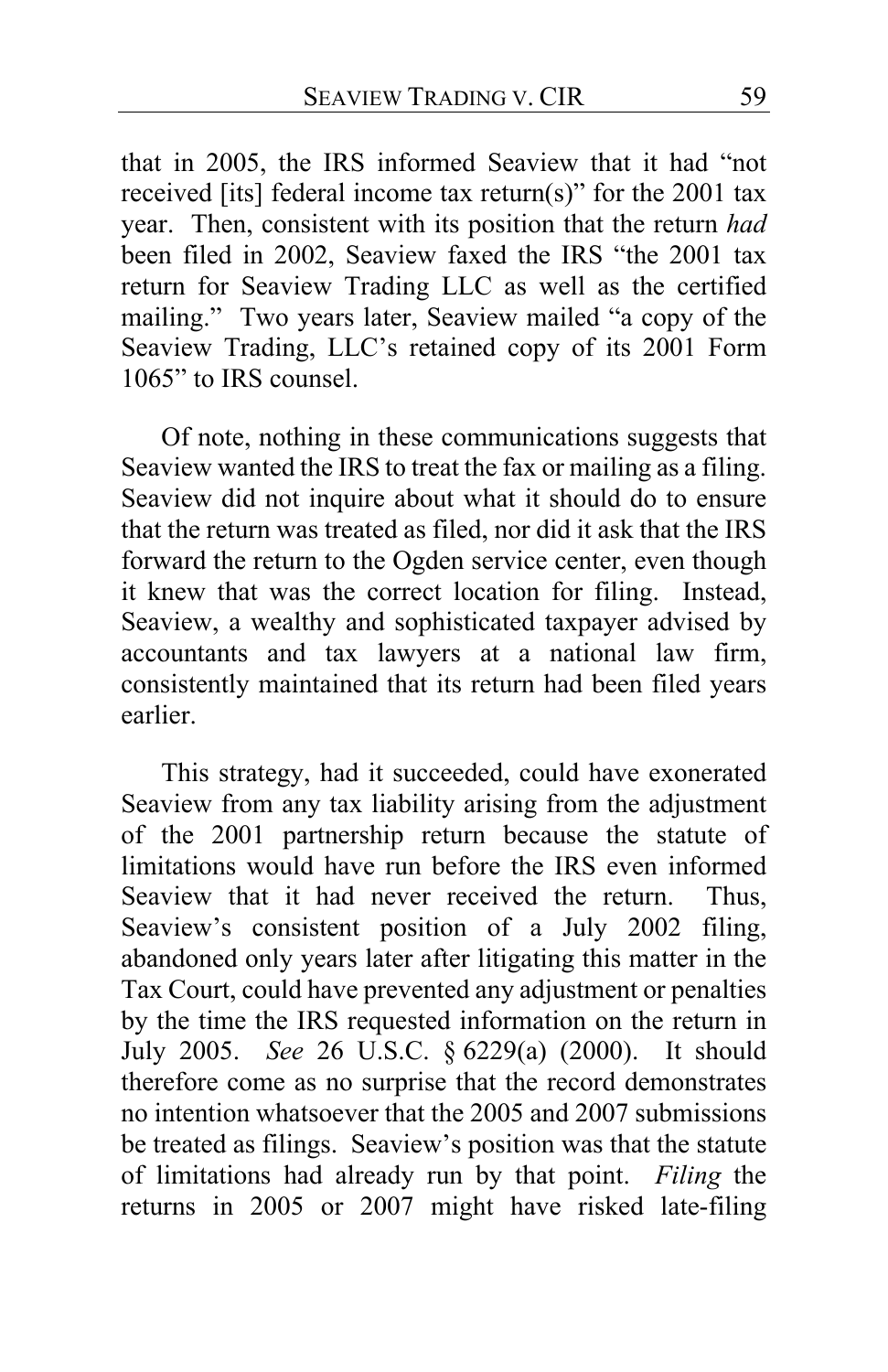penalties and starting the statute of limitations at that time, rather than in 2002. *See* 26 C.F.R. § 1.6031(a)-1(a)(4) (2001).

The umbrage the majority seems to take with the IRS's position is therefore misplaced. *See* Maj. Op. [6–](#page-5-0)[7,](#page-6-0) [19.](#page-18-2) Assuming for the sake of argument that it is appropriate to consider questions regarding the parties' intent, *see, e.g.*, *Allnutt*, 523 F.3d at 413 n.5, the record does not support the notion that Seaview wanted to file its 2001 return in 2005 or 2007. It thus makes no sense to fault the IRS for not taking any steps to treat the copies of Seaview's return as anything other than retained copies of previously filed returns.

This might be a different case if Seaview had requested the IRS to treat the submissions as filings—including as protective filings, which the government asserts would be a valid way to ensure the returns were filed in 2005 or 2007 while not abandoning the position that they had properly been filed in 2002. And under Tax Court precedent, as discussed more fully below, *had* the return been forwarded to the Ogden service center and processed there, then the statute of limitations would have run from that date. *Winnett v. Comm'r*, 96 T.C. 802, 807–08 (1991). But these facts are not present here.**[11](#page-59-0)**

<span id="page-59-0"></span>**<sup>11</sup>** Seaview disputes that it could have submitted a "protective filing," arguing that such a filing "appears to be something the IRS invented just for this case." But in other contexts, the IRS has recognized "protective claims" as a way to preserve a taxpayer's right to a tax refund "when the taxpayer's right to the refund is contingent on future events and may not be determinable until after the statute of limitations expires." Office of Chief Counsel, IRS, *Memorandum: Protective Claims*, at 3 (Aug. 5, 2005) (collecting cases). The record also reflects that Seaview's tax matters partner, AGK Investments, LLC, filed two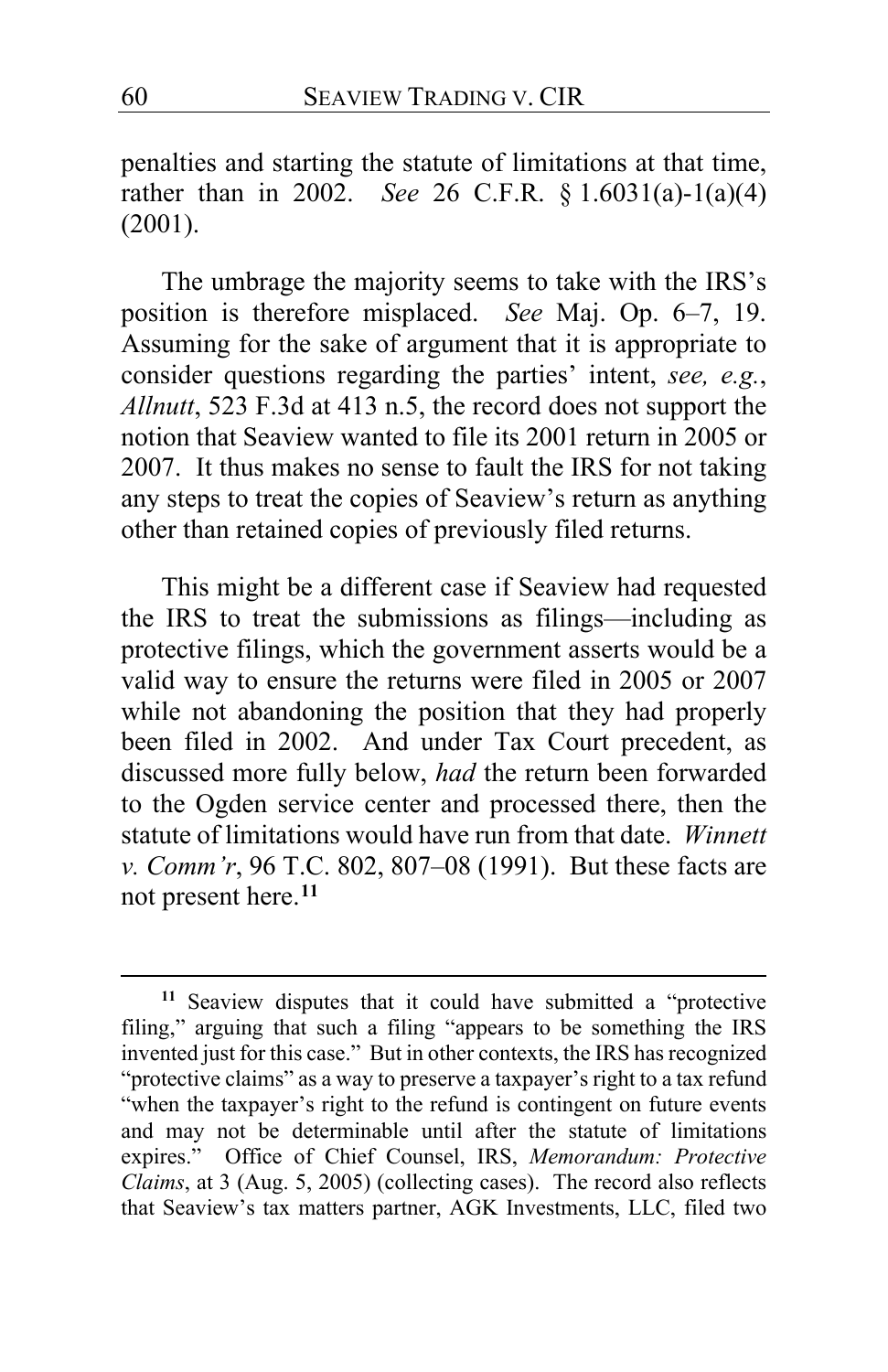Fundamentally, however, such considerations do not control the outcome of this case. This matter is instead controlled by the Tax Code and IRS regulations, as discussed above, and binding and persuasive case law, which I address next.

### **III.**

A more in-depth review of the case law in this area further demonstrates the many flaws in the majority's approach. But before looking to the legion of on-point cases regarding filing requirements and the statute of limitations, it is worth considering how we are required to approach these precedents.

### **A.**

To begin with, we have long recognized that, although our review of Tax Court decisions is de novo, we "generally defer[]" to Tax Court decisions, "and will not disagree with that court unless an unmistakable question of law so mandates." *First Charter Fin. Corp. v. United States*, 669 F.2d 1342, 1345 (9th Cir. 1982); *see also Gragg v. United States*, 831 F.3d 1189, 1192 (9th Cir. 2016) (recognizing that even though Tax Court opinions are merely persuasive authority, the "Tax Court is informed by experience and kept current with tax evolution and needs by the volume and variety of its work," and "uniform administration would be promoted by conforming to [its decisions] when possible" (alteration in original) (quoting *Dobson v. Comm'r*, 320 U.S. 489, 502 (1943))); *Vukasovich, Inc. v. Comm'r*, 790 F.2d 1409, 1413 (9th Cir. 1986) ("Tax

distinct "protective petition[s]" when this case was litigated in the Tax Court.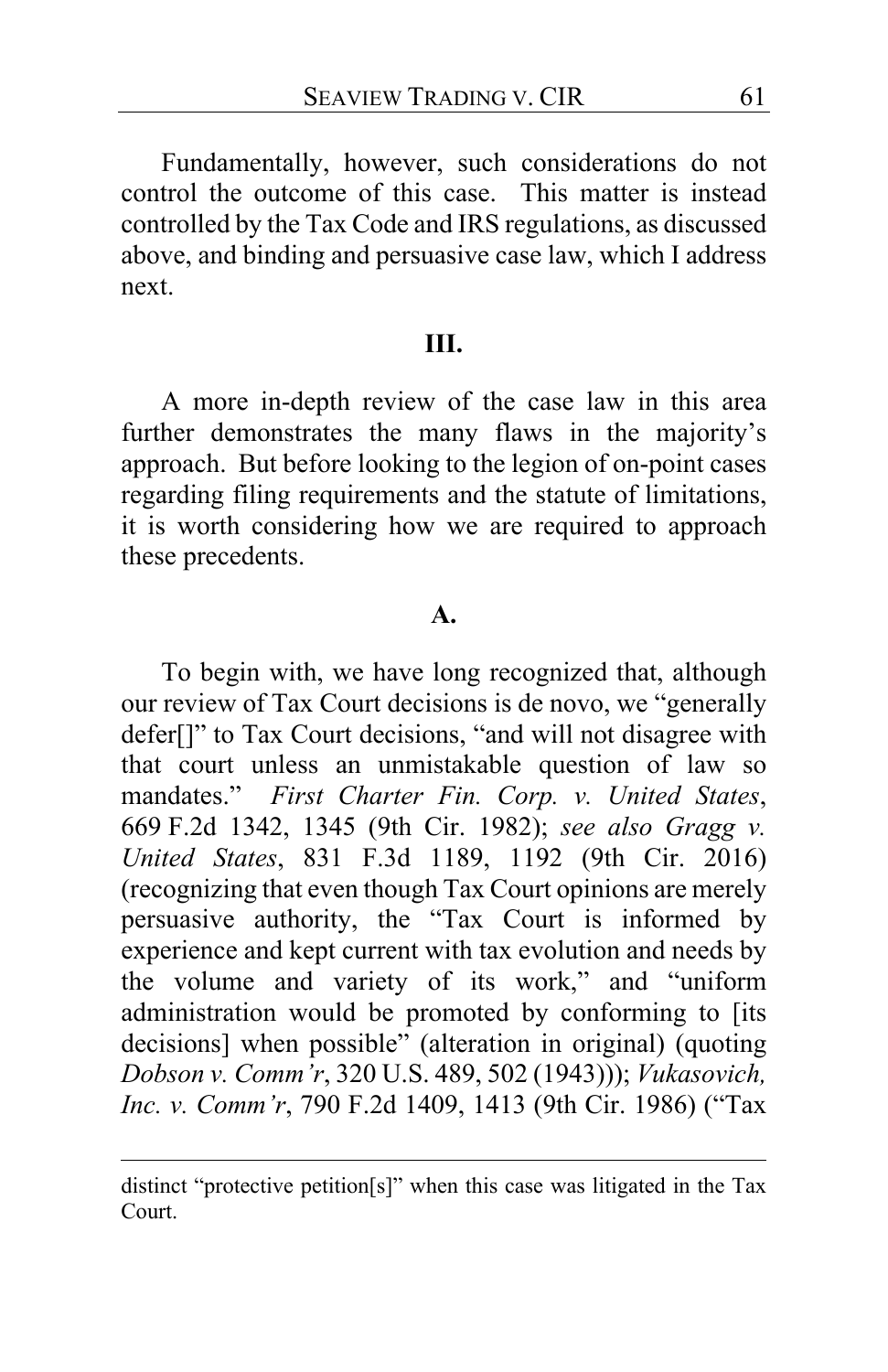Court decisions should receive deference in the interest of a uniform body of national tax law. This is especially so when '*it is more important that the applicable rule of law be settled than that it be settled right*.'" (emphasis added) (quoting *Burnet v. Coronado Oil & Gas Co.*, 285 U.S. 393, 406 (1932) (Brandeis, J., dissenting))).

Furthermore, "[a]bsent a strong reason to do so, we will not create a direct conflict with other circuits." *United States v. Cuevas-Lopez*, 934 F.3d 1056, 1067 (9th Cir. 2019) (internal quotation marks omitted). This rule is even stronger in the tax context: "Uniformity among the circuits is especially important in tax cases to ensure equal and certain administration of the tax system. We would therefore hesitate to reject the view of another circuit." *First Charter Fin. Corp.*, 669 F.2d at 1345; *see also Ai*, 809 F.3d at 507 ("We have recognized . . . that [u]niformity among Circuits is especially important in tax cases to ensure equal and certain administration of the tax system. That is particularly true where, as here, a circuit split would create two mutually exclusive rules . . . leading to uncertainty and obvious forum shopping opportunities." (second alteration in original) (internal quotation marks omitted)).

Keeping these principles in mind when examining the case law in this area will further demonstrate that, whatever the merits of the majority's novel statutory interpretation in this case, its holding cannot stand. For the majority ignores or erroneously brushes aside Supreme Court and Tax Court precedent. It also needlessly creates a circuit split even though the proper method of filing taxes is of nationwide concern and self-evidently is a topic on which "it is more important that the applicable rule of law be settled than that it be settled right." *Vukasovich*, 790 F.2d at 1413 (internal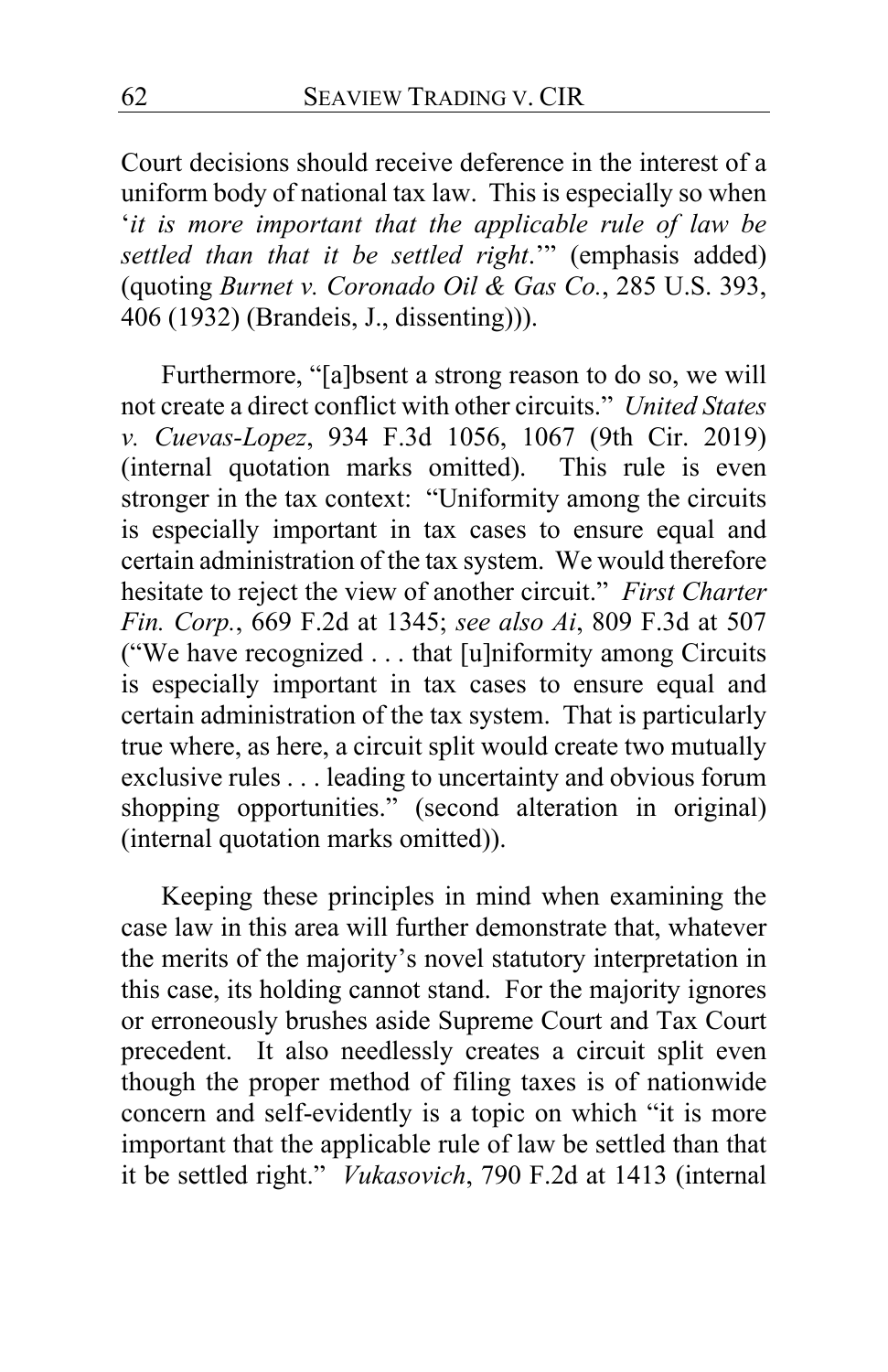quotation marks omitted). These considerations alone are enough to render the majority opinion erroneous.

## **B.**

## **1.**

Starting with Supreme Court precedent, we are bound to apply the rule that Seaview must show "meticulous compliance" with filing requirements to benefit from the statute of limitations. *Lucas*, 281 U.S. at 249; *see also Comm'r v. Lane-Wells Co.*, 321 U.S. 219, 223 (1944) ("Congress has given discretion to the Commissioner to prescribe by regulation forms of returns and has made it the duty of the of the taxpayer to comply."); *Bachner v. Comm'r*, 81 F.3d 1274, 1280 (3d Cir. 1996) ("The Supreme Court repeatedly has declared that tax returns must comply strictly with prescribed requirements in order to trigger applicable limitations periods.").

As already discussed at length, the majority seeks to avoid this rule by concluding that the filing of delinquent returns is ungoverned by existing law. Even if that were true (which it is not), the majority fails to explain how its relaxed filing requirements—for taxpayers who pay their taxes *late*—is consistent with the binding rule that a taxpayer *must* demonstrate "meticulous compliance" to benefit from the statute of limitations. *Lucas*, 281 U.S. at 249. Rather than upholding the need for meticulous compliance, the majority's holding encourages *delinquency*—*i.e.*, the opposite of meticulous compliance—by making it easier for delinquent taxpayers to secure the statute of limitations. The law does not ordinarily reward delinquency. Even less should it do so here, when the Supreme Court has advised us that taxpayers must demonstrate *meticulous* compliance with IRS regulations to benefit from the limitations period.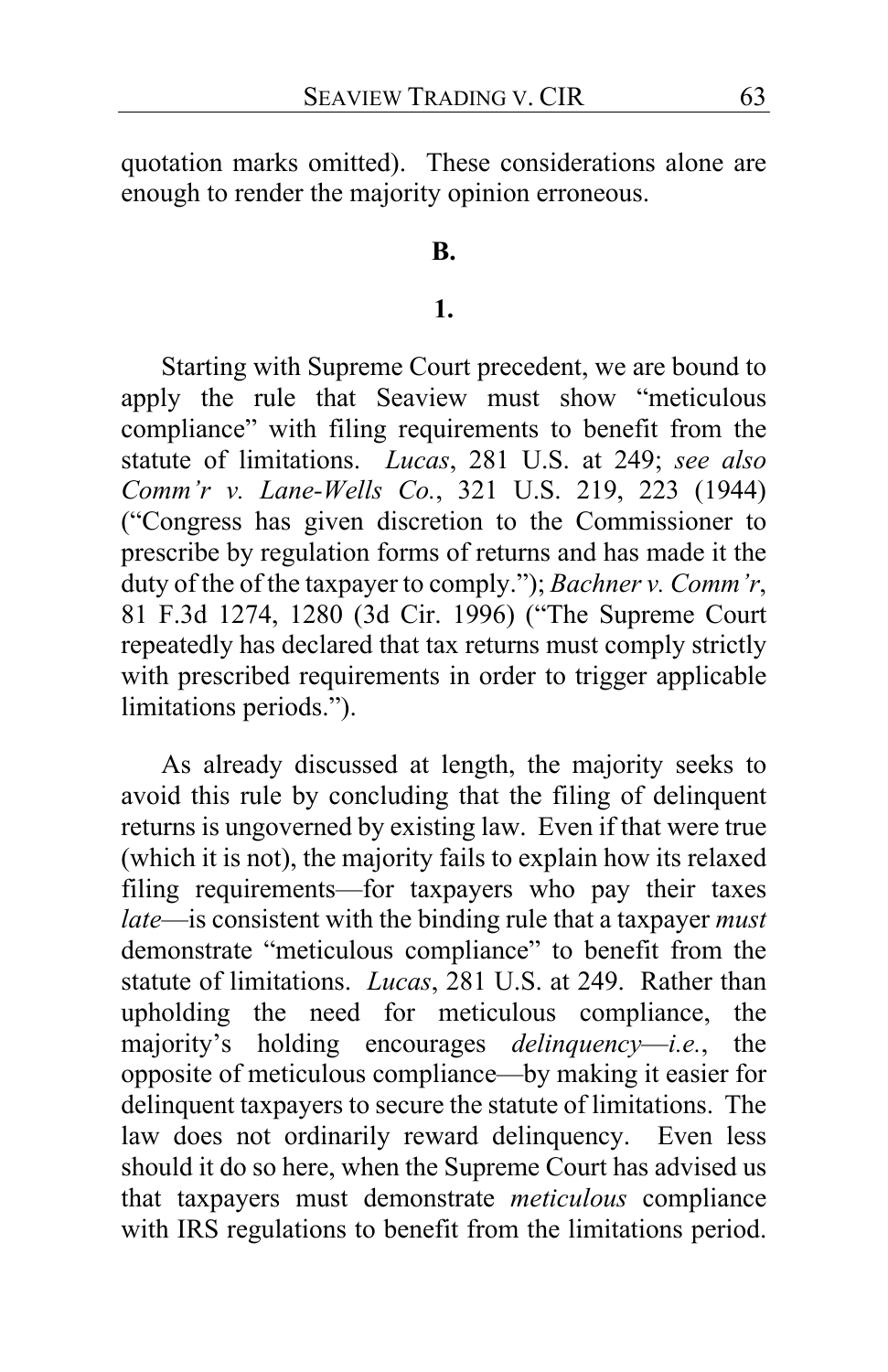*Id.* Instead of applying that well-established authority, the majority invents an anti-meticulous-compliance rule.

We also must apply the Supreme Court's holding that that § 6229's statute of limitations is to receive "a strict construction in favor of the Government." *Badaracco*, 464 U.S. at 391. Here, the majority barely grapples with how its interpretation of the Tax Code and IRS regulations in this case can possibly be read as a strict construction in favor of the government. *See* Maj. Op. [22](#page-21-1) n.6. In fact, the majority opinion adopts a *loose* construction *disfavoring* the government.

### **2.**

A long line of cases from our sister circuits holds that if a taxpayer cannot show that he meticulously complied with the filing requirements—including, for example, when the taxpayer submits his return to the wrong office or individual—the statute of limitations does not run and the IRS may assess the return at any time. *Coffey*, 987 F.3d at 812–13; *Comm'r v. Estate of Sanders*, 834 F.3d 1269, 1274–75 (11th Cir. 2016); *Allnutt*, 523 F.3d at 411–14; *O'Bryan Bros. v. Comm'r*, 127 F.2d 645, 647 (6th Cir. 1942); *W.H. Hill Co. v. Comm'r*, 64 F.2d 506, 507–08 (6th Cir. 1933); *see also Friedmann*, 82 T.C.M. (CCH) 381, at \*7, *aff'd*, 80 F. App'x 285 (3d Cir. 2003); *Green*, 65 T.C.M. (CCH) 2347, at \*7, *aff'd*, 33 F.3d 1378 (5th Cir. 1994) (per curiam), *cert. denied*, 513 U.S. 1059 (1994).

Contrary to our court's precedent, the majority does not "hesitate" to disagree with our sister circuits, but casually brushes aside in a single paragraph every one of them to have considered the issue before us. *See First Charter Fin. Corp.*, 669 F.2d at 1345; Maj. Op. [20.](#page-19-1) As a close look at a sampling of these cases will demonstrate, our sister circuits have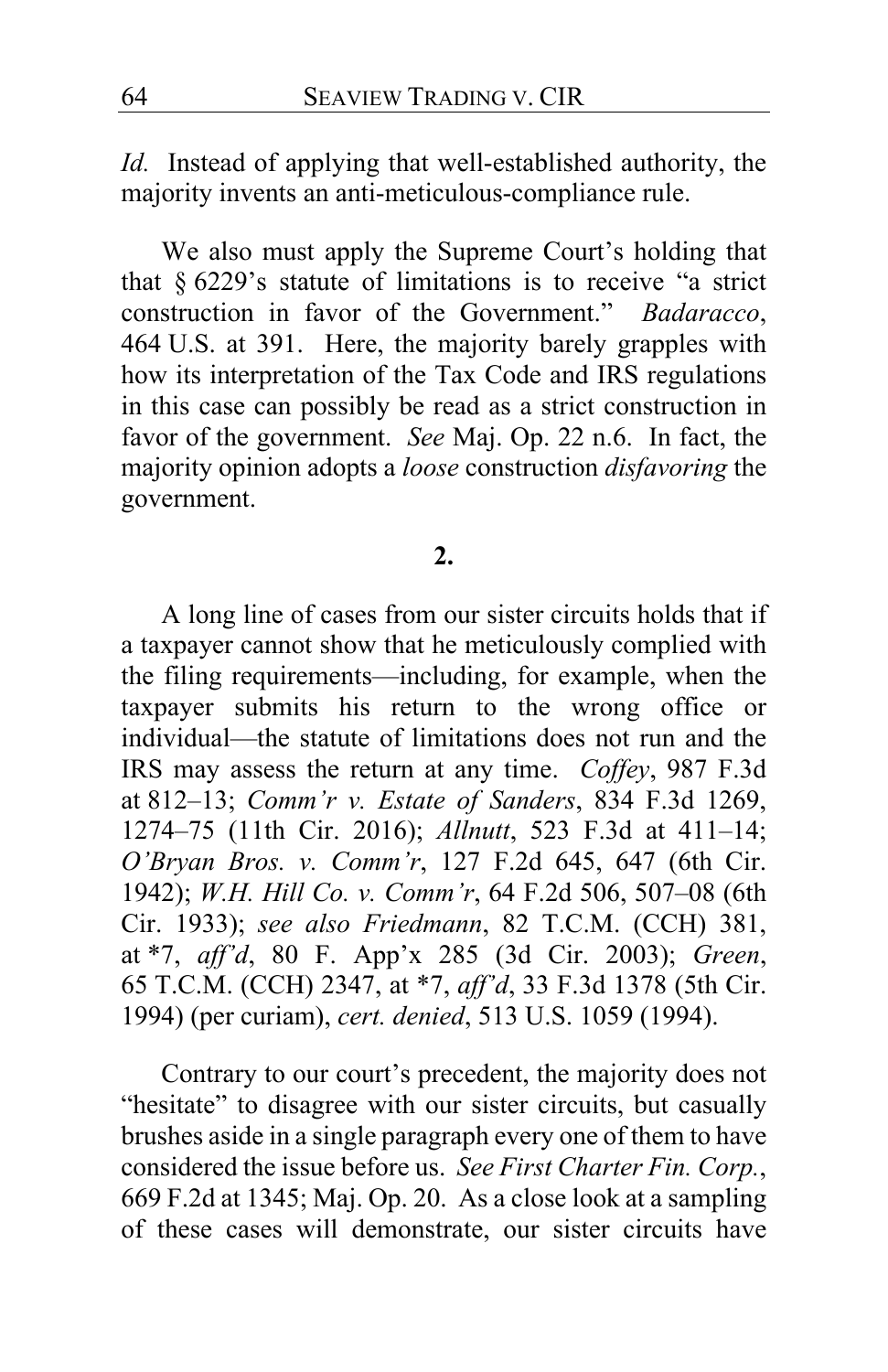considered analogous issues, and have reached conclusions that stand in stark contrast with the majority's result.

In *Allnutt v. Commissioner*, the Fourth Circuit held that the taxpayer did not meticulously comply with the filing regulations, and the statute of limitations did not begin to run, when the taxpayer submitted delinquent tax returns at the wrong location. 523 F.3d at 407–10. Allnutt signed his tax returns (which were delinquent, covering 1981–1995), and hand-delivered them to the Baltimore District Counsel's office on February 21, 1997, intending that such delivery to the IRS counsel would constitute the filing of the returns. *Id.*  at 408–09. These returns were later marked as received in March 1997, but "were never further processed by the IRS." *Id.* at 409. Also on February 21, 1997, Allnutt attempted to hand-deliver photocopied returns to a different person at the Baltimore District Director's office who claimed to have authority to take the return. *Id.* The returns eventually were routed to the correct IRS service center and received there in May or June 1997. *Id.* at 409–10. The IRS issued a notice of deficiency in March 2000, which would be untimely if Allnutt's returns were filed when he delivered them, in February 1997, but timely if the returns were filed when they were received at the correct location in May or June 1997. *Id.* at 408, 411.

In *Allnutt*, the court began its analysis by articulating the well-established principles that statutes of limitations are construed strictly in favor of the government, and that taxpayers must meticulously comply with the relevant statutes and regulations to obtain the benefit of the limitations period. *Id.* at 412. The court then explained that "for returns to be considered 'filed' for purposes of setting the period of limitations in motion, the returns must be delivered, in the appropriate form, to the *specific* individual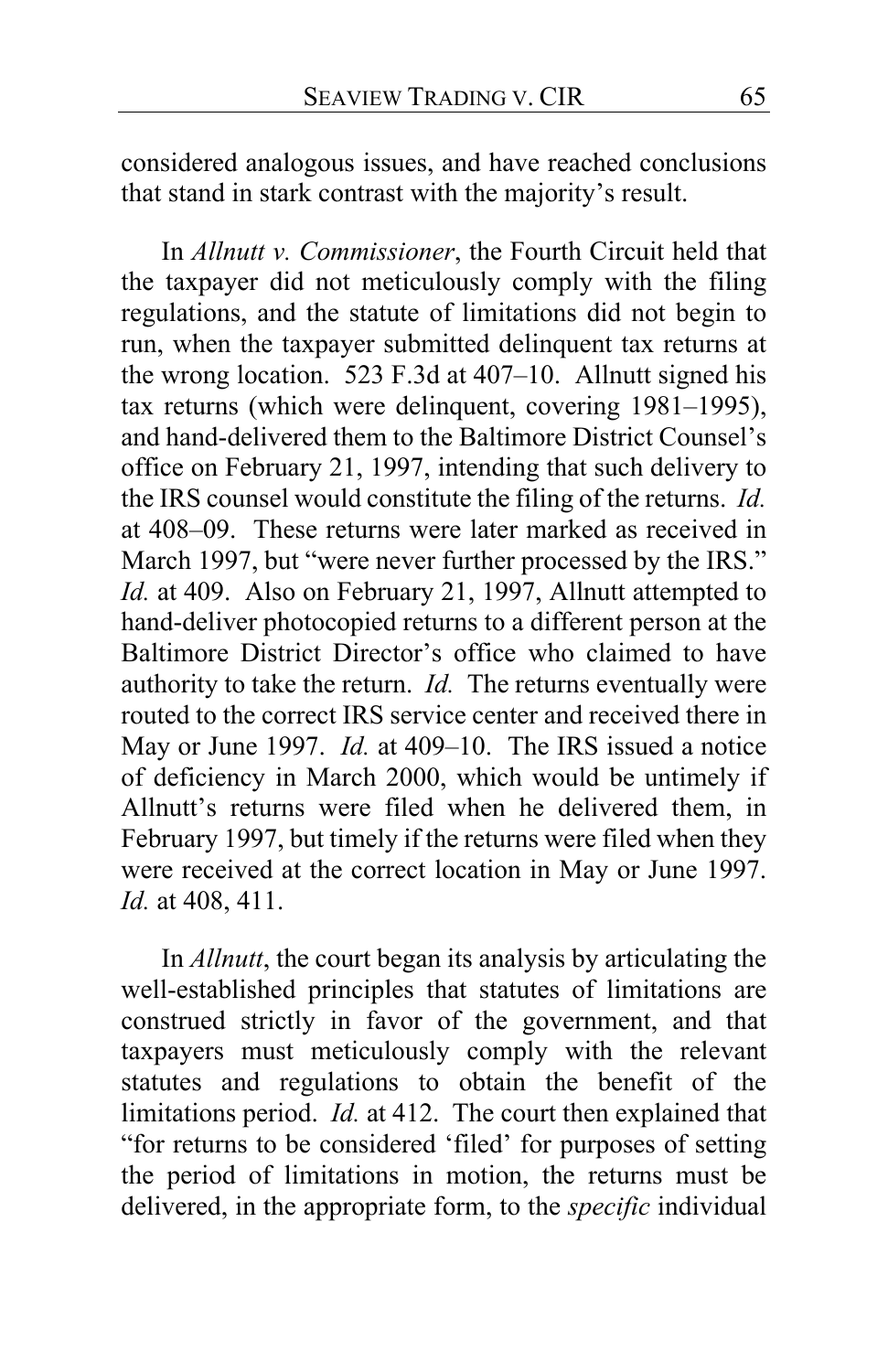or individuals identified in the Code or Regulations." *Id.* at 413. "Compliance with this requirement is vital so as to apprise the proper tax official . . . of the liability of taxpayers for the federal income tax imposed upon them." *Id.*  (alteration in original) (internal quotation marks omitted).

The Fourth Circuit then concluded that Allnutt could not demonstrate meticulous compliance because he did not hand-deliver his returns to the correct individual—which would have been either the Baltimore District Director or an "administrative supervisor." *Id.* In other words, it was not enough that Allnutt hand-delivered original returns to the IRS Counsel's office in Baltimore, or that he dropped off courtesy copies of the returns with an individual who stated he had authority to accept packages on the Baltimore District Director's behalf. *See id.*

In *Coffey v. Commissioner*, the Eighth Circuit considered whether a married couple had filed their tax return and therefore could invoke the three-year statute of limitations. *See* 987 F.3d at 810–11. The Coffeys filed their return with U.S. Virgin Islands authorities on the belief that one of the Coffeys was a "bona fide" Virgin Islands resident. *Id.* Bona fide Virgin Islands residents are required to file only with the Virgin Islands, while any other taxpayer with Virgin Islands income must file a return with both the United States and the Virgin Islands. *Id.* at 811. The Coffeys filed their returns with the Virgin Islands and not with the IRS, but Virgin Islands authorities sent portions of the Coffeys' returns to the IRS, leading to an IRS audit, and eventually to notices of deficiency issued more than three years after the IRS received the documents. *Id*. The Coffeys argued the assessment was barred by the statute of limitations. *Id.* The Eighth Circuit disagreed, concluding that the statute of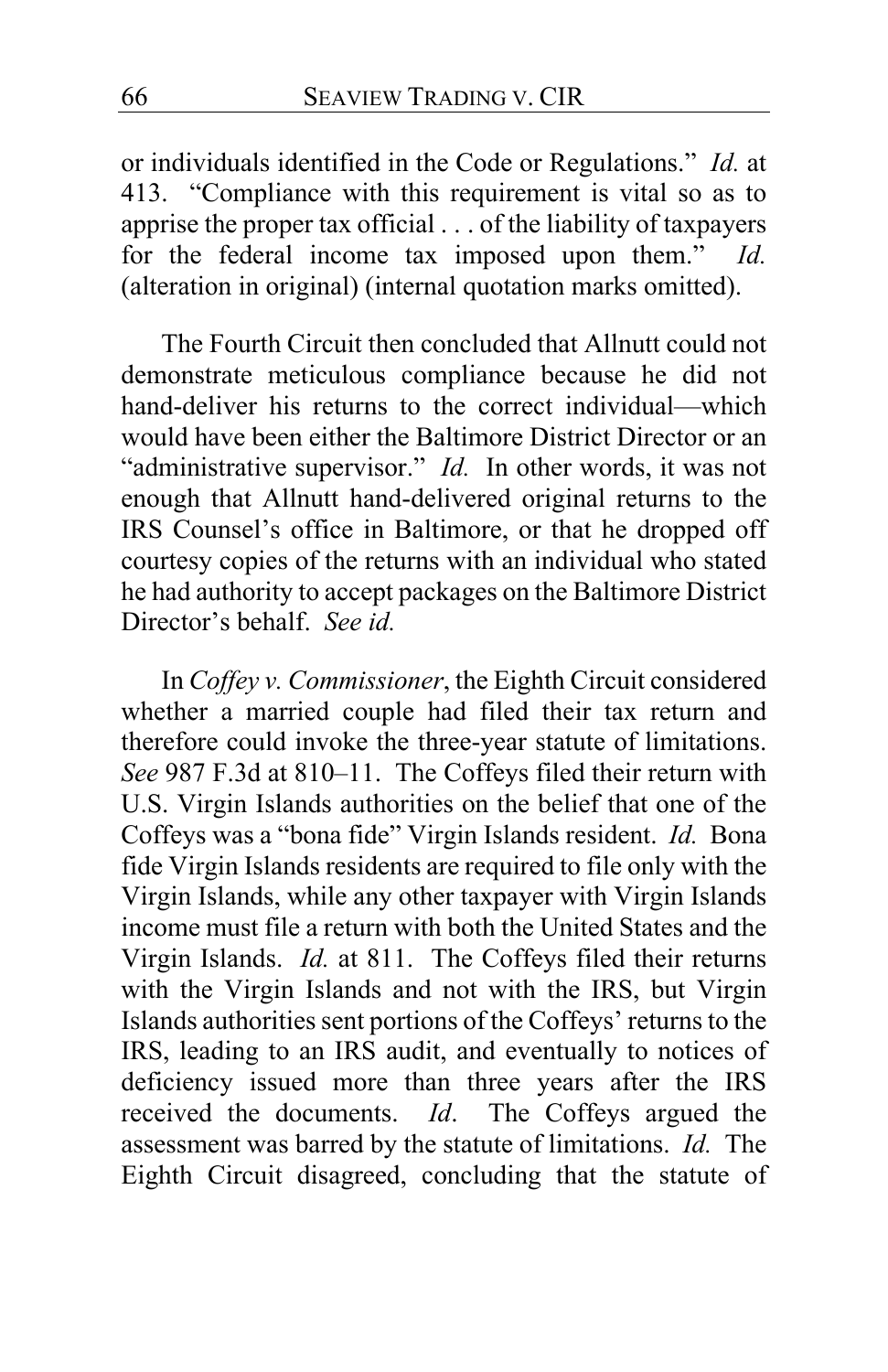limitations never began to run because the Coffeys never filed a return. *Id.* at 811–13.

In *Coffey,* the court began with the principle that a taxpayer must meticulously comply with all filing requirements in the Code and IRS regulations and concluded that returns "are 'filed' if 'delivered, in the appropriate form, to the specified individual or individuals identified in the Code or Regulations.'" *Id.* at 812 (quoting *Estate of Sanders*, 834 F.3d at 1274). The Eighth Circuit clarified that "the IRS's actual knowledge of the income" does not begin the limitations period. *Id.* at 813. Rather, it is only when the taxpayer *files* the return that the period commences, even when the IRS receives the relevant information before a filing occurs. *Id.* It did not matter that the IRS received copies of the documents themselves: "That the IRS actually received the documents, processed and audited them, and issued deficiency notices is irrelevant for statute of limitations purposes." *Id.*

Other circuits have uniformly reached the same conclusion as the Fourth Circuit in *Allnutt* and the Eighth Circuit in *Coffey*. *See Estate of Sanders*, 834 F.3d at 1274 (Eleventh Circuit holding that "a return does not trigger the running of the statute of limitations unless it is filed in the place required by the statute or regulations"); *O'Bryan Bros.*, 127 F.2d at 647 (Sixth Circuit holding that statute of limitations did not run until correct IRS official received the return because it was the taxpayer's duty "to file the return with the collector of the district" and "[i]t was not the duty of the internal revenue agent in charge to file a return for the taxpayer"); *W.H. Hill Co.*, 64 F.2d at 507–08 (Sixth Circuit holding that statute of limitations did not run when a return was submitted to the Commissioner because the statute "required that returns be filed with the collector"); *see also*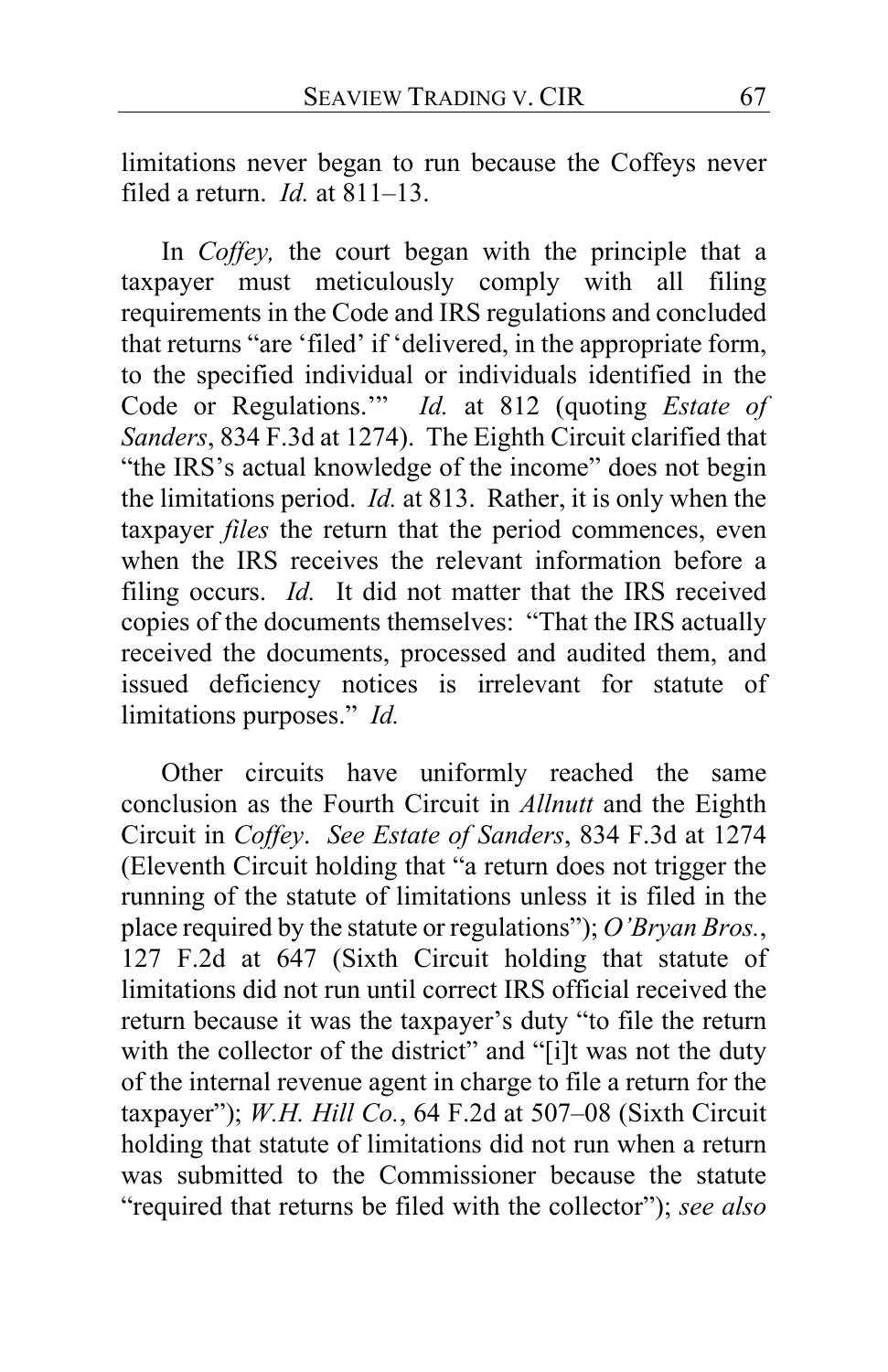*Friedmann*, 82 T.C.M. (CCH) 381, at \*7 (holding that there was no filing when the taxpayer "gave photocopies of his 1989 and 1990 returns to [the IRS's] revenue agent" because "[c]learly, the revenue agent was not the prescribed place for filing those returns"), *aff'd*, 80 F. App'x 285 (3d Cir. 2003); *Green*, 65 T.C.M. (CCH) 2347, at \*7 ("[G]iving a delinquent return to an IRS agent does not constitute filing."), *aff'd*, 33 F.3d 1378 (5th Cir. 1994) (per curiam), *cert. denied*, 513 U.S. 1059 (1994).

The majority does not cite a single case from our sister circuits supporting its position. It does, however, attempt to distinguish this line of cases. The majority states that none of these cases "involve the facts here—when an IRS revenue agent authorized to obtain delinquent returns requested and received the return from a taxpayer." Maj. Op. [20.](#page-19-1) But the majority does not explain why, under the Tax Code, regulations, case law, other legal authority, or for any other reason, it is significant in this context that an IRS revenue agent "requested" the return. Maj. Op. [20.](#page-19-2) Nor does the majority explain what is meant by a revenue agent "authorized to obtain delinquent returns." Maj. Op. [20.](#page-19-1) In all the cases from our sister circuits, there is no hint that the persons who received the taxpayer's return were unauthorized to *obtain* them; the question was whether the persons who received the returns were empowered to process them, *i.e.*, whether the taxpayer submitted the return to the right person or the right place. *See, e.g.*, *O'Bryan Bros.*, 127 F.2d at 647. Like much of the majority's opinion, the requirement that the person receiving the return be authorized to "obtain" it has murky origins. This "obtain" requirement is nowhere to be found in the case law or (perhaps it goes without saying at this point) the Tax Code or IRS regulations. Maj. Op. [10,](#page-9-1) [15,](#page-14-2) [20,](#page-19-1) [21](#page-20-1) n.4.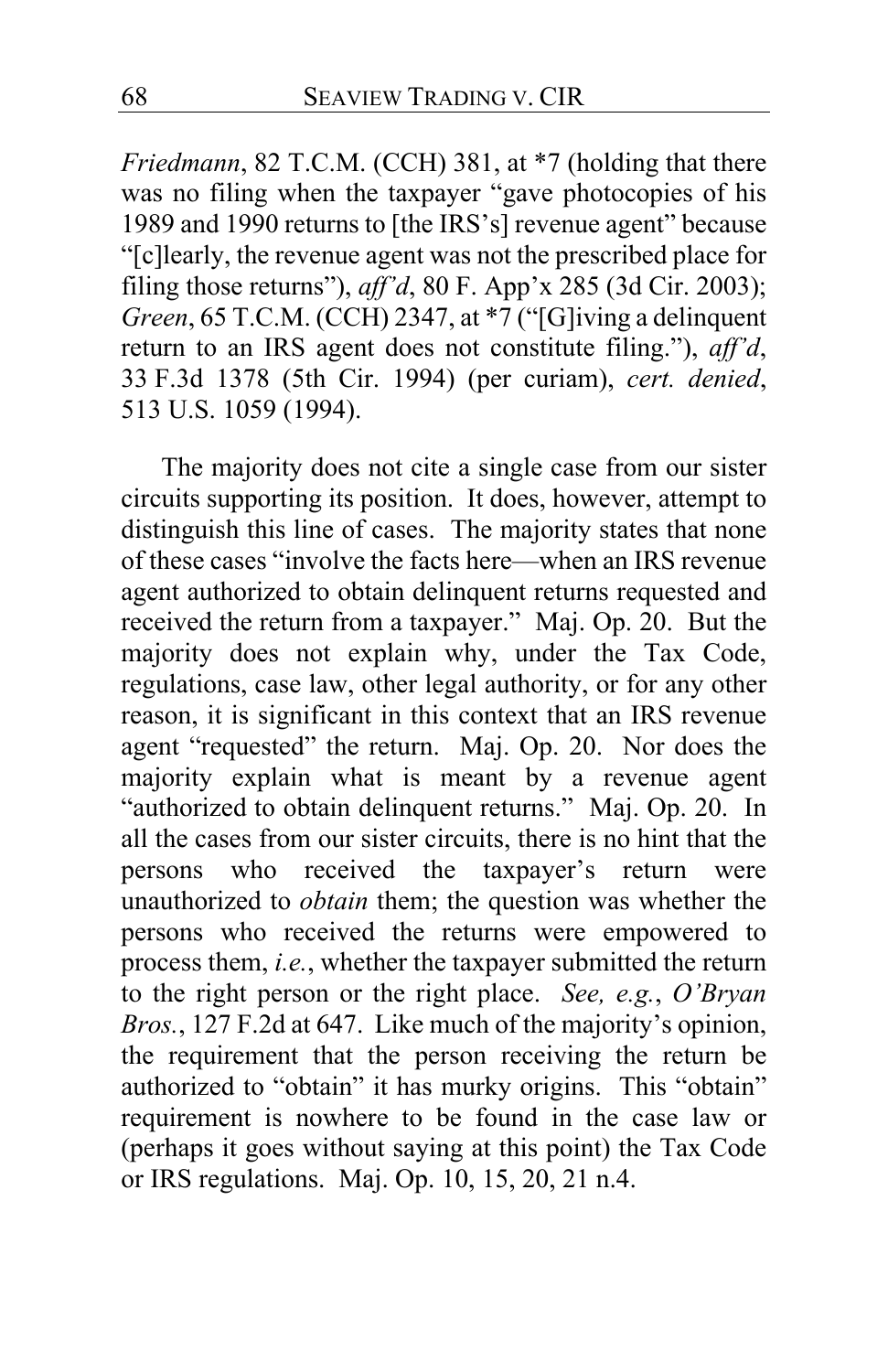This approach also directly conflicts with our sister circuits, which have emphasized that just because *someone* at the IRS gets the return does not mean that the statute of limitations begins to run, because to trigger the statute of limitations the return must be filed at the correct location or with the correct official. *See, e.g.*, *O'Bryan Bros.*, 127 F.2d at 647. This is true even when, as here, the IRS relies on the materials it receives from the taxpayer to seek adjustments or penalties. *See Coffey*, 987 F.3d at 813.

The majority's holding also directly conflicts with our sister circuits in other ways. Because the majority's conclusion that the Tax Code and regulations do not govern delinquent returns is the keystone of its holding, there is a direct conflict between the majority's opinion and *Allnutt*, in which the Fourth Circuit sensibly held that the meticulous compliance requirement applied to delinquent returns. 523 F.3d at 407.

Furthermore, courts have rejected the notion that a taxpayer's good faith belief that he has submitted his return to the correct location can excuse meticulous compliance. *See Estate of Sanders*, 834 F.3d at 1275 (holding that "a taxpayer's mere good faith belief" regarding the correctness of his filing "is insufficient to cause a return filed with [the wrong office] to start the statute of limitations period"); *Allnutt*, 523 F.3d at 414 (opining that although it was "not wholly unsympathetic to Allnutt's plight," a proper application of the meticulous compliance standard required finding that the government was not "barred from assessing and collecting Allnutt's considerable tax deficiencies"). Thus, even assuming that the revenue agent's request in this case gave rise to Seaview's good faith belief that it was filing its return in fulfilling the request (which the record does not actually support), the case law strongly suggests that such a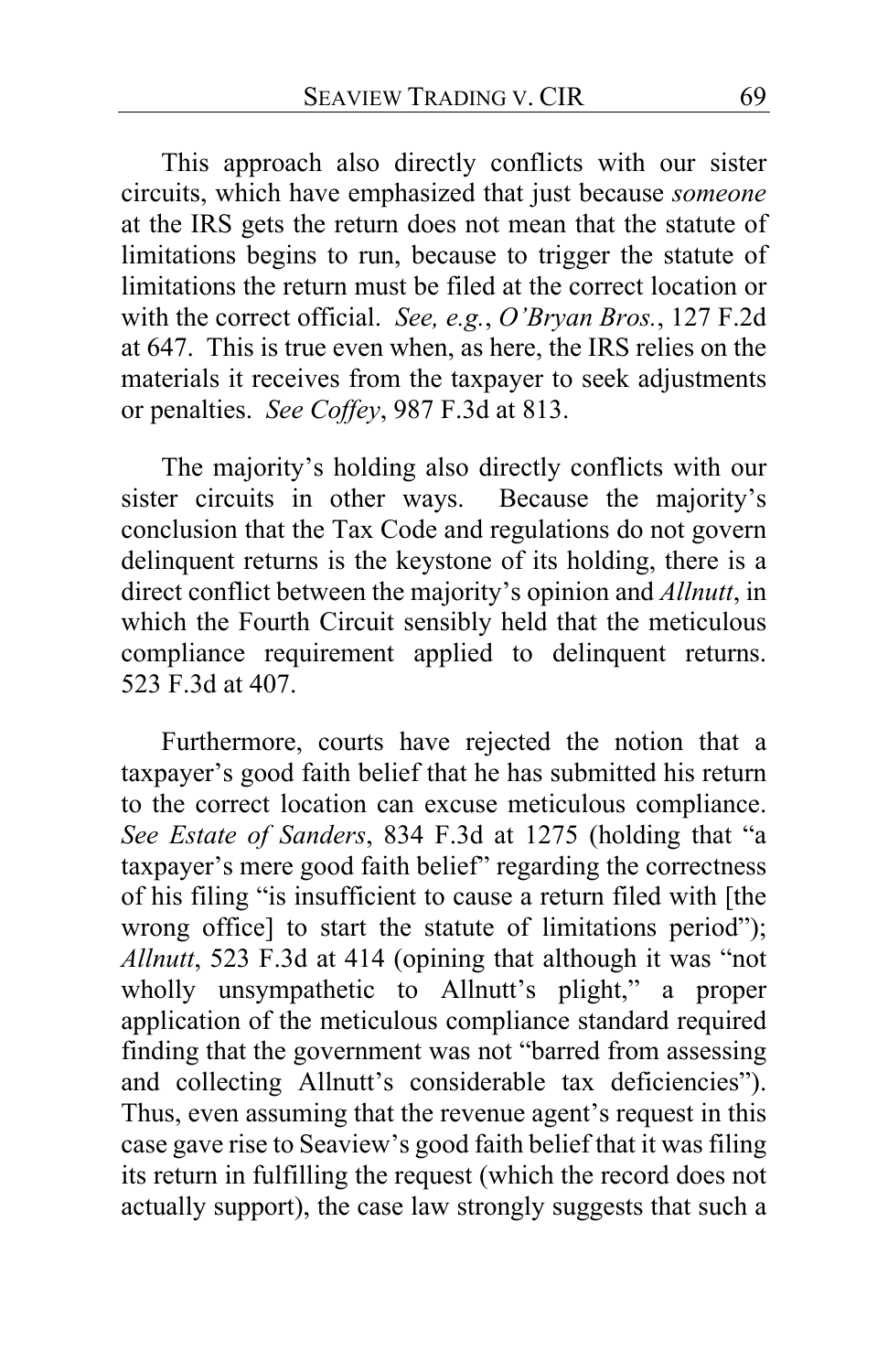belief would not be a ground to depart from the statute or precedent here. As the Eleventh Circuit concluded in *Estate of Sanders*, it would not be appropriate to allow a good-faith exception unless Congress created one in the statute. 834 F.3d at 1276–79.

At a minimum, the majority has not provided a "strong reason" to create these direct conflicts with other circuits. *Cuevas-Lopez*, 934 F.3d at 1067; *see First Charter Fin. Corp.*, 669 F.2d at 1345.

#### **3.**

The Tax Court has also reached the same result each time it has been asked to address this issue: When a taxpayer does not submit its return to the right official or the right location, it has not "filed" the return, unless and until the return reaches the correct location and is processed there. *See, e.g.*, *Smyth*, 113 T.C.M. (CCH) 1132, at \*3; *Friedmann*, 82 T.C.M. (CCH) 381, at \*7; *Green*, 65 T.C.M. (CCH) 2347, at \*7; *Turco v. Comm'r*, 74 T.C.M. (CCH) 1437, at \*2 (1997); *Metals Refin. Ltd. v. Comm'r*, 65 T.C.M. (CCH) 2171, at \*6–7, 10 (1993); *Winnett*, 96 T.C. at 807–08; *Espinoza v. Comm'r*, 78 T.C. 412, 413, 422 (1982). Therefore, I agree with the majority that "several Tax Court cases support the IRS's view in this litigation." Maj. Op. [20.](#page-19-3) But this synopsis puts it rather mildly. In fact, there are, as the Tax Court noted below, "a plethora" of cases supporting the conclusion that Seaview did not file its return when it sent copies to an IRS agent and IRS counsel. Although the Tax Court's decisions are not binding upon us, the majority's casual treatment of this body of law violates our precedent, which requires us to give such decisions respectful consideration. *Gragg*, 831 F.3d at 1192; *Vukasovich*, 790 F.2d at 1413. Furthermore, we are not tax experts. It is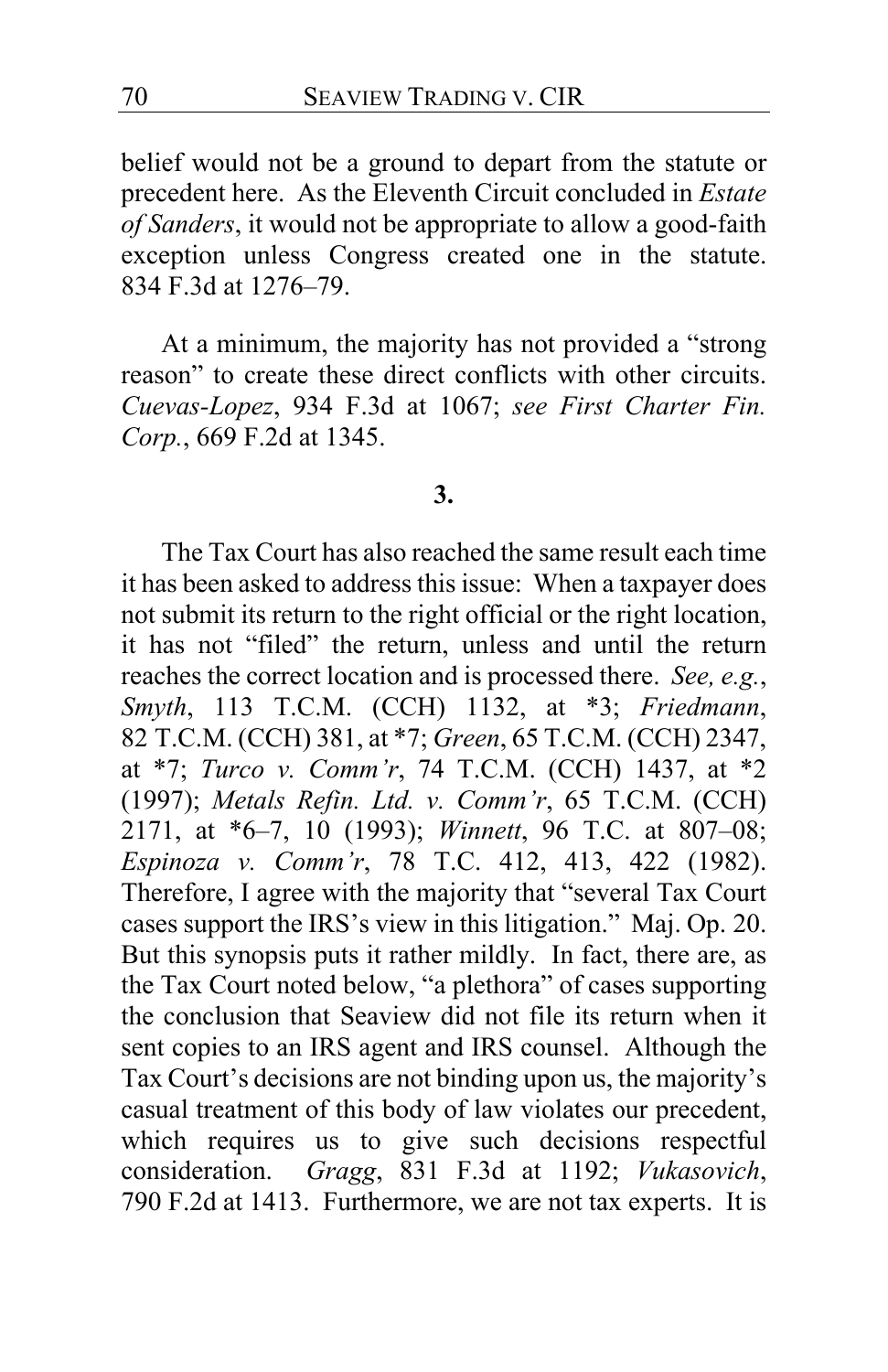therefore unwise as well as contrary to law to ignore the Tax Court's precedents.

#### **i.**

Specifically, the Tax Court has repeatedly held that the meticulous compliance standard applies with full force to delinquent returns. *Friedmann*, 82 T.C.M. (CCH) 381, at \*2, 6–7 ("[W]e find that there was no filing of the subject returns . . . when petitioner gave photocopies of his [delinquent] returns to [the IRS's] revenue agent. Clearly the revenue agent was not the prescribed place for filing those returns . . . ."); *Green*, 65 T.C.M. (CCH) 2347, at \*7 ("[G]iving a delinquent return to an IRS agent does not constitute filing.").

The Tax Court has also repeatedly held that submitting a return to an IRS agent is not a proper filing and does not trigger the limitations period. *Friedmann*, 82 T.C.M. (CCH) 381, at \*7; *Turco*, 74 T.C.M. (CCH) 1437, at \*2 (holding that photocopied returns delivered to IRS agent were not filed because they were not "filed in the appropriate office" and to conclude otherwise would be "to ignore the . . . place of filing requirements"); *Green*, 65 T.C.M. (CCH) 2347, at \*7; *Metals Refin.*, 65 T.C.M. (CCH) 2171, at \*6–7 (holding that the delivery of partnership returns to IRS agents did not comply with partnership return filing requirements); *Espinoza*, 78 T.C. at 422 ("It was not the responsibility of the revenue agent to transmit [the taxpayer's amended] returns for filing . . . ."). Likewise,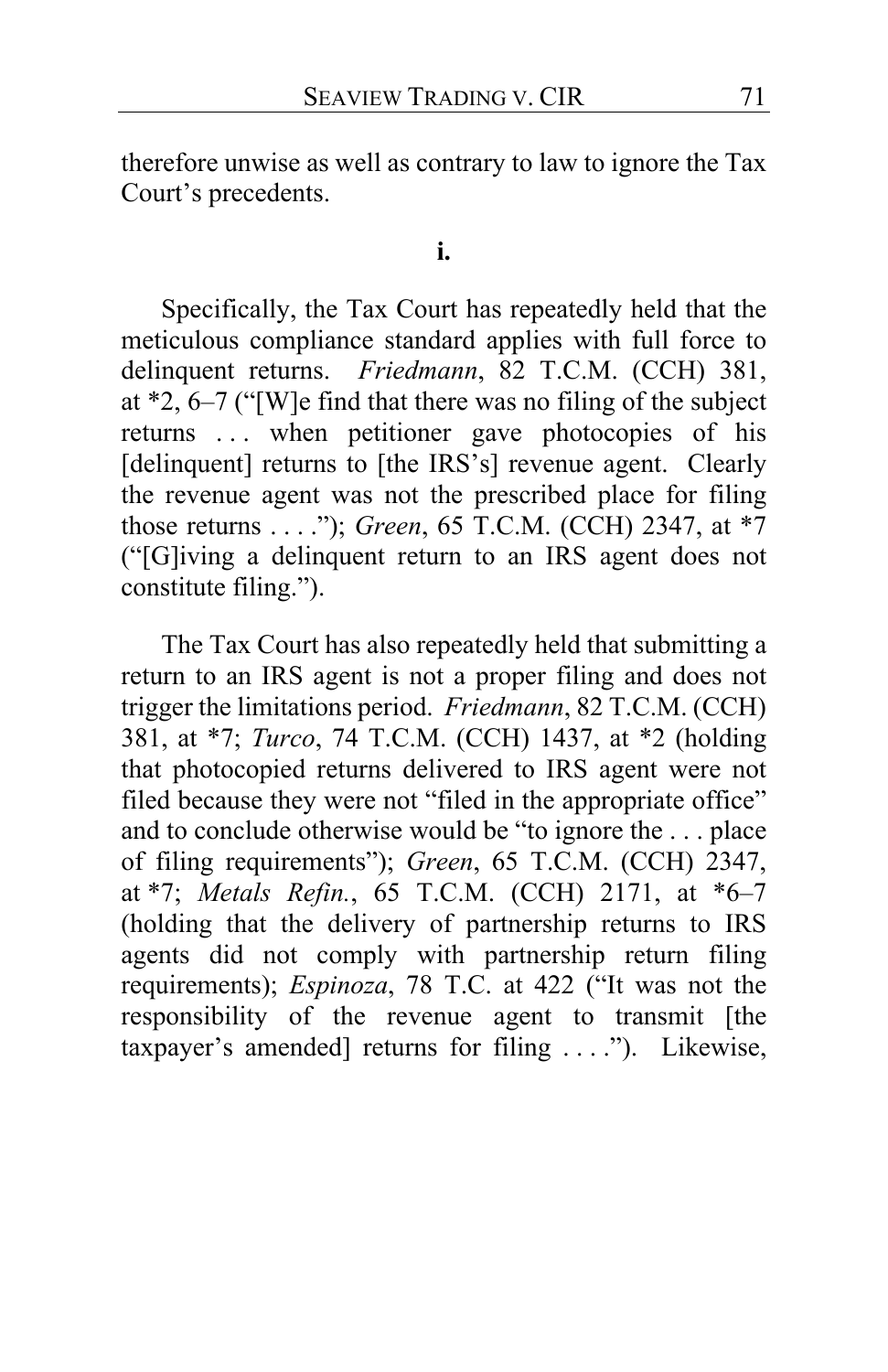submitting a return to IRS counsel is not a proper filing. *Smyth*, 113 T.C.M. (CCH) 1132, at \*3*.* **[12](#page-71-0)**

Moreover, even if the IRS receives the documents and relies upon them to adjust taxes or assess penalties, the Tax Court has determined that such reliance does not trigger the statute of limitations. *Friedmann*, 82 T.C.M. (CCH) 381, at \*6 (holding that the IRS's notice of deficiency issued more than three years after copies sent to IRS agent was timely because the returns were never filed); *Turco*, 74 T.C.M. (CCH) 1437, at \*1–2 (holding photocopies of returns were not filed even though the IRS agent "used the photocopied returns as the basis for his audit"); *Metals Refin.*, 65 T.C.M. (CCH) 2171, at \*6–7 ("Even if the IRS agents received properly executed returns, delivery to such agents does not necessarily constitute proper filing.").

This result is hardly surprising. To assess a partnership's taxes under  $\S~6229(c)(3)$ , the IRS would presumably have to rely on materials conveying information about the partnership's tax liability, such as an unfiled return. *See*  26 U.S.C. § 6229(c)(3) (2000). Were the IRS unable to do so without converting such a document into a filed return, § 6229(c)(3) would be a dead letter. *See Ariz. State Bd. for Charter Schs.*, 464 F.3d at 1007 (observing that in interpreting a statute it is for this court to "ascertain—neither to add nor subtract, neither to delete nor to distort" the text).

The Tax Court has also repeatedly held that when a return is submitted to the wrong location, it is not deemed filed for statute of limitations purposes until it is received at

<span id="page-71-0"></span>**<sup>12</sup>** The majority does not reach whether Seaview filed its return when it submitted copies of the return to IRS counsel in 2007. Maj. Op. [21](#page-20-1) n.5.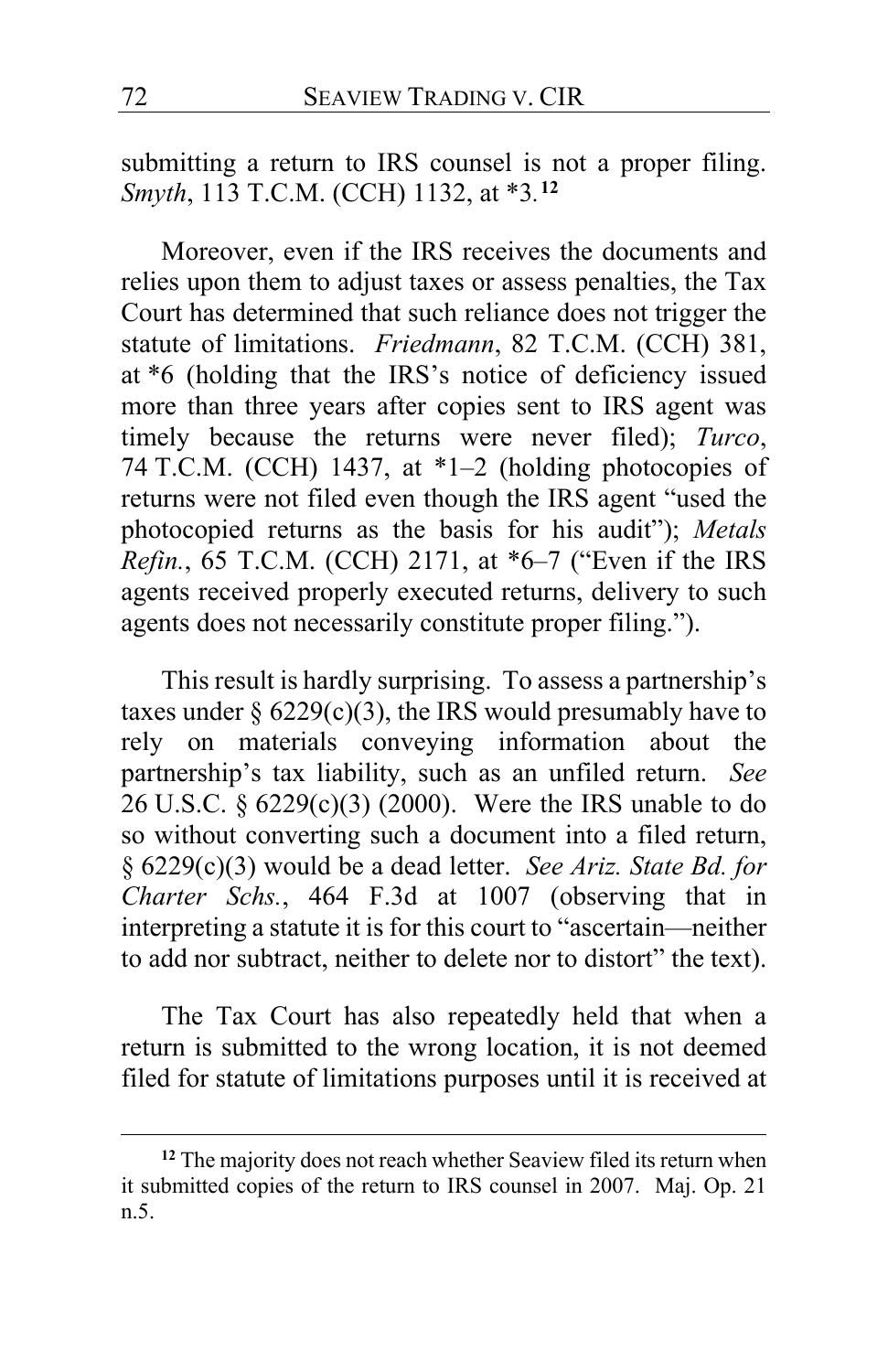the location "designated to receive such return." *Winnett*, 96 T.C. at 808; *see also Dingman v. Comm'r*, 101 T.C.M. (CCH) 1562, at  $*12-13$  (2011) (holding that a delinquent return submitted to the wrong location was filed when "an IRS office with authority to receive and process the contents of the package" received the package, as evidenced by the date that the checks submitted with the returns were processed). Therefore, even overlooking that Seaview never filed its return to the right place, the return was also never "filed" because—as the parties do not dispute—Seaview cannot show that its return ever reached the Ogden service center, the correct location for receipt and processing of its return.

## **ii.**

After disregarding this entire body of law, the majority focuses on the lone Tax Court opinion that it concludes supports its reading of the Tax Code and regulations, *Dingman v. Commissioner*, 101 T.C.M. (CCH) 1562. Maj. Op. [20.](#page-19-0) But a closer read of *Dingman* shows that the majority's reliance on this case is misplaced.

In *Dingman*, the taxpayer did not timely file his 1996– 2000 federal income tax returns and became the subject of an IRS criminal investigation. *Id.* at \*1. At some point during Dingman's cooperation with the investigation, his counsel delivered a package containing the delinquent returns—and checks to pay the outstanding tax liability—to the IRS investigators. *Id.* The first of Dingman's payments was posted on February 19, 2003, indicating that the IRS had received and processed his returns by that date at the latest. *Id.* at \*1–4, 6. More than three years later, on February 28, 2006, the IRS sought to assess additional taxes. *Id.* at \*2, 6. The question was whether this assessment was untimely. *Id.*  at \*5.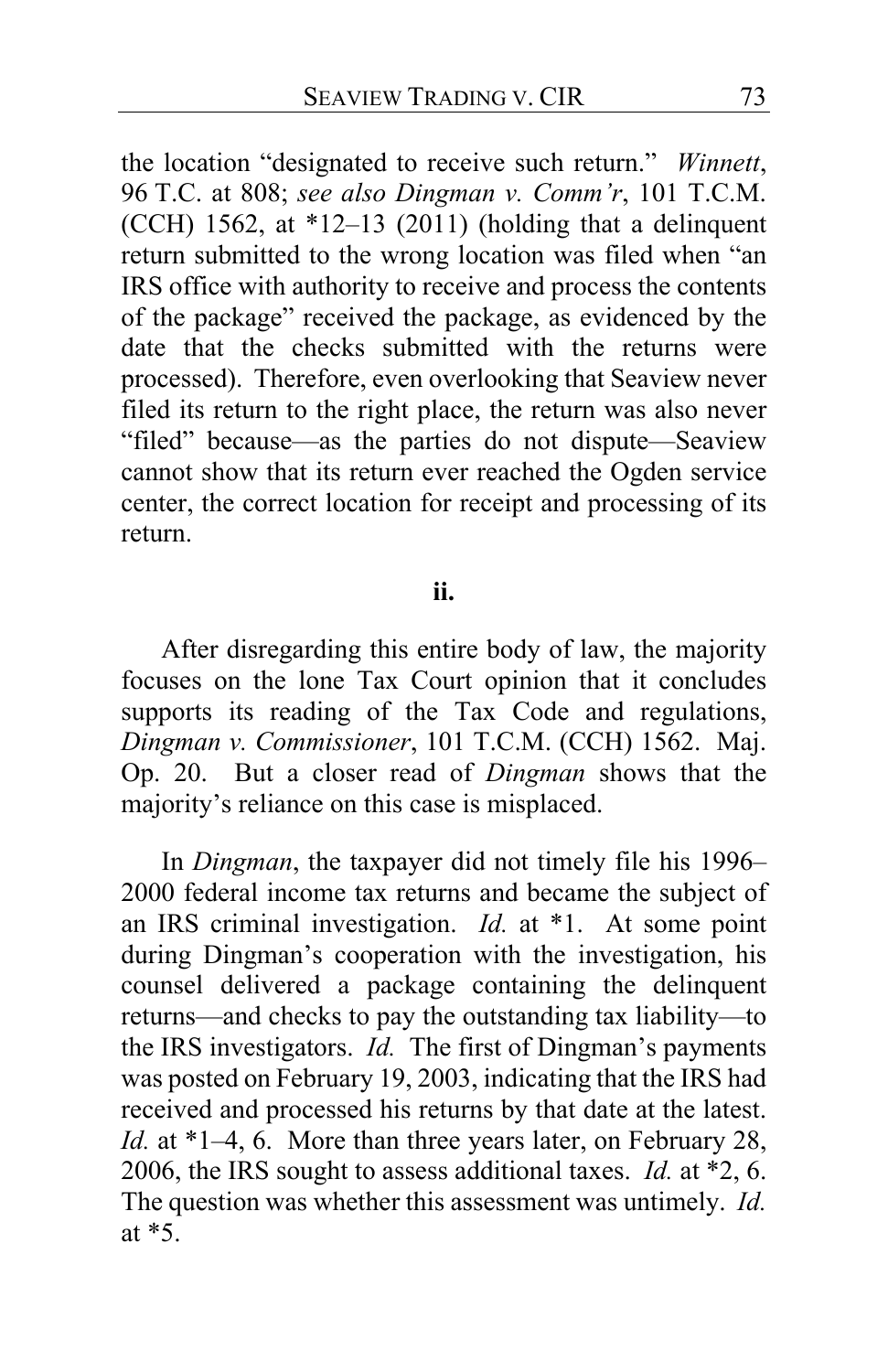The government argued, in line with the authorities outlined above, that Dingman's 2003 submission was not a filing for statute of limitations purposes because the returns were delivered to the wrong IRS representative. *Id.* at \*7. But an unusual administrative development derailed this argument. *Id.* at \*7–8.

In 2003, the IRS had recently restructured itself such that earlier regulations about the correct filing location had been "rendered obsolete," but, "in 2003 regulations under section 6091 continued to refer to officials whose positions had been eliminated and to offices that had been eliminated as a result of the reorganization, leaving taxpayers with little or no effective regulatory guidance." *Id.* at \*8. The IRS sought to rectify this situation by issuing a notice in early 2003 providing instructions on correct filing locations under the new regime, but this document did not become effective until April 7, 2003—after Dingman had delivered his delinquent returns, and checks for the tax liability, to investigators. *Id.* at \*8–9. The IRS did not update the regulations to reflect the reorganization until September 2004. *Id.* at \*8. Consequently, there was an unusual lack of guidance for taxpayers filing in the period that Dingman submitted his returns. *Id.* at \*9.

In this vacuum, the Tax Court found it significant that the record showed that Dingman delivered a package of tax returns no later than February 19, 2003 (the date the first of Dingman's payments was processed), and that this package was *received*, by that date, at "an IRS office that had the authority to process its contents." *Id.* The government argued that this did not matter because the IRS investigators were not the proper recipients of the returns, and therefore Dingman "failed to meticulously comply with the filing requirements." *Id.* at \*10.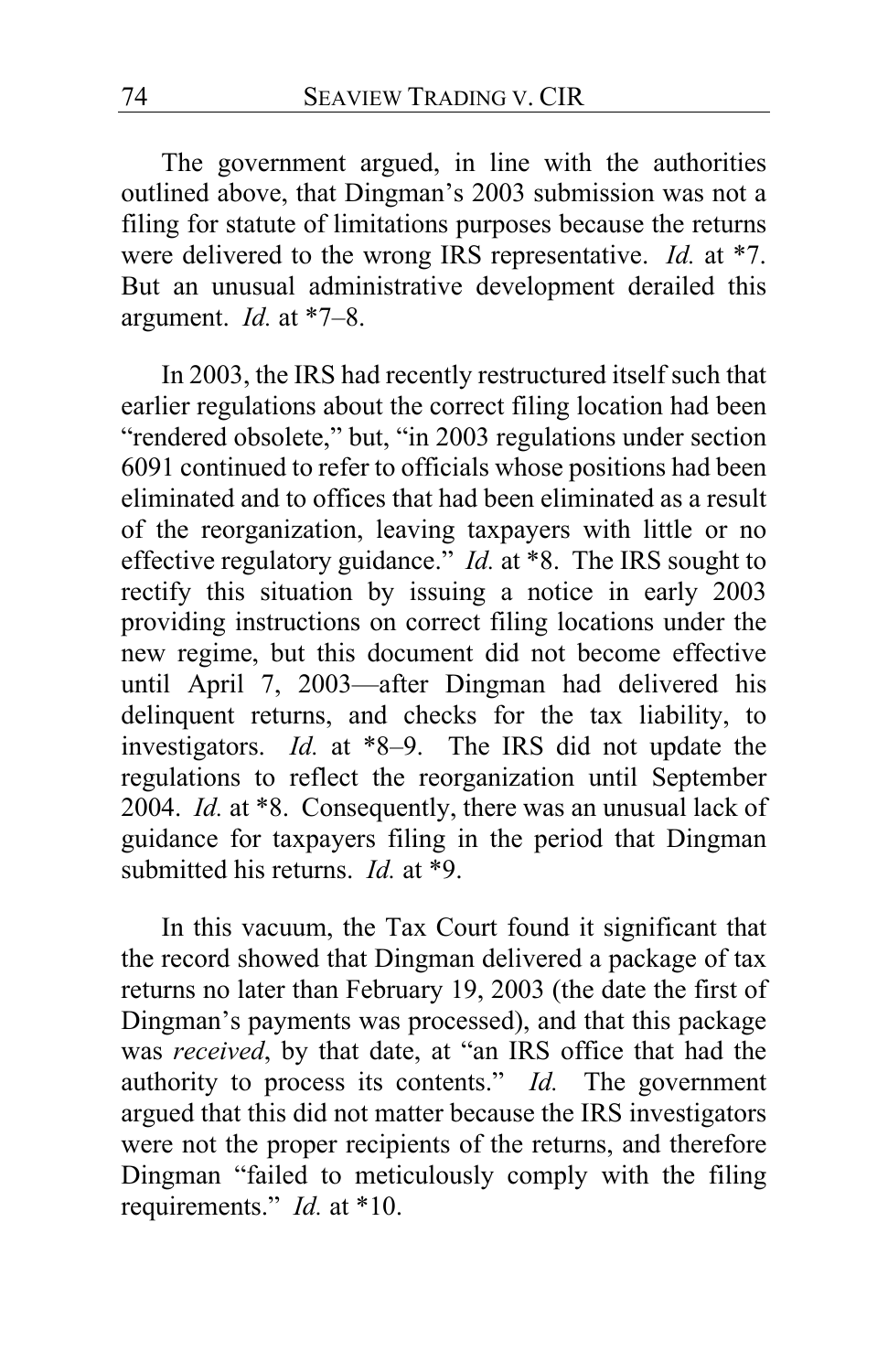The Tax Court distinguished the authorities tending to support the government's position by noting, among other things, that (1) Dingman's filing did not contradict specific, applicable IRS statutes or regulations (because of the lack of applicable regulations in early 2003); (2) none of the cases on which the government relied "involved an attempt by the taxpayer to file executed original returns with payments"; and (3) "none of the cases involved evidence that the payments made with the returns were actually processed by the IRS and credited to the taxpayer's account." *Id.* at \*11. Further, the court explained that, in light of the uncertain regulatory environment in early 2003, the government's argument that IRS investigators lacked authority to accept returns was unavailing because the government failed to prove that investigators lacked such authority at that time. *Id.*

Finally, the Tax Court reasoned that, even if the taxpayer submits a return to someone who is not authorized to accept it for filing, if the return is then forwarded to the correct IRS office, the limitations period commences from the time the designated office actually receives it. *Id.* at \*12 (first citing *Winnett*, 96 T.C. at 808; then *Allnutt v. Comm'r*, 84 T.C.M. (CCH) 669 (2002)). The record demonstrated that the IRS received the returns for processing by no later than February 19, 2003—rendering the IRS's later assessment untimely. *Id.* at \*12–13.

*Dingman*, properly applied to the facts here, does not support the majority's result. First, there are crucial factual differences between *Dingman* and this case. The first and most blatant is that in *Dingman* there were no applicable regulations informing the taxpayer where to file his returns. *See id.* at \*8; Michael Saltzman & Leslie Book, *IRS Practice and Procedure* ¶¶ 5.02[2] & n.44, 5.03[1][b] & n.130 (Feb.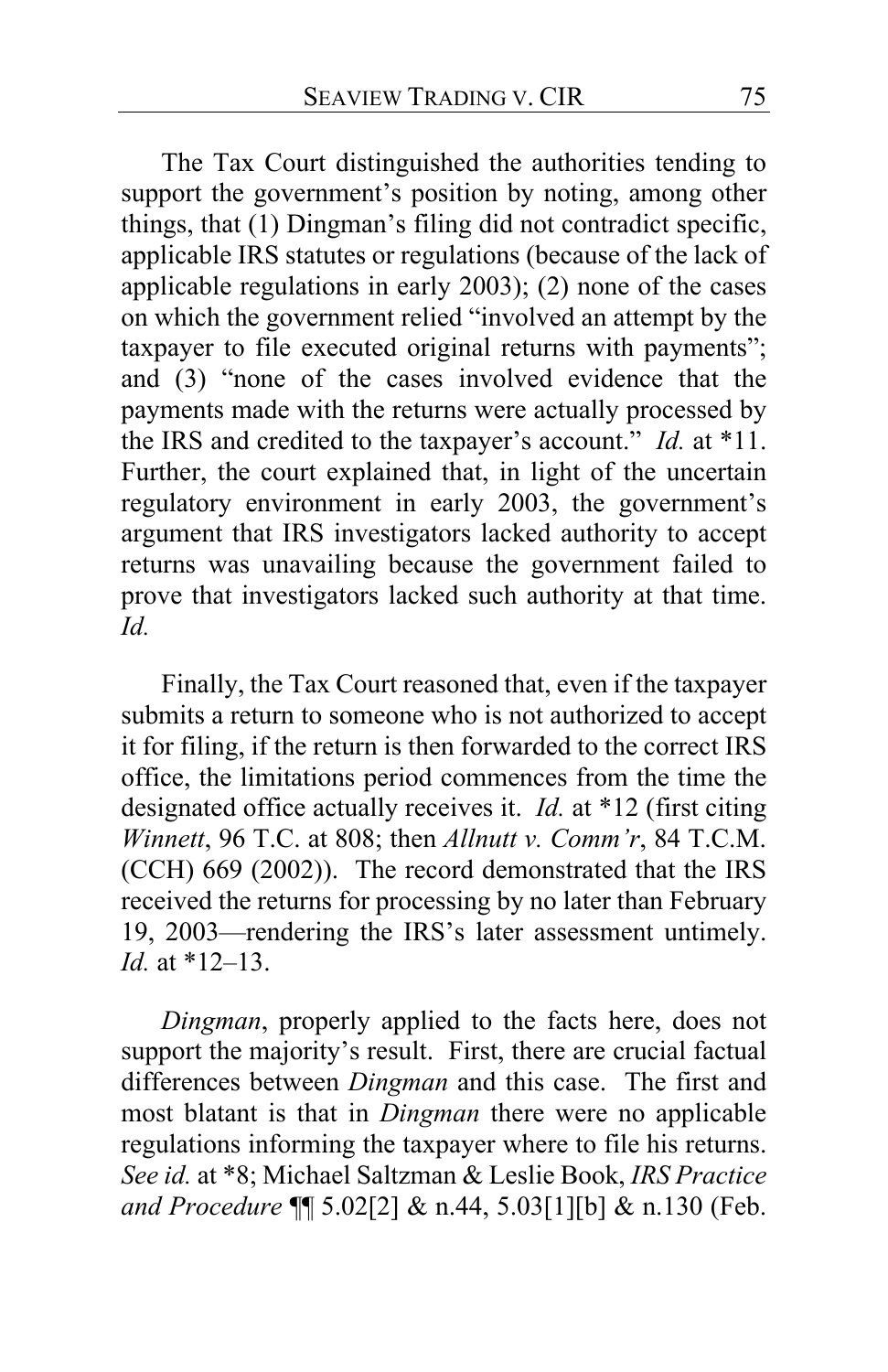2022) (noting that that the Tax Court concluded the returns were filed "because the relevant Treasury Regulations had not been revised to replace obsolete offices in the Service"). Although the Tax Court in *Dingman* recognized the "meticulous compliance" standard, *see* 101 T.C.M. (CCH) 1562, at \*7, there were no regulations with which to meticulously comply. Here, the majority agrees that Seaview was subject to  $\S 6230(i)$  and  $\S 1.6031(a)$ -1(e). Maj. Op. 13. This distinction alone is enough to render the reasoning of *Dingman* inapplicable.

The second crucial distinction is that Dingman submitted checks along with the five delinquent returns and, by February 19, 2003, the IRS had actually received and processed those checks, which demonstrated that by that date at the latest someone with authority to process the returns had received them. *Id.* at \*12–13. Neither Seaview nor the majority point to any date at which it can be shown that the Ogden service center, or some other IRS office with requisite authority, received and processed Seaview's return.

This fact, in turn, played a pivotal role in the Tax Court's holding in *Dingman*, which was that the returns were filed no later than February 19, 2003, when the IRS deposited the money from Dingman's checks, *not* that the filing occurred on the date the returns were delivered to the IRS investigator—sometime between late 2002 and mid-February 2003. *See id.* at \*1, 12–13. Thus, consistent with established Tax Court precedent, the court did *not* conclude that the filing occurred when the delinquent returns were delivered to the someone at the IRS, but rather when the returns were received at the correct location and processed. *Id.* at \*12–13 (citing *Winnett*, 96 T.C. at 808).

Given these important considerations, it is absurd for the majority to state that the facts of *Dingman* "closely mirror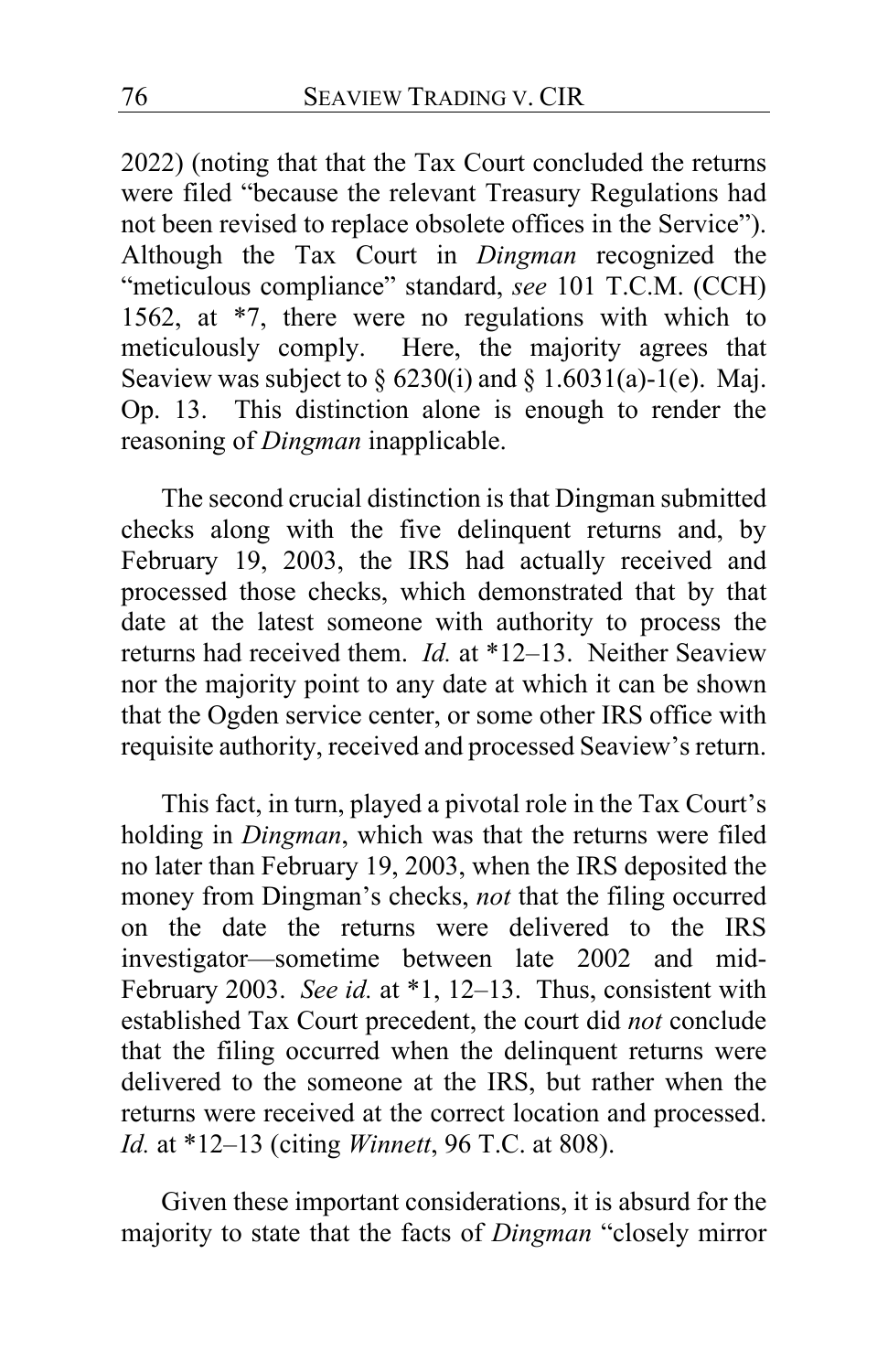this case." Maj. Op. 21. And this is without even addressing other relevant distinctions, including that in *Dingman* the taxpayer's counsel hand-delivered the returns to IRS investigators in the context of a criminal investigation. *Id*. at \*1. *See* Hertsel Shadian, 14A *Mertens Law of Federal Income Taxation* § 55:8 n.3 (Feb. 2022) ("*Dingman* is applicable only to hand-delivery of returns arising under the facts present in that case, i.e., the taxpayer clearly intended that the returns submitted to the [IRS investigator] be delinquent returns with payments, and the Service processed them as such and assessed the taxpayer's payments.").

Finally, *Dingman* is decidedly an outlier. *See* Shadian, *supra*, at § 55:8 n.3; Saltzman & Book, *supra* at ¶ 5.03[1][b] n.130. Even if we could somehow twist the facts of this case to fit the unusual circumstances present in *Dingman*, such a project would be dubious in light of the overwhelming Supreme Court, Tax Court, and out-of-circuit authority pointing in the other direction.

## **IV.**

For all these reasons, the majority opinion should not be the holding of this court. The majority misconstrues the statutes and regulations, improperly fashions its own delinquent-return filing regime, is wrongly predicated on nonbinding internal IRS guidance, incorrectly applies a form of implicit equitable estoppel, misreads the record, and contrary to basic rules of our jurisprudence—disregards Supreme Court, out-of-circuit, and Tax Court authority.

Rather than following this dubious approach, I would adhere to "the theory of justice that requires a judge to follow